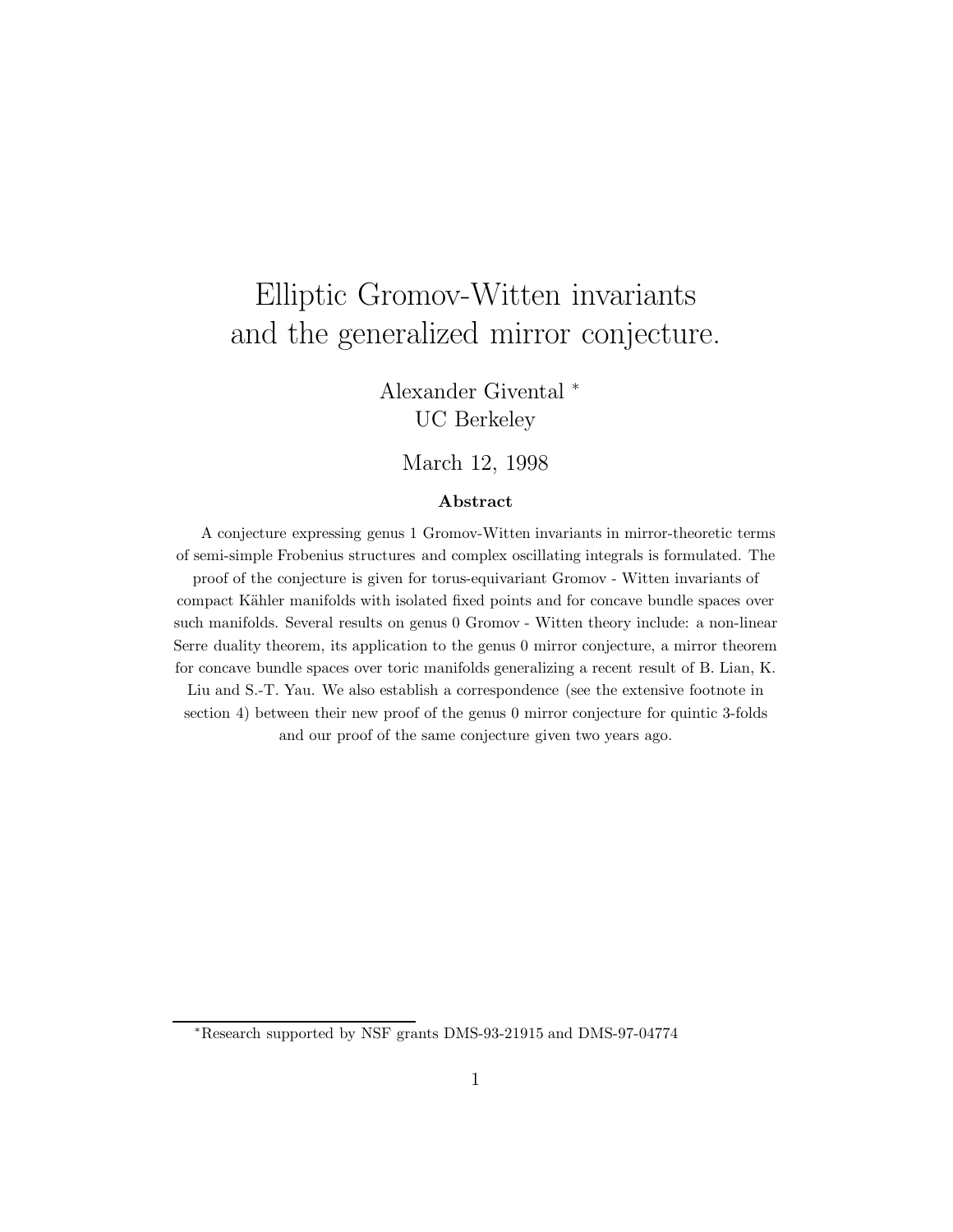### Introduction

Gromov-Witten invariants of a compact symplectic manifold  $X$  are defined by means of enumeration of compact pseudo-holomorphic curves in X. For any cycle M in the moduli space of genus g Riemann surfaces with n marked points and for any  $n$  cycles in  $X$  one can define a GW-invariant counting those genus g marked pseudo-holomorphic curves in  $X$  which pass by the marked points through the given cycles in  $X$  and whose holomorphic type belongs to  $M$ . The handful of GW-invariants thus introduced obeys various universal identities which originate from topology of moduli spaces of Riemann surfaces and constitute a remarkable and fairly sophisticated algebraic structure. In this paper, we study the structure formed by rational and elliptic GW-invariants.

The structure of rational GW-invariants alone is well-understood and has been formalized by B. Dubrovin [7] in the concept of Frobenius manifolds. The genus 0 GW-invariants define on the total cohomology space  $H := H^*(X)$  a Frobenius manifold structure; roughly speaking, it consists of the associative commutative  $\frac{1}{2}$  quantum cup-product on the tangent spaces  $T_tH$  which is a deformation of the ordinary cup-product, is symmetric with respect to the Poincare intersection form  $\langle \cdot, \cdot \rangle$  and depends on the application point  $t \in H$  in such a way that certain integrability conditions are satisfied.

The following observation is a foundation for the so called *mirror conjec*ture for Calabi-Yau manifolds and its generalization to arbitrary symplectic manifolds suggested in [13]: Frobenius manifolds occur in the fields of mathematics quite remote from symplectic topology or enumerative geometry, and in particular  $\frac{1}{\sqrt{2}}$  in singularity theory of isolated critical point of holomorphic functions. We outline below the *singularity theory – symplectic topology* dictionary.

<sup>1</sup>Commutativity and symmetricity should be understood in the sense of super-algebra since the cohomology space is  $\mathbb{Z}_2$ -graded.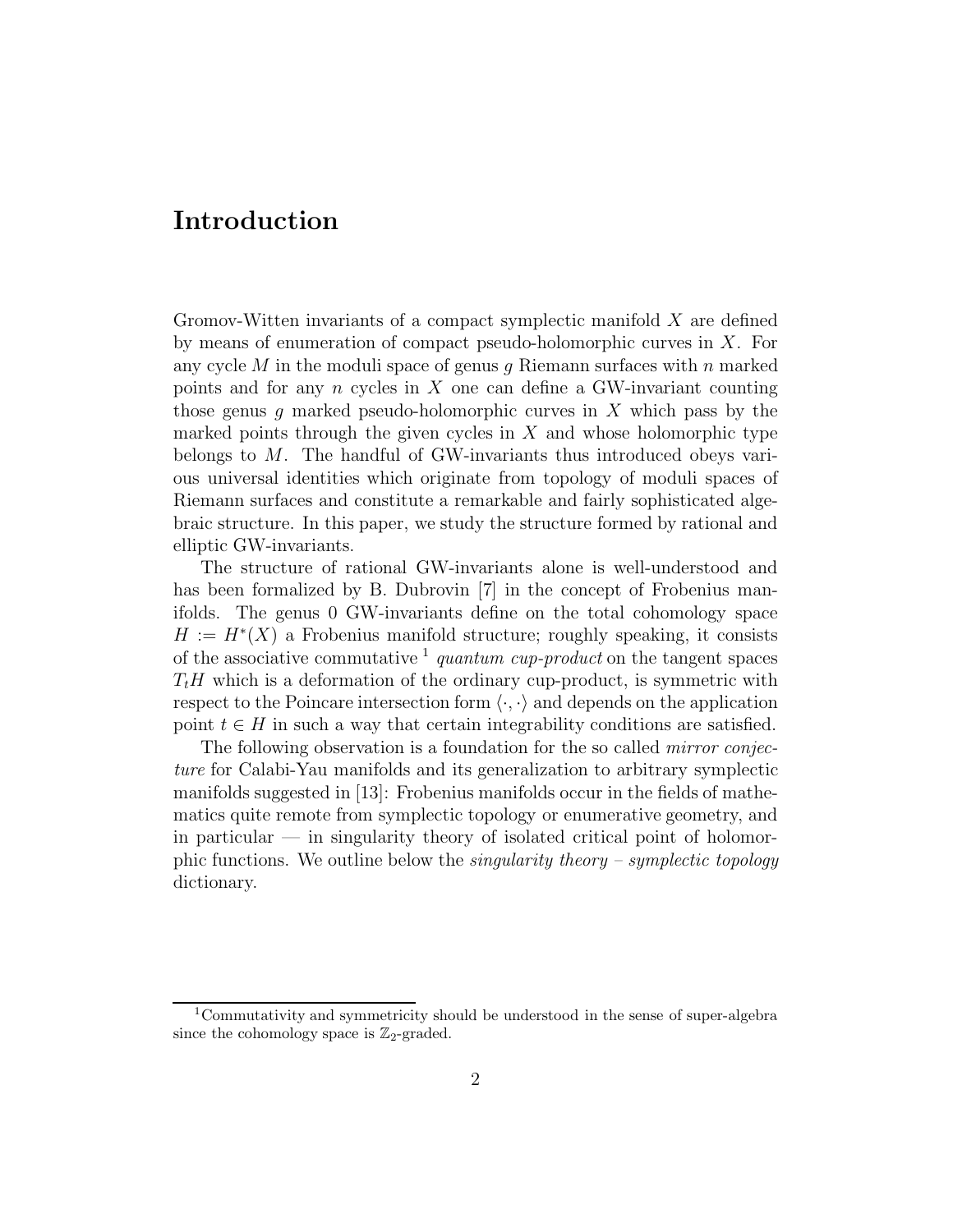- 1. A germ  $f : (\mathbb{C}^m, 0) \to (\mathbb{C}, 0)$  of holomorphic function at an isolated critical point of multiplicity  $\mu$ .
- 2. Local algebra  $\mathbb{C}[[z]]/(\partial f/\partial z)$ .
- 3. Residue pairing  $\langle \phi, \psi \rangle :=$  $\int_{|\partial f/\partial z_i|=\varepsilon_i}$  $\phi(z)\psi(z)dz_1\wedge...\wedge dz_m$  $(\partial f/\partial z_1)...(\partial f/\partial z_m)$
- 4. Parameter space  $\Lambda$  of a miniversal deformation  $f_{\lambda}(z)$  of the critical point; can be taken in the form  $f_{\lambda}(z) :=$  $f(z)+\lambda_1\phi_1+\ldots+\lambda_\mu\phi_\mu$  where  $\phi_\alpha$

are to represent a basis in the local algebra.

- 5. Lagrangian submanifold  $L \subset T^*\Lambda$  generated by  $f_{\lambda}, L :=$  $\{(p,\lambda)|\exists z:d_z f_\lambda=0, p=\frac{\partial f_\lambda}{\partial \lambda}\}\$
- 6. Critical values  $u_1, \ldots, u_\mu$  of Morse functions  $f_{\lambda}$  at the critical points.
- 7. Residue metric  $\langle \partial_{\lambda_{\alpha}}, \partial_{\lambda_{\beta}} \rangle_{\lambda} :=$  $\sum_{z \in crit(f_{\lambda})}$  $(\partial_{\lambda_{\alpha}}f_{\lambda})$   $(\partial_{\lambda_{\beta}}f_{\lambda})$  $\overline{\det(\partial^2 f_\lambda/\partial z_i\partial z_j)}\,|z|$ diagonalized in the basis of non - degenerate critical points of a Morse function  $f_{\lambda}$ .
- 8. Hessians  $\Delta := \det(\frac{\partial^2 f_\lambda}{\partial x \cdot \partial y})$  $\frac{\partial^2 f_\lambda}{\partial z_i \partial z_j}$  at the critical points.
- 1. A compact symplectic manifold  $X$ .
- 2. Cohomology algebra  $H^*(X)$
- 3. Poincare pairing on  $H^*(X)$ ,  $\langle \phi, \psi \rangle := \int_X \phi \wedge \psi.$
- 4. The space  $H := H^*(X)$ considered as a manifold.
- 5. Spectral variety  $L \subset T^*H$  of the quantum cup-product  $\circ_t$ ,  $L \cap T_t^*H := Specm(T_tH, \circ_t).$ It is Lagrangian due to the integrability condition mentioned above.
- 6. Function  $u: L \to \mathbb{C}$  such that  $du = pdt|L$  considered as a multiple - valued function on H.
- 7. Poincare metric  $\langle \phi, \psi \rangle_t = \sum_{p \in L \cap T_t^*H}$  $\phi(p)\psi(p)$  $\Delta(p)$ <br>diagonalized in the basis of idempotents of the quantum cup-product  $\circ_t$  at semi-simple points t.
- 8. The function  $\Delta: L \to \mathbb{C}$ (quantum Euler class) representing on  $L \subset L \times_H L$  the cohomology class Poincare-dual to the diagonal in  $X \times X$ .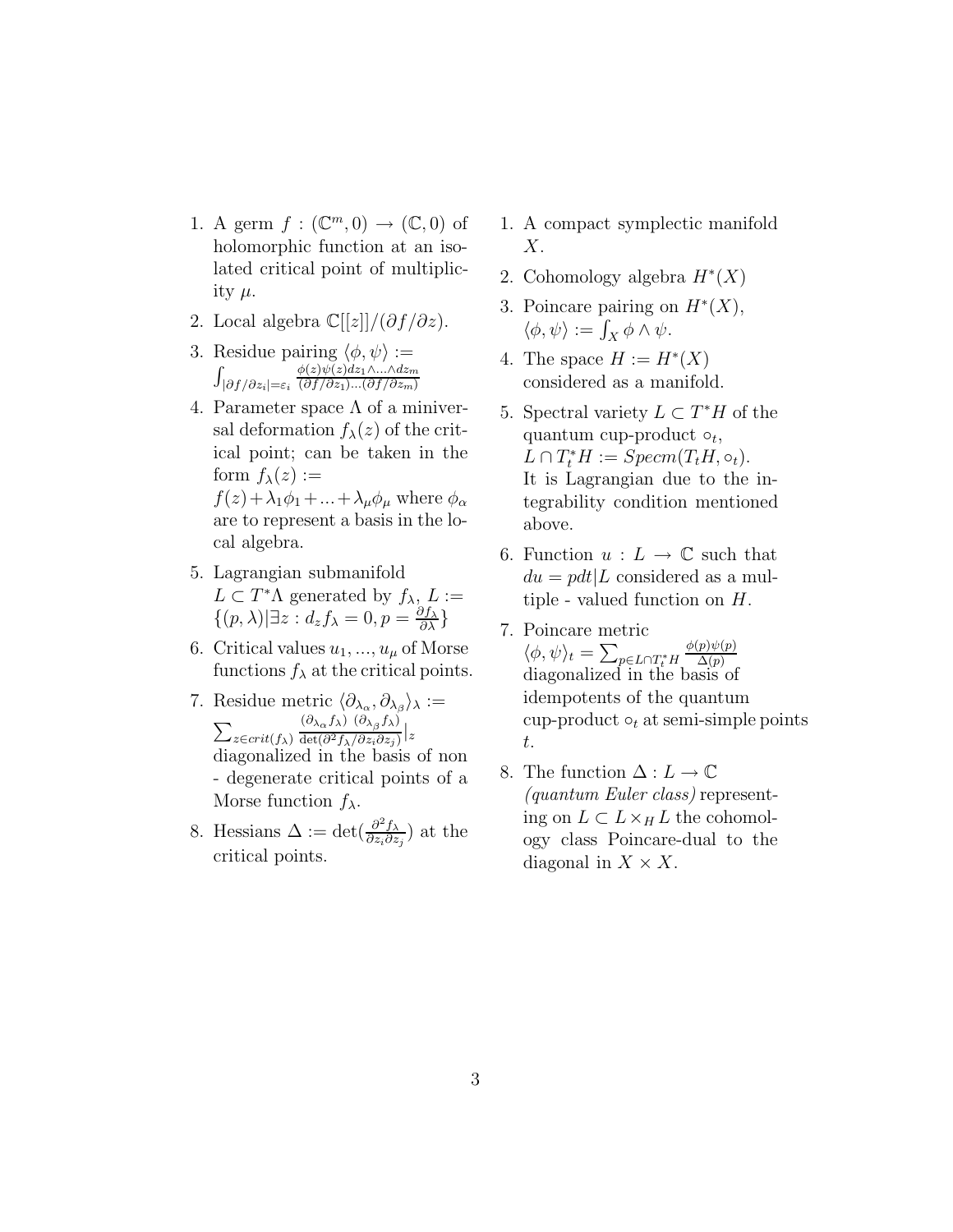The objective of the present paper consists in extending the dictionary to include elliptic GW-invariants.

The 3-valent tensor  $\langle a \circ_t b, c \rangle$  of structural constants of the quantum cupproduct on  $T_tH$  is actually defined by the formal series:

$$
\langle a \circ_t b, c \rangle := \sum_{n=0}^{\infty} (a, b, c, t, ..., t) / n!
$$

where the GW-invariant  $(a, b, c, t, ..., t)$  counts the number of rational curves in X with  $n + 3$  marked points situated on generic cycles whose homology classes are Poincare-dual respectively to  $a, b, c, t, \ldots, t$ .

The genus 1 GW-invariants in question can be similarly organized into a uni-valent tensor — an exact differential 1-form  $dG$  on H. The value of this 1-form on a tangent vector  $a \in T_t H = H^*(X)$  is defined by the formal series

$$
i_a dG := \sum_{n=0}^{\infty} [a, t, ..., t] / n!
$$

where the GW-invariant  $[a, t, ..., t]$  counts the number of elliptic curves in X with  $n+1$  marked points situated on generic cycles representing respectively  $a, t, \ldots, t.$ 

We propose the following construction for the singularity theory counterpart of the differential 1-form  $dG$  in Gromov-Witten theory. The critical values  $u_1, ..., u_\mu$  of the functions  $f_\lambda$  can be taken on the role of local coordinates on the parameter space  $\Lambda$  of the miniversal deformation in the complement to the *caustic* — the critical value locus of the lagrangian map  $L \subset T^*\Lambda \to \Lambda$ . Consider the *complex oscillating integral* 

$$
I := \int_{\Gamma} e^{f_{\lambda}(z)/\hbar} v(z, \lambda) dz_1 \wedge \ldots \wedge dz_m.
$$

The partial derivative  $\hbar \partial I/\partial u_{\alpha}$  of the complex oscillating integral can be expanded into the stationary phase asymptotical series

$$
\hbar^{m/2} e^{u_{\alpha}/\hbar} \frac{(\partial f_{\lambda}/\partial u_{\alpha})|_{z_{crit}}}{\sqrt{\Delta_{\alpha}}} (1 + \hbar R_{\alpha} + o(\hbar))
$$

near the non-degenerate critical point  $z_{crit}$  corresponding to the same critical value  $u_{\alpha}$ . The *asymptotical coefficients*  $R_{\alpha}$  actually depend only on the 4jet of  $f_{\lambda}$  and the 2-jet of v at  $z_{crit}$ . In terms of the critical values  $u_{\alpha}$ , the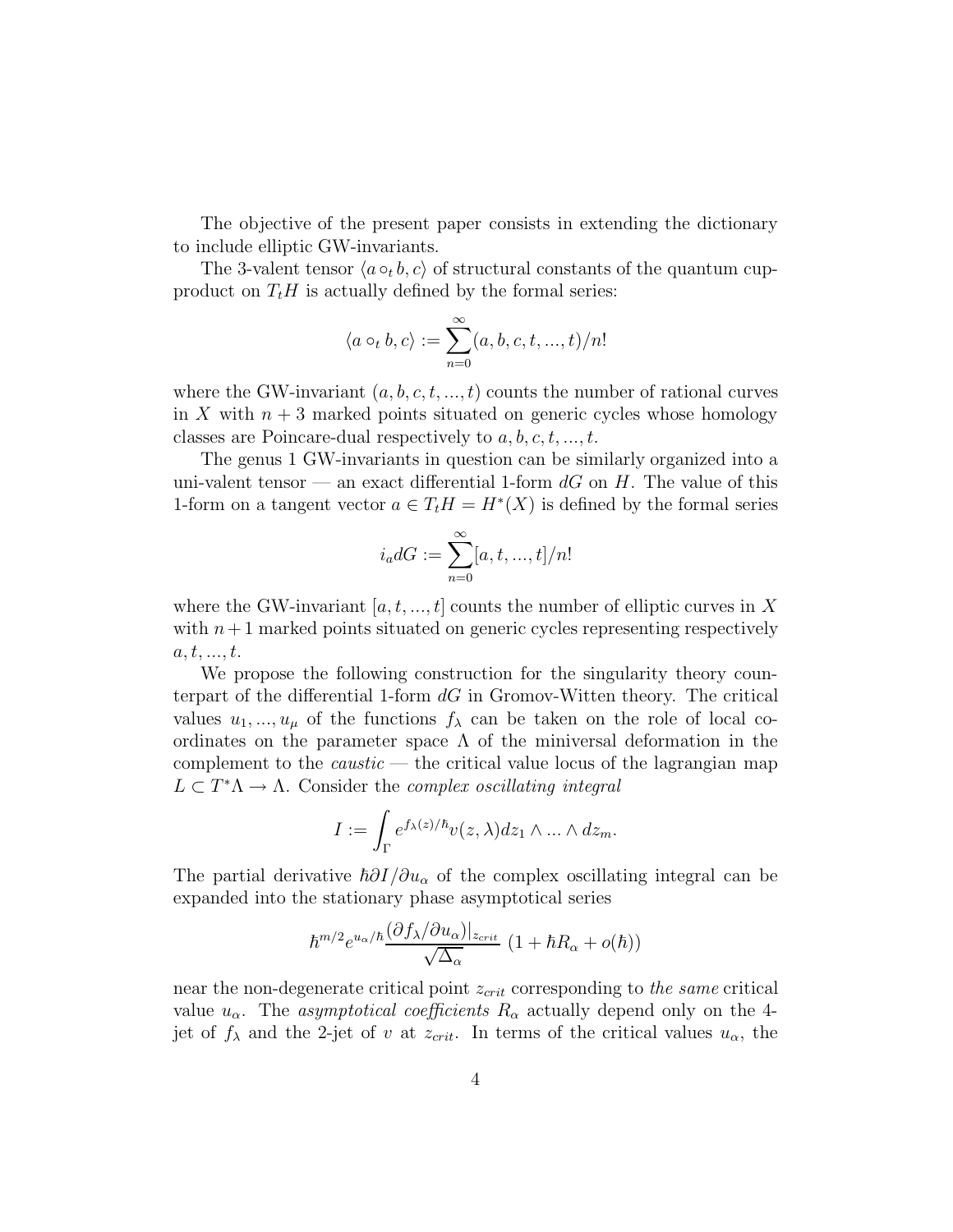Hessians  $\Delta_{\alpha}$  and the asymptotical coefficients  $R_{\alpha}$  the differential 1-form dG is described by the formula:

(\*) 
$$
dG = \sum_{\alpha=1}^{\mu} \left(\frac{1}{48}d\log \Delta_{\alpha} + \frac{1}{2}R_{\alpha}du_{\alpha}\right).
$$

Our proposal has implications in both singularity and Gromov-Witten theory.

In singularity theory, the residue metric on  $\Lambda$  (which is the counterpart of the flat Poincare metric on  $H$ ) has no reason to be flat. However, according to K. Saito theory of primitive forms [25] one can choose the holomorphic volume form  $v(z, \lambda)dz_1 \wedge ... \wedge dz_m$  (called *primitive*) in such a way that the corresponding residue metric is flat. Moreover, Saito's theory can be reformulated as the theorem that the above dictionary introduces a Frobenius structure on  $\Lambda$  provided that  $(z_1, ..., z_m)$  everywhere in the dictionary means a unimodular coordinate system with respect to the primitive volume form. The same primitive form should be used in the definition of complex oscillating integrals involved into our construction of the 1-form (∗). With this hypothesis in force, we arrive to the following

**Conjecture 0.1.** The 1-form  $(*)$  satisfies all axioms for the genus 1 GW-invariant dG.

In particular, the conjecture suggests that the 1-form (\*) satisfies the universal relation between genus 1 and genus 0 GW-invariants found by E. Getzler [10].

Remark on examples. We will see in Section 1 from the theory of Frobenius structures that differentials of the asymptotical coefficients  $R_{\alpha}$  are expressible via the Hessians  $\Delta_{\beta}$  by

$$
dR_{\alpha} = \frac{1}{4} \sum_{\beta} (\partial_{\alpha} \log \Delta_{\beta}) (\partial_{\beta} \log \Delta_{\alpha}) (du_{\beta} - du_{\alpha}),
$$

where  $\partial_{\gamma}$  means partial derivatives in the coordinate system  $(u_1, ..., u_{\mu})$ . This allows to compute  $R_{\alpha}$  if the Hessians are known as functions of all  $u_{\gamma}$ . However in applications to Gromov – Witten theory  $\Delta_{\beta}$  are usually known only along some subspace in  $H$ , and the asymptotical coefficients are to be computed independently on the Hessians. All examples considered in this paper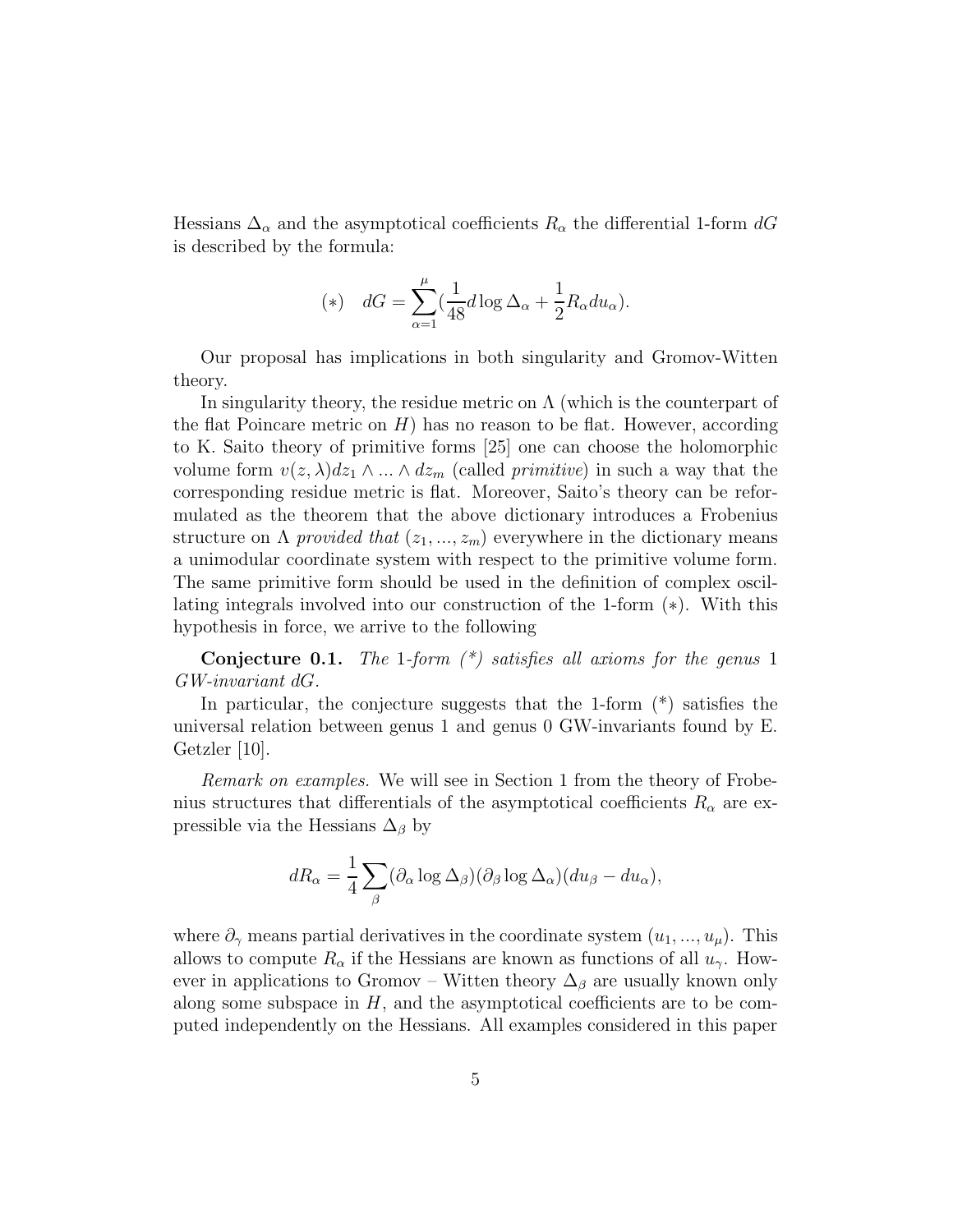are elementary and have  $\mu = 2$ . In such a case there are two coordinates  $u_{\gamma}$ which we usually denote  $u_{\pm}$ . The functions  $R_{\pm}$  and  $\Delta_{\pm}$  depend only on the difference  $u = u_{+} - u_{-}$ . In the most examples we will have  $R_{\pm} = \pm R(u)$  and  $\Delta_{\pm} = \pm D(u)$ . Then the formula (\*) reduces to

$$
dG = \frac{1}{24}d\log\Delta(u) + \frac{1}{2}R(u)du, \text{ where } \frac{dR}{du} = \frac{1}{4}(\frac{d\log\Delta(u)}{du})^2.
$$

We use this method in the following example, but in some other examples we will present alternative techniques for computing asymptotical coefficients in order to illustrate computational tools available in applications to sympectic topology.

*Example.* The critical point  $f = x^3$  of type  $A_2$  has the miniversal deformation  $x^3 - t_1x + t_0$ . At the critical point  $x_{\pm} = \pm (t_1/3)^{1/2}$  we have the critical value  $u_{\pm} = t_0 - 2x_{\pm}^3$  and the Hessian  $\Delta_{\pm} = 6x_{\pm}$ . Thus  $\Delta(u) = (-u/4)^{1/3}$ ,  $d(\log \Delta)/du = 1/3u, R(u) = \int du/(36u^2) = -1/(36u) + const$  where  $const =$ 0 by quasi-homogeneity. Therefore

$$
dG = \frac{1}{24} \frac{du}{3u} - \frac{1}{2} \frac{du}{36u} = 0.
$$

This result implies (by Hartogs principle) that for any isolated critical point  $dG$  defined by  $(*)$  outside the caustic in the base of miniversal deformation extends holomorphicly to the whole base, and that  $dG = 0$  for all simple singularities  $A_{\mu}, D_{\mu}, E_{\mu}$  (since dG has zero quasi-homogeneity degree). The last conclusion agrees with E. Getzler's relation. <sup>2</sup>

In Gromov-Witten theory, the counterpart of complex oscillating integrals of singularity theory can be defined, as we shell see in the next section, entirely in terms of genus 0 GW-invariants. In particular, the coefficients  $R_{\alpha}$ and the 1-form (∗) can be defined in intrincic terms of the Frobenius structure on H provided that the algebras  $(T_t H, \circ_t)$  are semi-simple for generic  $t \in H$ .

Conjecture 0.2. The elliptic GW-invariant dG of a compact symplectic manifold  $X$  with genericly semi-simple quantum cup-product is expressed by the formula  $(*)$  in terms of rational GW-invariants.

<sup>&</sup>lt;sup>2</sup>I am thankful to E. Getzler for correcting a mistake in my original computation.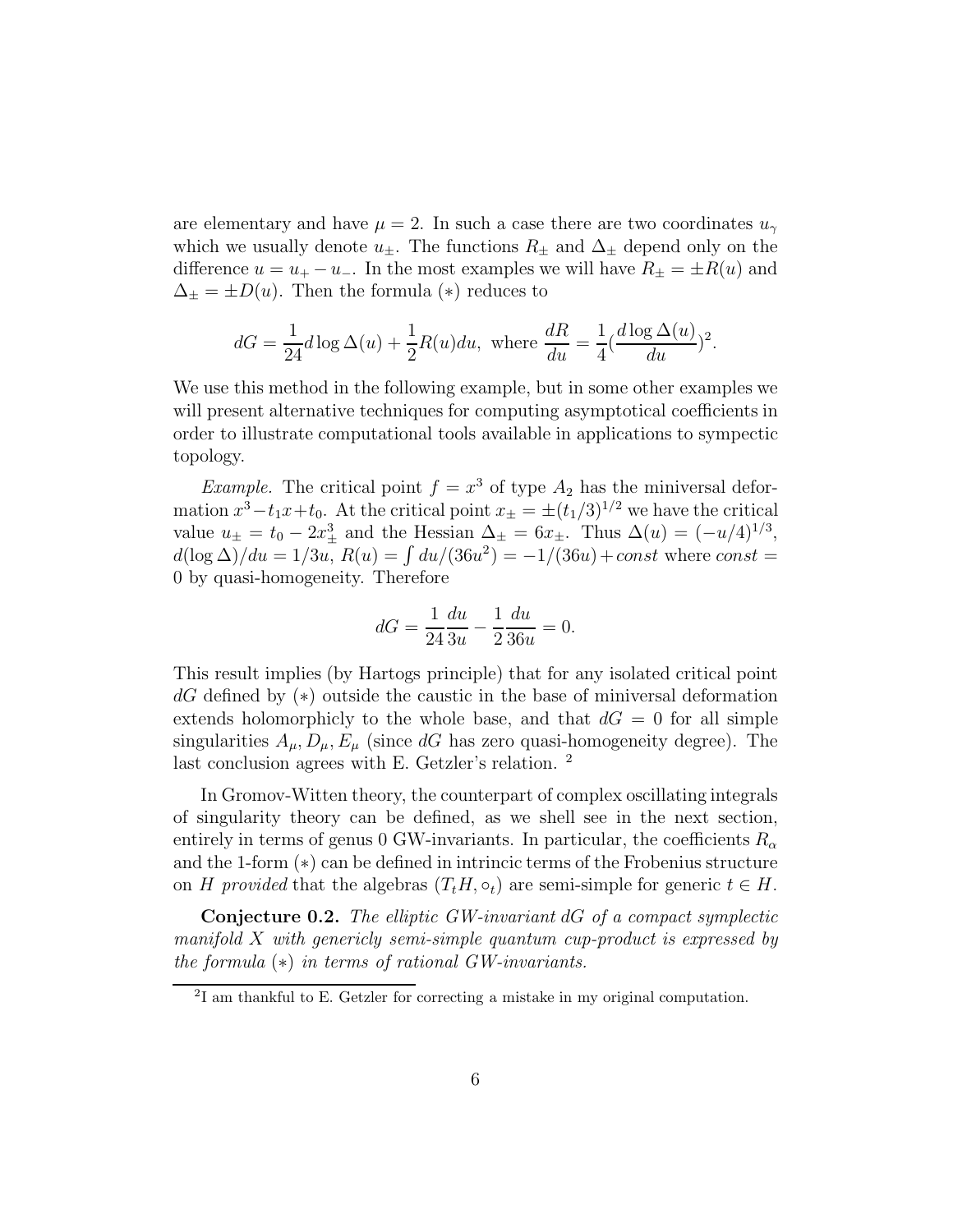In the rest of the paper we present some generalizations of the conjecture and our evidence in their favor. <sup>3</sup>

In Section 1 we review some definitions and results of genus 0 GW-theory, give a more precise formulation of Conjecture 0.2 and verify it directly in the example  $X = \mathbb{C}P^1$ .

In Section 2 we generalize the conjecture to the case of equivariant GWtheory on a Kähler manifold  $X$  provided with a Killing torus action with isolated fixed points only (toric and flag manifolds are main examples). The corresponding Frobenius structure is genericly semi-simple.

In Section 3 we prove the equivariant version of the conjecture.

In Section 4 we introduce and study GW-invariants of the non-compact manifolds which are total spaces of sums of negative line bundles over toric manifolds. Results of Sections 2 and 3 extend easily to such spaces. The key new point in this Section is the mirror theorem saying that those rational GW-invariants of such bundles which play the role of oscillating integrals in the Frobenius structure are equal to certain oscillating integrals defined in the spirit of toric hyper-geometric functions. In particular, the version of Conjecture 0.1 for such oscillating integrals holds true.

Results of Section 4 provide a new illustration to the so called mirror phenomenon: not only the GW-invariants of a manifold  $X$  form a structure analogous to the one observed in singularity theory, but the GW-invariants are explicitly expressed in terms of a specific datum of singularity theory type called the mirror partner of X.

In Section 5 we deal with toric *super*-manifolds which are objects dual to the bundles of Section 4 and whose GW-invariants are to coincide with GWinvariants of toric complete intersections. We invoke the nonlinear Serre duality theorem [12] (which relates genus 0 GW-invariants of a super-manifold and of the dual bundle space) in order to give a new proof of the mirror theorem for toric complete intersections [14]. The role of hyper-geometric functions is more transparent in this version of the proof. We believe that el-

<sup>3</sup>While the paper was in preparation, B. Dubrovin and Y. Zhang [8] proved our conjectures 0.1 and 0.2. Namely, they showed that the 1-form  $(*)$  is the only *quasihomogeneous* solution to Getzler's relation mentioned above. I am thankful to Yu. Manin for this reference. Yet the results of our paper do not follow from [8] since we deal with equivariant generalizations of GW-theory where the quasihomogeneity properties of the 1-form (\*) are relaxed (see Section 2). It is plausible however that the method of [8] can be extended to non-quasihomogeneous setting as well.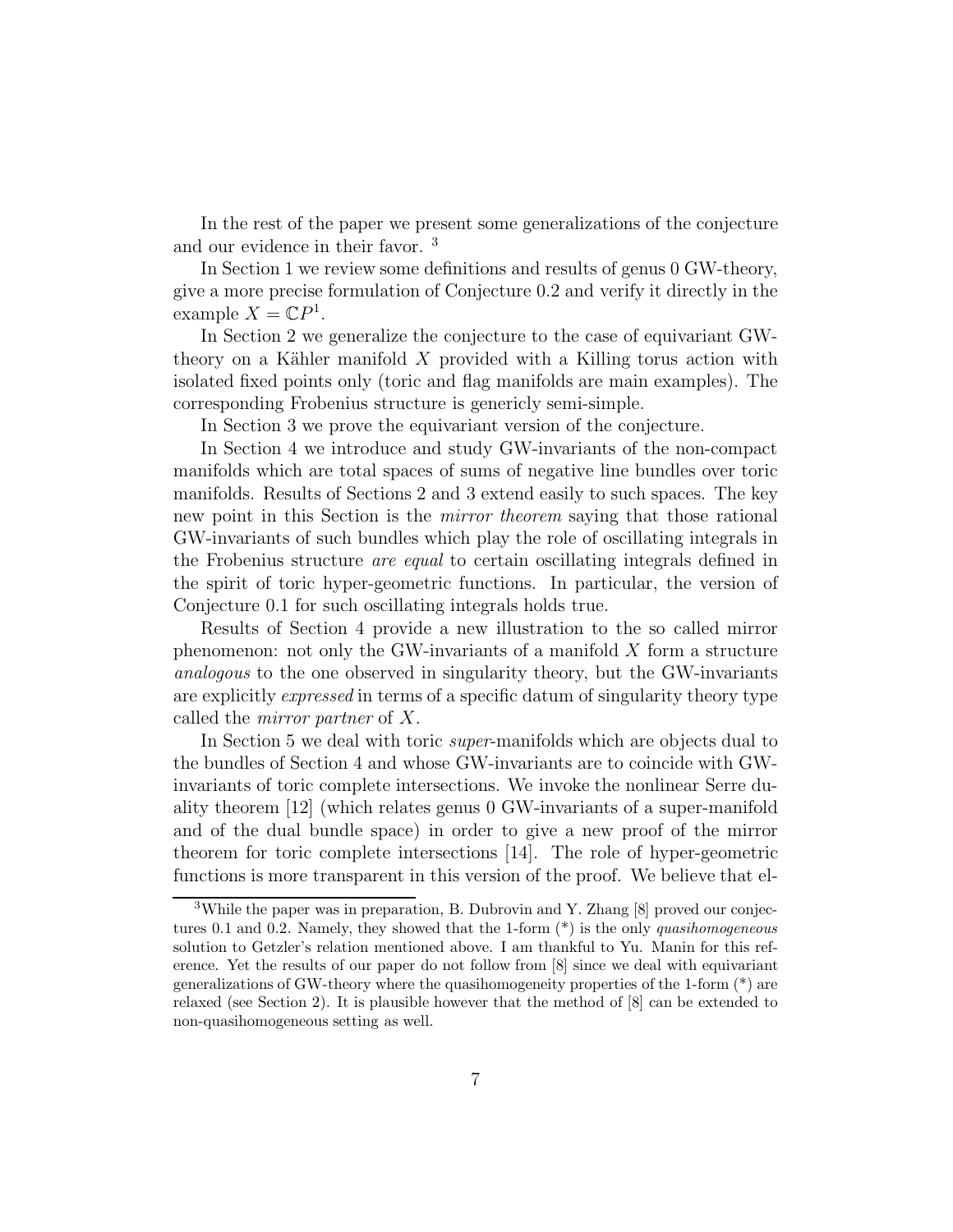liptic GW-invariants of toric complete intersections are expressible in terms of the rational GW-invariants of the corresponding equivariant super-manifolds. However we are not ready to report on such applications because of the difficulties we explain in the end of Section 5.

I am thankful to organizers and participants of the summer-97 Taniguchi Symposium where the main results of this paper were first announced.

## 1 Gromov-Witten invariants and semi-simple Frobenius structures

We review here some basic properties of Gromov-Witten invariants of compact symplectic manifolds [20, 4, 3, 9, 21, 24, 26, 27, 29, 7].

**Stable maps.** Let  $(\Sigma, \varepsilon)$  denote a *prestable marked curve*, that is a compact connected complex curve  $\Sigma$  with at most double singular points and an ordered *n*-tuple  $(\varepsilon_1, ..., \varepsilon_n)$  of distinct non-singular marked points. The genus of  $(\Sigma, \varepsilon)$  is defined as  $g = \dim H^1(\Sigma, \mathcal{O}_\Sigma)$ . The *degree* of a holomorphic map  $f : (\Sigma, \varepsilon) \to X$  to a compact (almost) Kähler manifold X is defined as the total homology class  $d \in H_2(X, \mathbb{Z})$  the map f represents. Two maps  $f: (\Sigma, \varepsilon) \to X$  and  $f': (\Sigma', \varepsilon') \to X$  are called *equivalent* if there exist an isomorphism  $\varphi : (\Sigma, \varepsilon) \to (\Sigma', \varepsilon')$  such that  $f = f' \circ \varphi$ . A holomorphic map  $f : (\Sigma, \varepsilon) \to X$  is called *stable* if it has no non-trivial infinitesimal automorphisms. The set of equivalence classes of degree d stable holomorphic maps to X of genus g curves with n marked points is denoted  $X_{g,n,d}$  (and called *moduli space of stable maps* ). According to  $\begin{bmatrix} 3, 9, 21, 24 \end{bmatrix}$  the moduli spaces have a natural structure of compact orbi-spaces, complex-analytic if X is Kähler. If  $X = pt$ , the spaces  $X_{q,n,0}$  coincide with the Deligne-Mumford compactifications  $\overline{\mathcal{M}}_{q,n}$  of moduli spaces of marked Riemann surfaces and are orbifolds of dimension  $3g-3+n$  (unless empty, which happens for  $g=0, n<3$ ) and  $q = 1, n = 0$ . For any X degree 0 stable maps form the moduli spaces  $X_{q,n,0} = X \times \mathcal{M}_{q,n}.$ 

One introduces the following tautological maps:

- evaluation maps  $ev = (ev_1, ..., ev_n) : X_{g,n,d} \to X^n$  defined by evaluating stable maps at the marked points;

- forgetting maps  $\text{ft}_i: X_{g,n+1,d} \to X_{g,n,d}, i = 1, ..., n$ , well-defined (unless  $d = 0$  and  $\mathcal{M}_{q,n}$  is empty) by forgetting the marked point  $\varepsilon_i$  followed by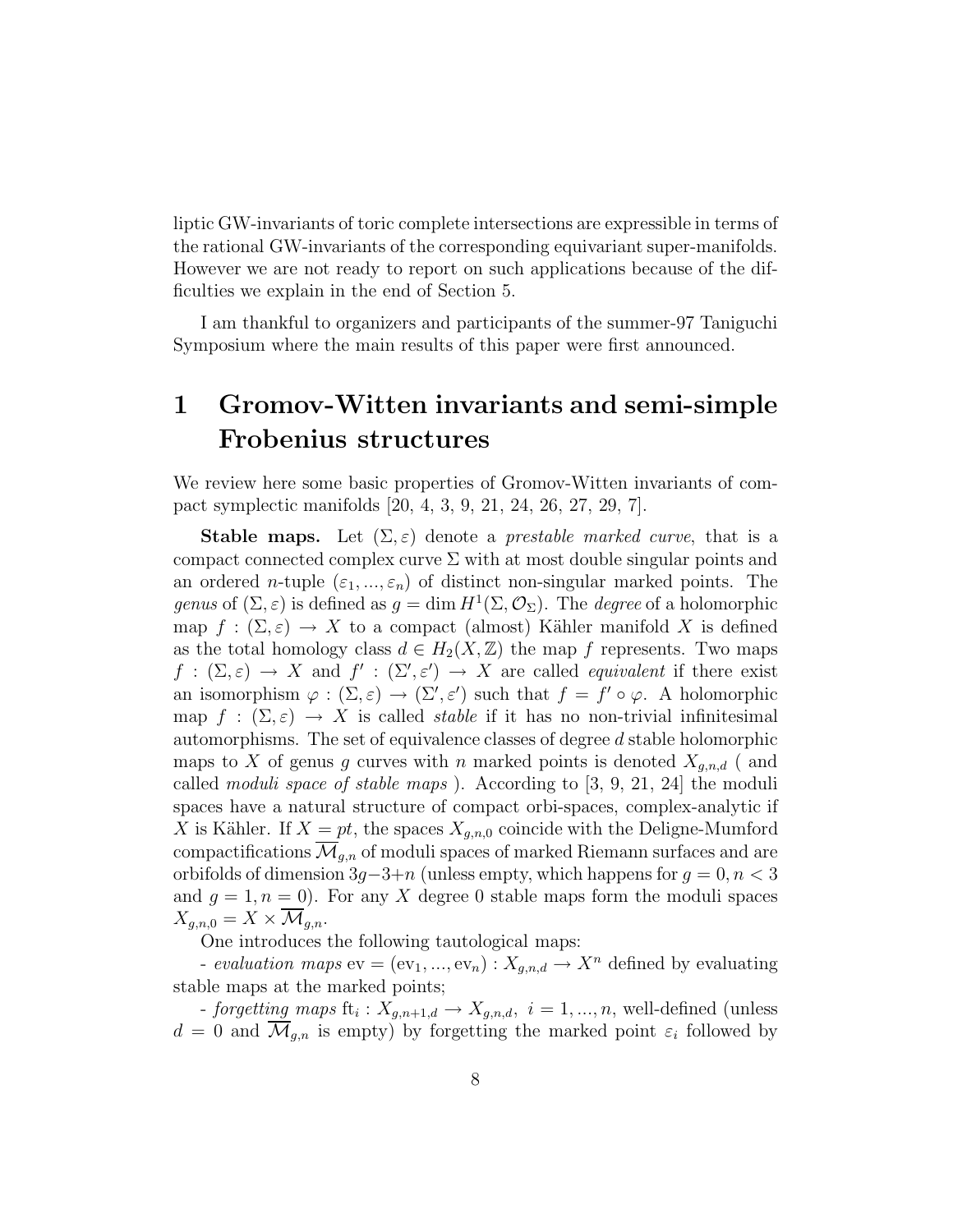contracting those irreducible components of  $\Sigma$  which have become unstable;

- contraction maps ct :  $X_{g,n,d} \to \overline{\mathcal{M}}_{g,n}$  defined by forgetting the map  $f : (\Sigma, \varepsilon) \to X$  followed by contracting unstable irreducible components of the marked curve  $(\Sigma, \varepsilon)$ .

The diagram formed by the forgetting map  $ft_{n+1}$ :  $X_{g,n+1,d} \rightarrow X_{g,n,d}$ and by the evaluation map  $ev_{n+1}$ :  $X_{g,n+1,d} \rightarrow X$  is called the *universal* stable map: the fibre of  $ft_{n+1}$  over the point represented by a stable map  $f : (\Sigma, \varepsilon) \to X$  is canonically identified with (the quotient of) the curve  $\Sigma$ (by the discrete group  $Aut(f)$  of automorphisms of the map f if this group is non-trivial), and the restriction of  $ev_{n+1}$  to the fibre (lifted to  $(\Sigma, \varepsilon)$ ) is equivalent to f. In particular, the sections  $\varepsilon_1, ..., \varepsilon_n : X_{g,n,d} \to X_{g,n+1,d}$ defined by the marked points play the role of universal marked points on the universal stable map.

One introduces the *universal cotangent line*  $l_i$  which is a line (orbi-)bundle over  $X_{g,n,d}$  with the fibre  $T^*_{\varepsilon_i} \Sigma$  at the point  $[f]$  and defined as the conormal bundle to the universal marked point  $\varepsilon_i$ . The 1-st Chern classes  $c^{(1)},...,c^{(n)}$ of the orbi-bundles  $l_1, ..., l_n$  are well defined over  $\mathbb{Q}$ .

Gromov – Witten invariants. Let  $T(c) = t^{(0)} + t^{(1)}c + t^{(2)}c^2 + ...$ denote a formal power series with coefficients  $t^{(i)}$  in the cohomology algebra <sup>4</sup>  $H^*(X)$ . Given *n* such series  $T_1, ..., T_n$ , one introduces the genus 0 Gromov-Witten invariant of  $X$  by

$$
(T_1, ..., T_n)_d := \int_{[X_{0,n,d}]} (\mathrm{ev}_1^* T_1)(c^{(1)}) \wedge ... \wedge (\mathrm{ev}_n^* T_n)(c^{(n)}).
$$

Here integration means evaluation of a cohomology class on the virtual fundamental class of the moduli space. If  $X$  is a *convex* Khler manifold, i. e. if the tangent bundle  $\mathcal{T}_X$  is spanned by global vector fields on X, then the genus 0 moduli spaces  $X_{0,n,d}$  are known to be compact complex orbifolds of complex dimension  $\langle c_1(\mathcal{T}_X), d \rangle + \dim_{\mathbb{C}} X + n - 3$  (see [4]), and  $[X_{0,n,d}]$  is the findamental class of the orbifold which is well-defined over Q. In general the moduli spaces can have many irreducible components of different dimensions with nasty singularities. Newertheless one can endow them with rational virtual fundamental classes of Riemann-Roch dimension

$$
\dim_{\mathbb{C}}[X_{g,n,d}] = \langle c_1(\mathcal{T}_X), d \rangle + (1 - g)(\dim_{\mathbb{C}} X - 3) + n
$$

<sup>4</sup>We always assume rational coefficients unless otherwise specified explicitly.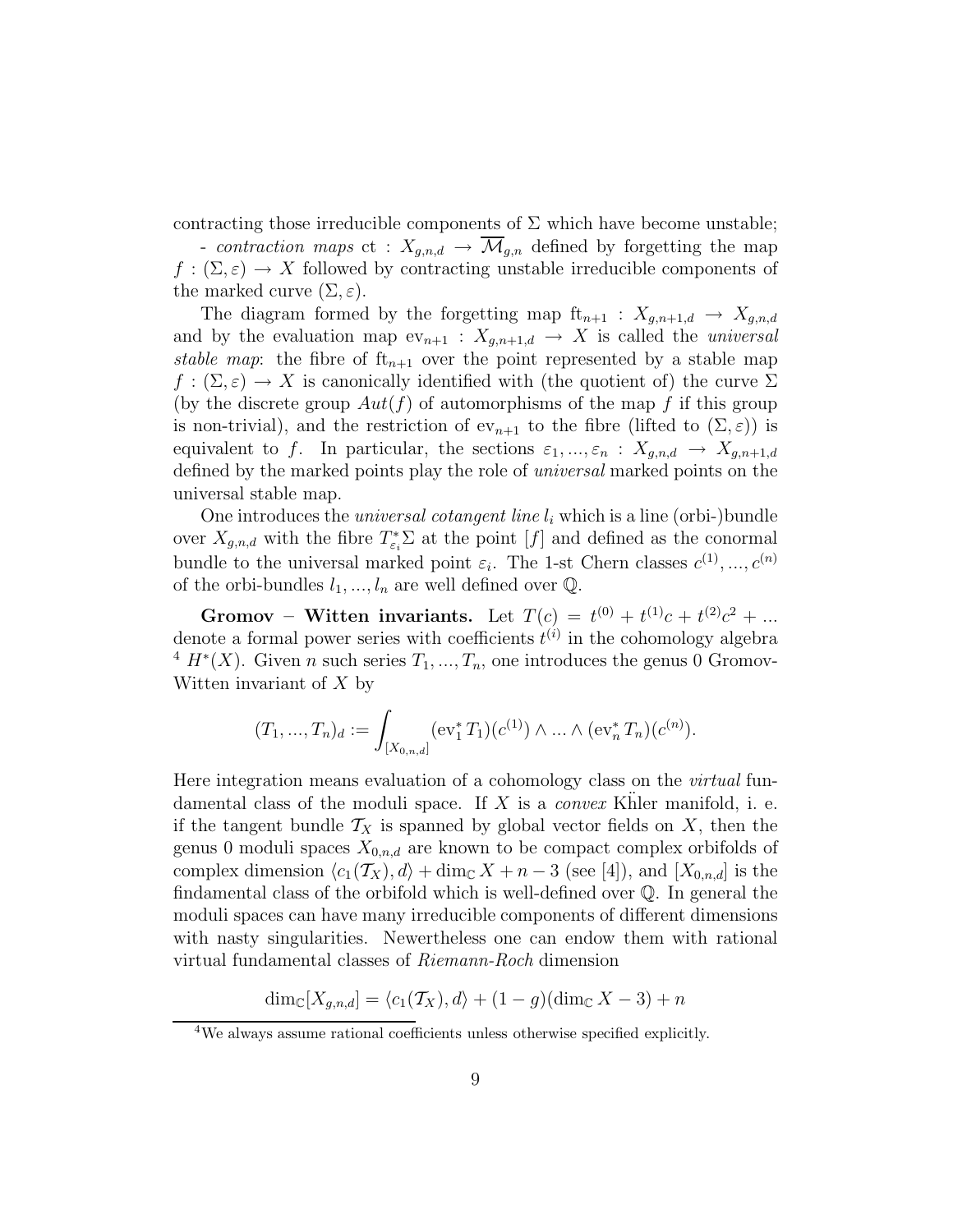in such a way that the axioms [20] of Gromov-Witten theory are satisfied. We refer the reader to [3, 9, 21, 24] for several constructions of the virtual fundamental classes an for their properties. Using the classes  $[X_{g,n,d}]$  one can introduce higher genus GW-invariants. <sup>5</sup> In this paper we will use the notation  $\frac{6}{3}[T_1, ..., T_n]_d$  for the genus 1 GW-invariants of X. In the case when the series  $T_i = t_i \in H^*(X)$  do not depend on c the GW-invariants  $(t_1, ..., t_n)_d$  (resp.  $[t_1, ..., t_n]_d$ ) have the enumerative meaning of the number of degree d rational (resp. elliptic) curves in  $X$  passing through  $n$  generic cycles Poincare-dual to  $t_1, ..., t_n$ .

We are going to use several universal identities between GW-invariants. 7

The *WDVV-equation* says that the following sum is totally symmetric in  $A, B, C, D$ :

$$
\sum_{n'+n''=n} \frac{1}{n'!n''!} \sum_{d'+d''=d} \sum_{\nu \nu'} (A, B, T, ..., T, \phi_\alpha)_{d'}^{n'+3} \eta^{\alpha \beta} (\phi_\beta, T, ..., T, C, D)_{d''}^{n''+3}.
$$

<sup>6</sup>We will add the super-script indicating the number of arguments as in  $(T, ..., T)<sup>n</sup><sub>d</sub>$  or  $[T, ..., T]_d^n$  when the number would otherwise be ambiguous.

<sup>7</sup>While the identities are frequently used and their origin is well-known and explained for instance in [12], the actual proofs depend on details of the definition of the virtual fundamental cycles. A definition sufficient for our purposes is contained in [21]. It is based on the observation that the standard in algebraic geometry construction of the normal cone to the zero locus  $Z$  of an algebraic section of a vector bundle is intrincic with respect to the following data: (the variety Z, the complex  $E \to F$  of vector bundles over Z defined by the linearization of the section). The kernel  $T = \text{ker}(E \to F)$  is the algebraic tangent space to  $Z$ , and the cokernel  $N$  is called the obstruction space. The construction is adjusted to the orbi-bundle setting by applying it equivariantly on the total space of a suitable principal orbi-bundle. In the case when  $Z$  is a moduli space of stable maps the tangent and obstruction spaces are already defined (roughly, as the kernel and cokernel of the Cauchy - Riemann operator). One can explicitly point out a global resolution  $T \to E \to F \to N$  of T and N by a suitable complex  $E \to F$  of orbibundles. This defines the intrincic *normal subcone* in  $F$ , and the virtual fundamental cycle is defined as the intersection of this subcone with generic sections of F. As it is stated in [21], with this definition the standard arguments justifying the axioms [20] of GW-theory (they include the string, divisor, and WDVV-equations) go through. Detailed proofs are scattered however in a number of papers: see  $|2|$  for properties of GW-invariants,  $|11|$ for those of gravitational descendants, and [17] for equivariant generalizations of virtual fundumental classes including the localization formulas we will need in Sections  $2 - 5$ .

<sup>&</sup>lt;sup>5</sup>More general GW-invariants (like  $A(T_1, ..., T_n)_d$ ) corresponding to a choice of a cohomology class  $A \in H^*(\overline{\mathcal{M}}_{g,n})$  are defined by adding the factor  $ct^* A$  to the integrand.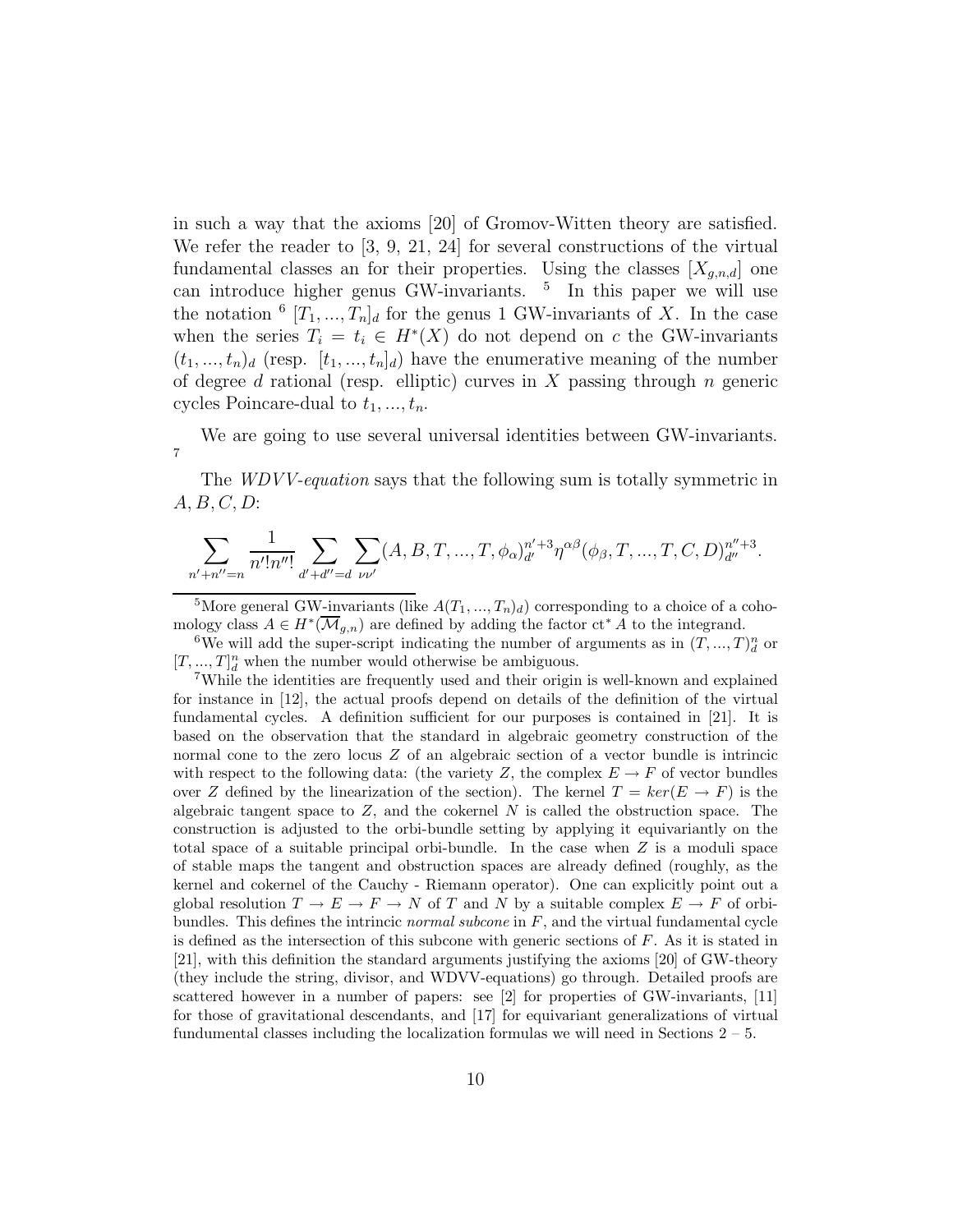Here  $\{\phi_{\alpha}\}\$ is a basis in  $H^*(X)$ , and  $\sum_{\alpha\beta}\eta^{\alpha\beta}\phi_{\alpha}\otimes\phi_{\beta}$  represents the class in  $H^*(X \times X)$  Poincare-dual to the diagonal. In particular the matrix  $(\eta^{\alpha\beta})$  is inverse to the intersection matrix

$$
\eta_{\alpha\beta} := \langle \phi_{\alpha}, \phi_{\beta} \rangle := \int_X \phi_{\alpha} \wedge \phi_{\beta}.
$$

The *string* and *divisor* equations read respectively:

$$
(1, T_1, ..., T_n)_d = \sum_{i=1}^n (T_1, ..., DT_i, ..., T_n)_d,
$$

$$
(p, T_1, ..., T_n)_d = \sum_{i=1}^n (T_1, ..., pDT_i, ..., T_n)_d + \langle p, d \rangle (T_1, ..., T_n)_d
$$

where n should be at least 3 if  $d = 0$ , DT denotes the series  $(T(c) - T(0))/c$ , and  $p \in H^2(X)$ . The string and divisor equations hold true for genus 1 GWinvariants  $[\ldots]_d$  (with  $n \geq 1$  if  $d = 0$ ) and for GW-invariants of higher genus as well.

Gromov – Witten potentials. According to E. Witten [29] and B. Dubrovin [7], the WDVV-, string and divisor equations have several important interpretations in terms of the following generating functions for genus 0 GW-invariants. The genus 0 GW-potential is defined as the formal function of  $t \in H^*(X)$ :

$$
F(t,q) = \sum_{n=0}^{\infty} \frac{1}{n!} \sum_{d \in \Lambda} q^d(t, ..., t)_d^n.
$$

Here  $\Lambda$  denotes the *Mori cone* of X, the semi-group in the lattice  $im (H_2(X, \mathbb{Z}) \to H_2(X, \mathbb{Q}))$  generated by those degrees of holomorphic curves in X for which the virtual fundamental classes  $[X_{g,n,d}]$  are non-zero. All  $d \in \Lambda$ have non-negative integer coordinates  $(d_1, ..., d_r)$  with respect to a suitable integer basis  $p_1, ..., p_r$  in  $H^2(X, \mathbb{Q})$ . Thus the formal completion  $\mathbb{Q}[[\Lambda]]$  of the semigroup algebra of  $\Lambda$  is identified with a subalgebra in  $\mathbb{Q}[[q_1, ..., q_r]]$ . The symbol  $q^d = q_1^{d_1} \dots q_r^{d_r}$  stands therefore for the element  $d \in \Lambda$  in the semi-group algebra.

Denote  $t_0$  the coordinate on  $H^0(X)$ ,  $(t_1,...,t_r)$  — the coordinates on  $H<sup>2</sup>(X)$  with respect to the basis  $\{p_i\}$ , so that  $t := \sum t_\alpha \phi_\alpha = t_0 + t_1 p_1 +$ ... +  $t_r p_r + ...$ , and assume that the basis  $\{\phi_\alpha\} = (1, p_1, ..., p_r, ...)$  is graded.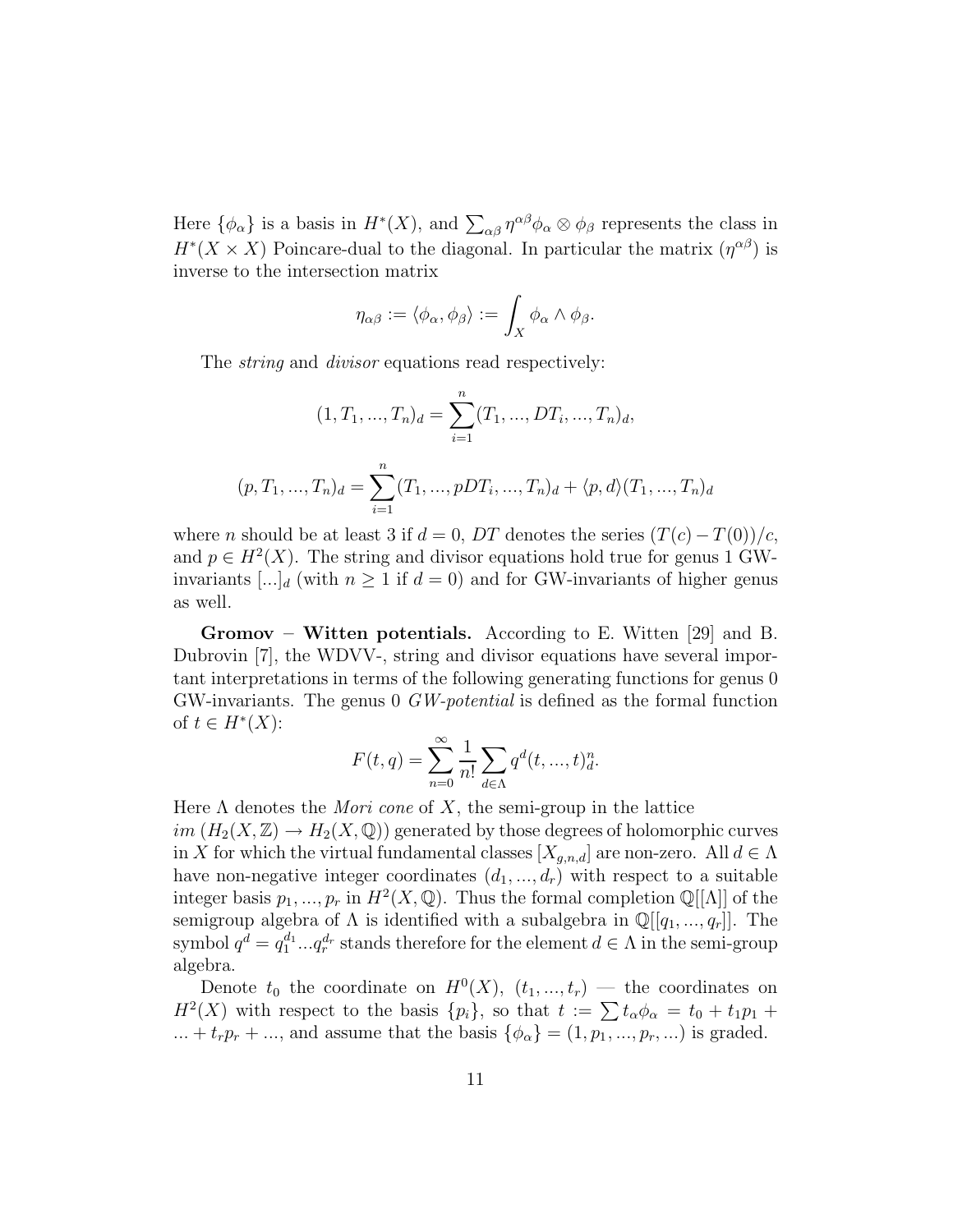The GW-potential  $F$  has the following obvious properties:

- F is homogeneous of degree  $3 - \dim_{\mathbb{C}} X$  with respect to the grading

$$
\deg t_{\alpha} = 1 - \deg \phi_{\alpha}/2, \ \deg q^{d} = \langle c_1(\mathcal{T}_X), d \rangle,
$$

$$
F(t,0) = \int_X t \wedge t \wedge t / 6,
$$

 $-F(t, q) := F(t, q) - F(t, 0)$  does not depend on  $t_0$  and satisfies  $q_i \partial \tilde{F} / \partial q_i =$  $\partial \tilde{F}/\partial t_i$  (string and divisor equations for  $(t, ..., t)_d$ ) and thus

$$
\tilde{F}(t+\sum \tau_i p_i,q)=\tilde{F}(t,q\exp\tau).
$$

We will also make use of the following generating functions:

$$
S_{\alpha\beta}(t, q, \hbar) := \sum_{n=0}^{\infty} \frac{1}{n!} \sum_{d \in \Lambda} q^d(\phi_{\alpha}, t, ..., t, \frac{\phi_{\beta}}{\hbar - c})_d^{n+2},
$$
  

$$
V_{\alpha\beta}(t, q, x, y) := \sum_{n=0}^{\infty} \frac{1}{n!} \sum_{d \in \Lambda} q^d(\frac{\phi_{\alpha}}{x - c}, t, ..., t, \frac{\phi_{\beta}}{y - c})_d^{n+2}.
$$

The ill-defined terms in these series are to be replaced as follows:

$$
(\phi_{\alpha}, \frac{\phi_{\beta}}{\hbar - c})_0 := \eta_{\alpha\beta}, \ (\frac{\phi_{\alpha}}{x - c}, \frac{\phi_{\beta}}{y - c})_0 := \frac{\eta_{\alpha\beta}}{x + y}.
$$

The tensor fields

$$
\sum_{\varepsilon \varepsilon'} S_{\varepsilon \varepsilon'} dt_{\varepsilon} dt_{\varepsilon'} \text{ and } \sum_{\varepsilon \varepsilon'} V_{\varepsilon \varepsilon'} dt_{\varepsilon} dt_{\varepsilon'}
$$

have degrees respectively 2 – dim<sub>C</sub> X and 1 – dim<sub>C</sub> X with respect to the above grading and deg  $\hbar = \deg x = \deg y = 1$ .

In the following description of some identities between the GW-potentials F, S, V we will denote  $\partial_{\alpha}$  the partial derivatives  $\partial/\partial t_{\alpha}$  with respect to a basis  $\{\phi_{\alpha}\}\$  in  $H^*(X)$ . In the formulas below we will ignore the signs which may occur due to  $\mathbb{Z}_2$ -grading in cohomology and therefore assume that  $H^*(X)$ has no odd part.

(1) Put  $F_{\alpha\beta\gamma} := \partial_{\alpha}\partial_{\beta}\partial_{\gamma}F_0(t, q)$ . The WDVV-equation for the GWpotential  $F$  reads:

$$
\sum_{\varepsilon\in'\;}F_{\alpha\beta\varepsilon}\eta^{\varepsilon\varepsilon'}F_{\varepsilon'\gamma\delta}\;\text{is symmetric in}\;\alpha,\beta,\gamma,\delta\;.
$$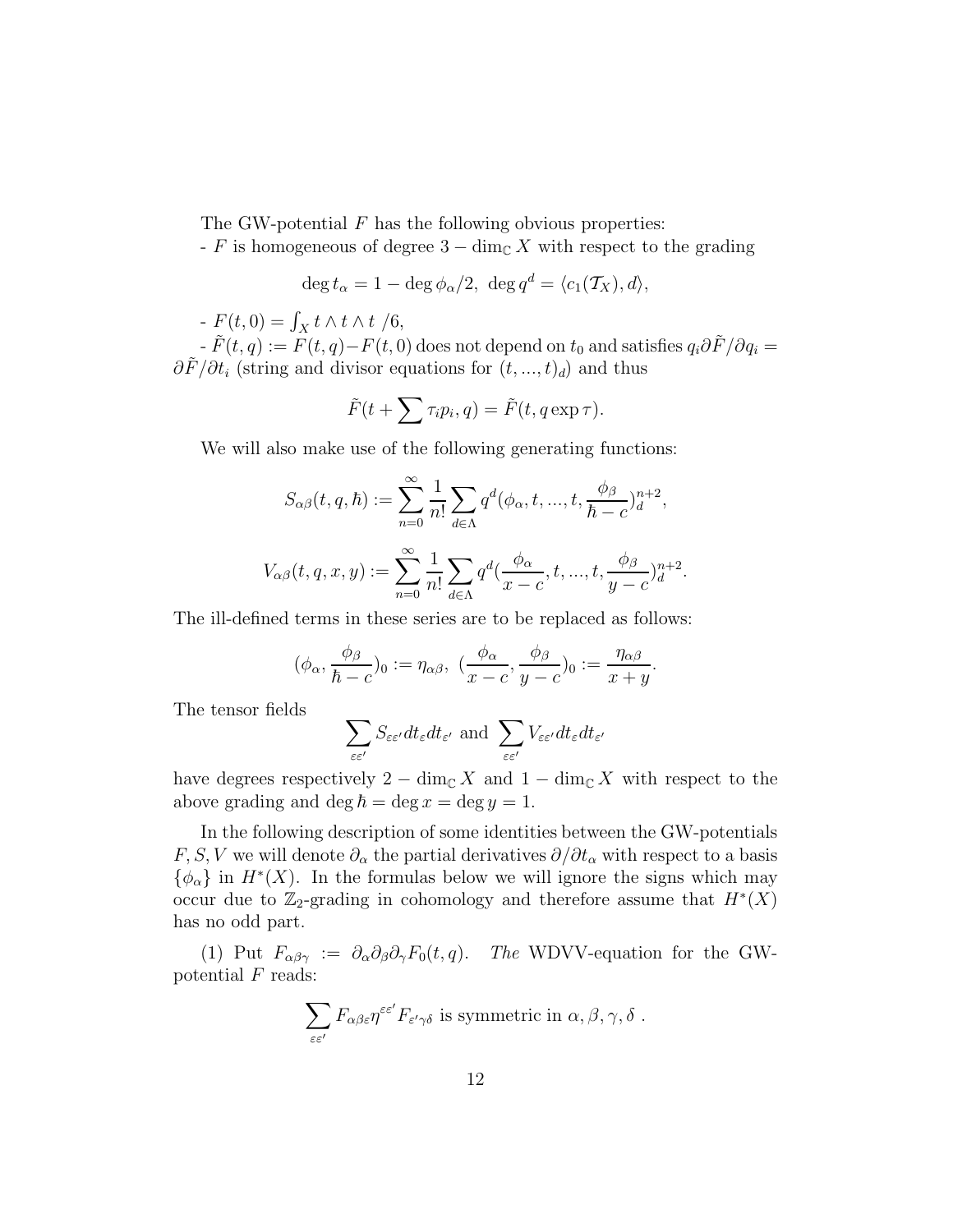This identity is interpreted as associativity of the *quantum cup-product*  $\circ$ :  $H^*(X) \otimes H^*(X) \to H^*(X)$  defined by the structural constants

$$
\langle \phi_\alpha \circ \phi_\beta, \phi_\gamma \rangle := F_{\alpha\beta\gamma}
$$

(depending on parameters  $t = \sum t_{\alpha} \phi_{\alpha}$  and  $q = (q_1, ..., q_r)$ ). The quantum cup-product is commutative, symmetric relatively the intersection form,

$$
\langle \phi_\alpha \circ \phi_\beta, \phi_\gamma \rangle = \langle \phi_\alpha, \phi_\beta \circ \phi_\gamma \rangle ,
$$

and the unity  $1 \in H^*(X)$  remains the unity for the quantum cup-product.

(2) The WDVV-equation for  $F$  is also interpreted as integrability of the following system of linear PDE for a vector-function of t (depending also on the parameters q and  $\hbar$ ) with values in the cohomology space of X:

$$
(**) \quad \hbar \partial_{\alpha} \vec{s} = \phi_{\alpha} \circ \vec{s} \ .
$$

The formally adjoint system with respect to the intersection form is  $-\hbar \partial_{\alpha} \vec{s} =$  $\phi_\alpha \circ \vec{s}$ :

$$
\forall \alpha \ \partial_{\alpha} \langle \vec{s}(t, q, \hbar), \vec{s}(t, q, -\hbar) \rangle = 0.
$$

(3) The generating functions  $(S_{\beta\gamma})$  form a fundamental solution matrix S for the system of PDE:

$$
\hbar \partial_\alpha S_{\beta\gamma} = \sum_{\varepsilon \varepsilon'} F_{\alpha\beta\varepsilon} \eta^{\varepsilon \varepsilon'} S_{\varepsilon'\gamma} .
$$

Namely, WDVV-equations imply  $\phi_{\alpha} \circ \partial_{\beta} S = \phi_{\beta} \circ \partial_{\alpha} S$  while the string equation implies that  $\hbar \partial_0 S = S$ .

(4) Application of WDVV-equations implies

$$
\partial_0 V_{\alpha\beta}(t,q,x,y)=\sum_{\varepsilon\varepsilon'}\partial_0 S_{\varepsilon\alpha}(t,q,x)\eta^{\varepsilon\varepsilon'}\partial_0 S_{\varepsilon'\beta}(t,q,y).
$$

Together with the string equation this yields the unitarity condition

$$
\sum_{\varepsilon \varepsilon'} S_{\varepsilon \alpha}(t,q,\hbar) \eta^{\varepsilon \varepsilon'} S_{\varepsilon' \beta}(t,q,-\hbar) = \eta_{\alpha \beta}
$$

and the relation

$$
V_{\alpha\beta}(t,q,x,y) = \frac{1}{x+y} \sum_{\varepsilon \varepsilon'} \eta^{\varepsilon \varepsilon'} S_{\varepsilon \alpha}(t,q,x) S_{\varepsilon'\beta}(t,q,y).
$$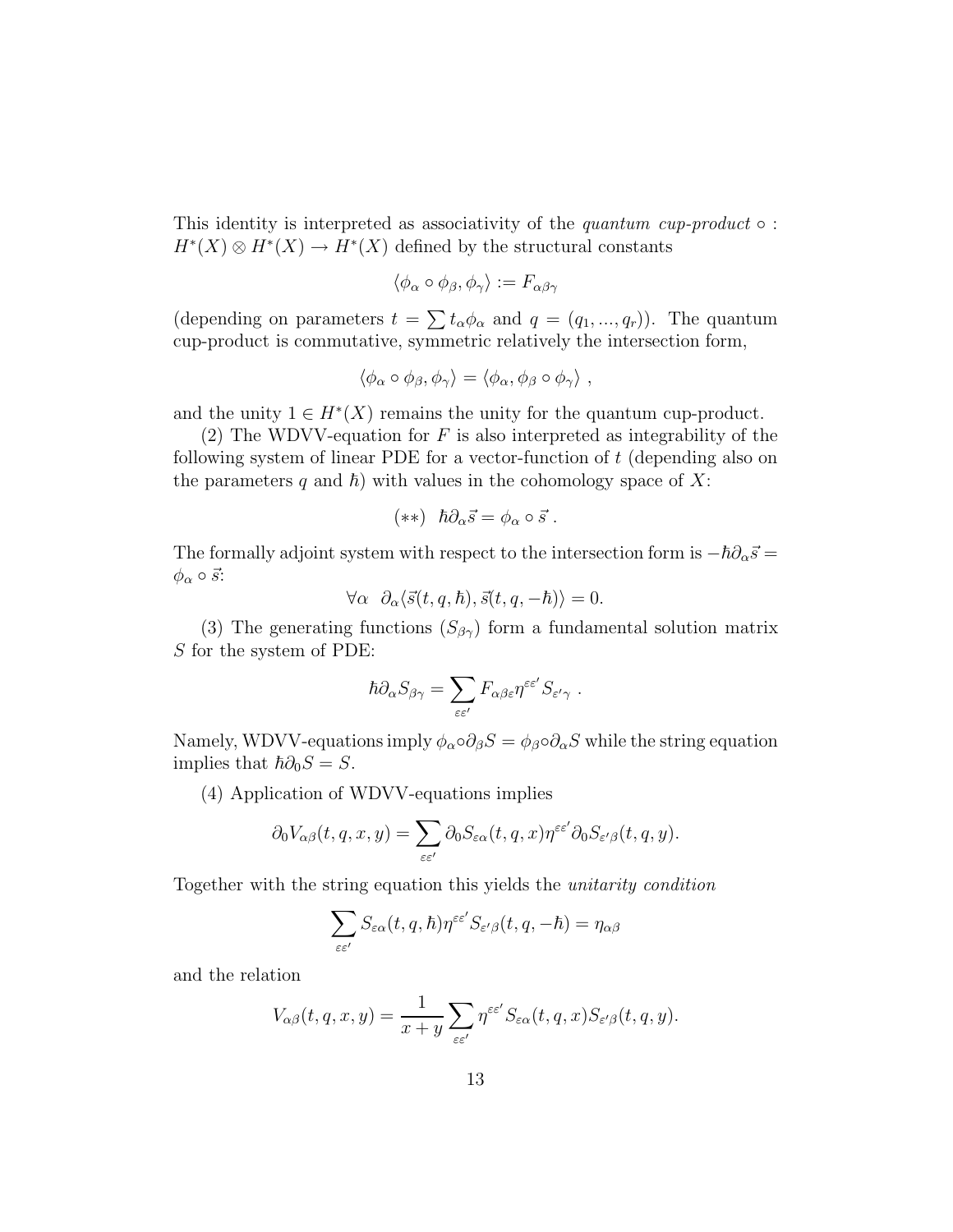(5) The divisor equation with  $p = \sum \tau_i p_i$  applied to  $S(t, q, \hbar)$  shows that

$$
S_{\alpha\beta}(t+p,q,\hbar)=\sum_{\varepsilon}S_{\alpha\varepsilon}(t,qe^{\tau},\hbar)\eta^{\varepsilon\varepsilon'}\langle\phi_{\varepsilon'}e^{p\tau/\hbar},\phi_{\beta}\rangle.
$$

This property together with the unitarity condition and the asymptotics  $S_{\alpha\beta}|_{t=0,q=0} = \eta_{\alpha\beta}$  uniquely specifies S among fundamental solutions of the differential system (∗∗).

Frobenius manifolds. According to B. Dubrovin [7], genus 0 GWinvariants of  $X$  define on the cohomology space of  $X$  the structure of a Frobenius manifold. We review here Dubrovin's theory of canonical coordinates on semi-simple Frobenius manifolds.

A Frobenius algebra structure on a vector space consists of a commutative associative multiplication  $\circ$  with unity 1 and a linear function  $\alpha$  such that  $\langle u, v \rangle := \alpha(u \circ v)$  is a non-degenerate bilinear form.

A Frobenius structure on a manifold H is a field of Frobenius algebra structures on the tangent spaces  $T_t H$  satisfying the following integrability conditions:

(a) the metric  $\langle \cdot, \cdot \rangle$  is flat:  $\nabla^2 = 0$ ,

(b) the unity vector field 1 is covariantly constant:  $\nabla 1 = 0$ ,

(c) the 1-st order linear PDE system for sections  $s$  of  $TH$  defined by  $\hbar \nabla_w s = w \circ s$  is consistent for any  $\hbar \neq 0$ .

The Frobenius manifold is said *conformal of dimension*  $D \in \mathbb{Q}$  if it is provided with a vector field  $E$  (called *Euler*) such that the tensor fields 1,  $\circ$ and  $\langle \cdot, \cdot \rangle$  are eigen-vectors of the Lie derivative operator  $L_E$  with the eigenvalues respectively  $-1$ , 1 and  $2 - D$ .

In flat coordinates  $\{t_{\alpha}\}\$  of the metric the condition (c) can be reformulated as flatness for any  $\hbar$  of the connection

$$
(1) \quad \nabla_{\hbar} := \hbar d - \sum_{\alpha} A_{\alpha}(t) dt_{\alpha} \wedge
$$

where  $A_{\alpha}$  are the multiplication operators  $\partial_{\alpha} \circ_t$ .

Using the property of the structural constants  $F_{\alpha\beta\gamma}$  of the quantum cupproduct on  $H^*(X)$  to depend on  $q_i, t_i, i = 1, ..., r$  only in the combinations  $q_i \exp t_i$ , we see that the quantum cup-product and the Poincare pairing define on  $H = H^*(X, \mathbb{C})/2\pi i H^2(X, \mathbb{Z})$  the structure of a (formal) Frobenius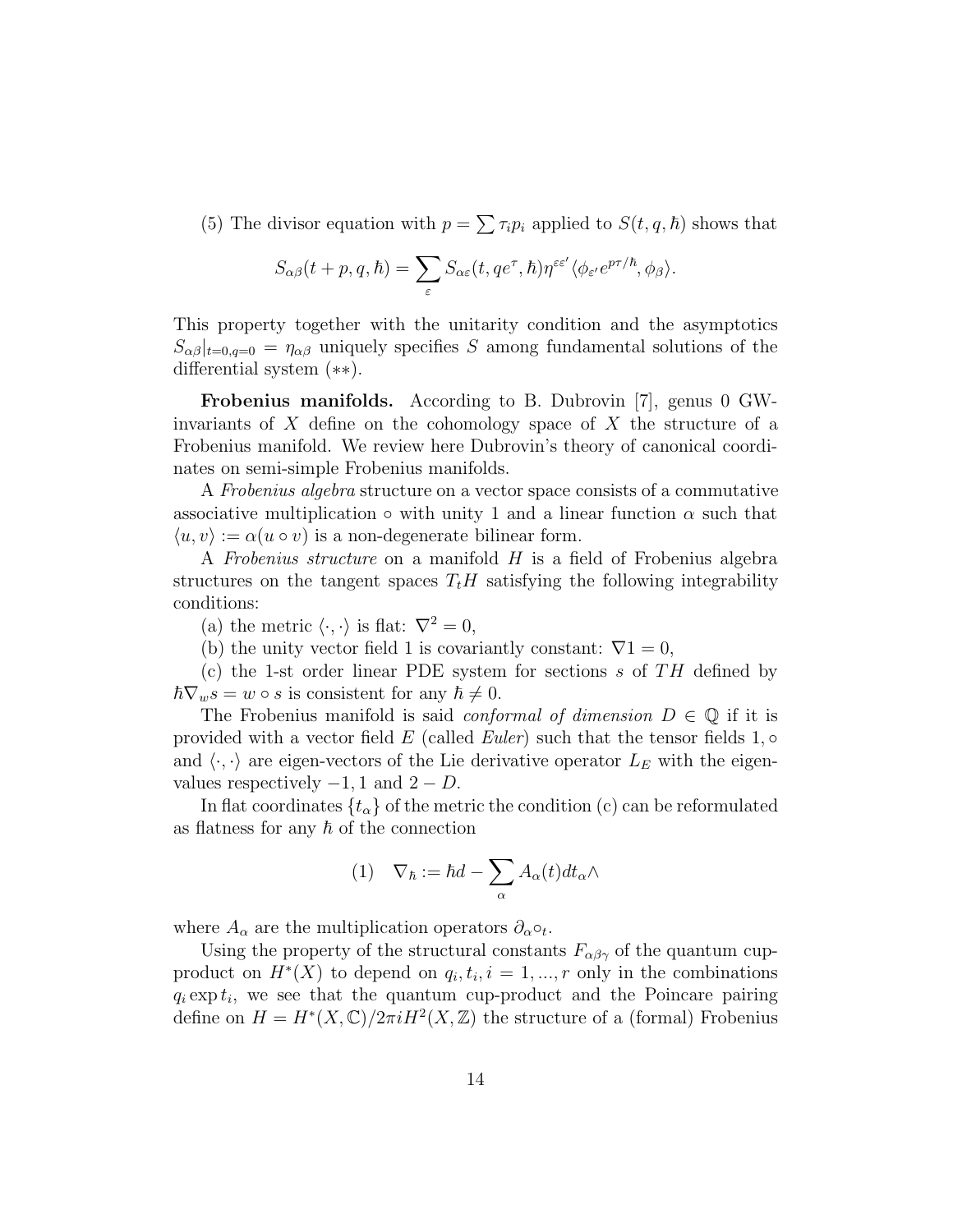manifold of conformal dimension  $D = \dim_{\mathbb{C}} X$  with respect to the Euler vector field

$$
E = t_0 \partial_0 + \sum_{i=1}^r c_i \partial_i + \sum_{\alpha : \text{deg} t_\alpha < 0} \text{deg}(t_\alpha) t_\alpha \partial_\alpha.
$$

Here  $\sum c_i p_i$  is the 1-st Chern class of  $\mathcal{T}_X$ .

Given a pensil of flat connections  $\nabla_{\hbar}$  one can study asymptotical behavior of horizontal sections as  $\hbar \to 0$ . The asymptotics is described by the following data.

- The characteristic Lagrangian variety  $L \subset T^*H$  defined as the spectrum  $Spec(Vect(H), \circ)$  of the algebra of vector fields on H with the multiplication °. Flatness of  $\nabla_h = \hbar d - A^1$  is equivalent to  $A^1 \wedge A^1 = 0$  and  $dA^1 = 0$ . The first condition means commutativity  $[A_{\alpha}, A_{\beta}] = 0$  while the second one *implies* that  $L$  is Lagrangian at generic points [16].

- The function  $u$  on  $L$ , may be multiple-valued, defined as a potential for the action 1-form  $\sum p_{\alpha} dt_{\alpha}$  on  $T^*H$  restricted to L. In our case of conformal  $\sum c_i p_i + \sum (\deg t_\alpha) p_\alpha t_\alpha$  on  $T^*H$  defined by the Euler vector field E. frobenius structures  $u$  can be chosen as the restriction to  $L$  of the function

- The function  $\Delta$  on L defined by the metric  $\langle p, p \rangle$  on  $T^*H$ . It is the restriction to L of  $\sum p_{\alpha} \eta^{\alpha\beta} p_{\beta}$ .

A point  $t \in H$  where the algebra  $(T_t H, \circ_t)$  is semi-simple is called *semi*simple. In a neighborhood of a semi-simple point the characteristic variety L consists of  $N = \dim H$  sections of  $T^*H$  which span each  $T_t^*H$  so that the corresponding branches  $u_{\alpha}, \alpha = 1, ..., N$ , of the function u form a local coordinate system on H called *canonical*. The vector fields  $f_{\alpha} = \Delta^{-1/2} \partial / \partial u_{\alpha}$ form an orthonormal basis diagonalising  $\circ$ . Let  $\Psi$  denote the transition matrix from the basis  $\partial/\partial t_{\alpha}$  to  $f_{\beta}$ :  $\partial/\partial t_{\alpha} = \sum \psi_{\alpha\beta} f_{\beta}$ .

**Proposition 1.1** (see [7].) In a neighborhood of a semi-simple point there exists a fundamental solution of the system  $\nabla_{\hbar} s = 0$  represented by the asymptotical series

(2) 
$$
\Psi(1 + \hbar R^{(0)} + \hbar^2 R^{(1)} + ...)\exp(U/\hbar)
$$

where  $U = diag(u_1, ..., u_N)$  is the diagonal matrix of canonical coordinates.

Proof. Indeed, substituting the series into the equation we obtain the chain of equations

$$
A^{1}\Psi = \Psi dU, \ \Psi^{-1}d\Psi = [dU, R^{(0)}],
$$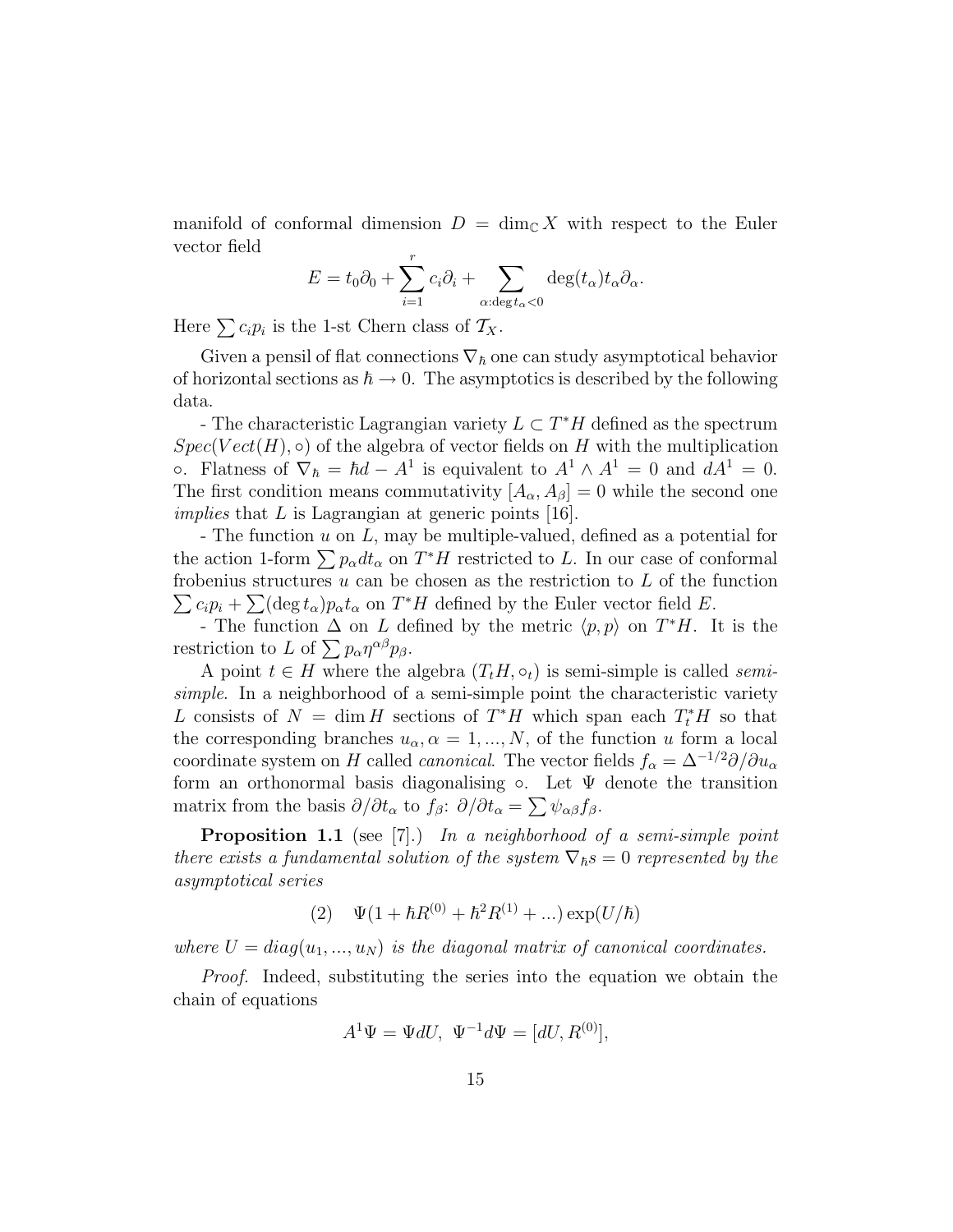$$
DR^{(0)}=[dU,R^{(1)}],\ ...,\ DR^{(k)}=[dU,R^{(k+1)}],...
$$

where the connection operator  $D = d + \Psi^{-1} d\Psi \wedge$  is flat and anti- commutes with  $dU \wedge$ . The first equation means that  $\Psi$  diagonalizes  $A^1$  to  $dU$ . Columns of  $\Psi$  form an orthogonal basis since  $A^1$  is self-adjoint with respect to  $\langle \cdot, \cdot \rangle$ . The next equation requires the columns to be normalized to constant lengths and expresses off-diagonal entries of  $R^{(0)}$  via Ψ. In particular  $R^{(0)}$  is symmetric. <sup>8</sup> The diagonal entries of  $R^{(0)}$  can be found by integration from the next equation:

$$
dR_{ii}^{(0)} = \sum_{l} R_{il}^{(0)}(du_l - du_i)R_{li}^{(0)}.
$$

Closedness of the RHS is easy to derive directly from the flatness  $D^2 = 0$ . Continuing the inductive procedure, we express the off-diagonal part of  $R^{(k+1)}$ via  $R^{(k)}$  algebraicly from  $[dU, R^{(k+1)}] = DR^{(k)}$ , and find the diagonal part of  $R^{(k+1)}$  by integration from the next equation. Let us check compatibility conditions.

First,  $DR^{(k)}$  has the zero diagonal (induction hypothesis) and thus is a commutator with  $dU$  due to De Rham lemma: the anti-commutator  ${dU, DR^{(k)}\} = D[R^{(k)}, dU] = -D^2R^{(k-1)} = 0.$ 

It remains to verify exactness of  $\sum_l R_{il}^{(0)}(du_l - du_i)R_{li}^{(k+1)}$ . It can be reformulated as  $d(R^{(0)}[dU, R^{(k+1)}])_{diag} = 0$ . We have:

$$
d(R^{(0)}[dU, R^{(k+1)}]) = (dR^{(0)}) \wedge DR^{(k)} + R^{(0)}dDR^{(k)} =
$$

 $(dR^{(0)} - [dU, R^{(0)}]) \wedge DR^{(k)} = (DR^{(0)})^t \wedge DR^{(k)} = [(R^{(1)})^t, dU] \wedge [dU, R^{(k+1)}]$ 

which has zero diagonal entries.  $\square$ 

Remarks. (1) The asymptotical solution of Proposition 1.1 is not unique. First, the canonical coordinates are defined up to a constant summand. When the choice has been made, the matrix  $\Psi$  of eigen-vectors is defined up to the right multiplication by a constant diagonal matrix. Such a multiplication conjugates all  $R^{(k)}$  by this matrix and thus does not change the diagonal entries. Finally, another choice of intgration constants for  $R_{ii}^{(k)}$ ii gives rise to the right multiplication of the whole series by a diagonal matrix diag  $(C_1(h), ..., C_N(h))$ , where  $C_i = 1 + c_i^{(0)}h + c_i^{(1)}h^2 + ...$  and  $c_i^{(j)}$  $i^{(j)}$  are constants.

<sup>&</sup>lt;sup>8</sup>For those familiar with Dubrovin's notations: our  $R_{ij}^{(0)}$ ,  $i \neq j$ , coincide with his  $\gamma_{ij}$ .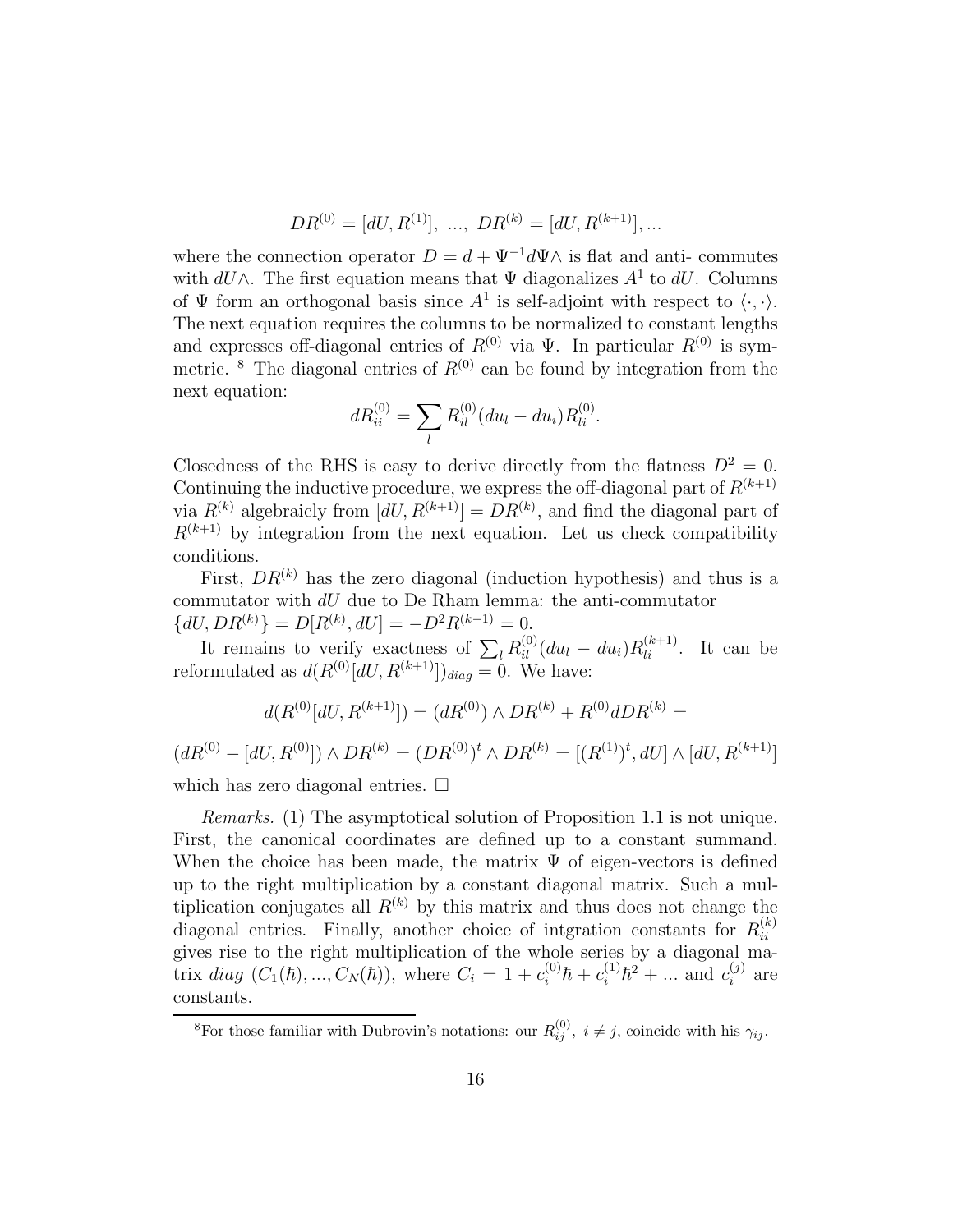(2) In the canonical coordinate system  $(u_1, ..., u_N)$  flatness of the connection  $D$  reads:  $9$ 

$$
\partial_l R_{ij}^{(0)} = R_{il}^{(0)} R_{lj}^{(0)} , l \neq i, j, \sum_l \partial_l R_{ij}^{(0)} = 0.
$$

Since  $R^{(0)}$  is symmetric, this implies that the 1-form

$$
dR := \sum_{i=1}^{N} R_{ii}^{(0)} du_i
$$

is closed.

(3) The flat metric on  $H$  is diagonal in the canonical coordinate system and takes on  $\sum_i \Delta_i^{-1}(du_i)^2$ . The connection D is the Levi-Civita connection of this metric written in the basis of vector fields  $\Delta_i^{1/2}\partial/\partial u_i$ . Thus the coefficients  $R_{ij}$  with  $i \neq j$  can be computed in terms of the metric. This observation leads to the formula mentioned in the introduction:

$$
dR_{ii}^{(0)} = \frac{1}{4} \sum_j (\partial_i \log \Delta_j)(\partial_j \log \Delta_i)(du_j - du_i).
$$

(4) In the conformal case the Euler field assumes in the canonical coordinates the form  $E = \sum u_l \partial_l$ . The homogeneity relation  $L_E R^{(0)} = -R^{(0)}$  together with the above flatness condition form a remarkable system of Hamiltonian differential equations which determines  $R^{(0)}$ . Namely, following B. Dubrovin [7] consider the anti-symmetric matrix  $V_{ij} := R_{ij}^{(0)} (u_i - u_j)$  as a point in the Poisson manifold  $so_N^*$ . Introduce N non-autonomous quadratic hamiltonians

$$
H_i := \frac{1}{2} L_E R_{ii}^{(0)} = \frac{1}{2} \sum_{j \neq i} \frac{V_{ij} V_{ji}}{u_i - u_j}.
$$

These hamiltonians Poisson-commute on  $so_N^*$  and their flows determine the dependence of *V* on *u*:  $\partial_i V_{jl} = \{H_i, V_{jl}\}.$ <sup>10</sup>

<sup>&</sup>lt;sup>9</sup>The last relation means that the vector  $\sum \partial_l$  represents the unity in  $T_tH$  and holds true for all  $R_{ij}^{(k)}$ .

<sup>&</sup>lt;sup>10</sup>In fact  $H_i = -R_{ii}^{(0)}/2 + const$  in the case of conformal Frobenius structures. I am thankful to B. Dubrovin for this observation. The last relation fails however in the more general setting we will encounter in the next section.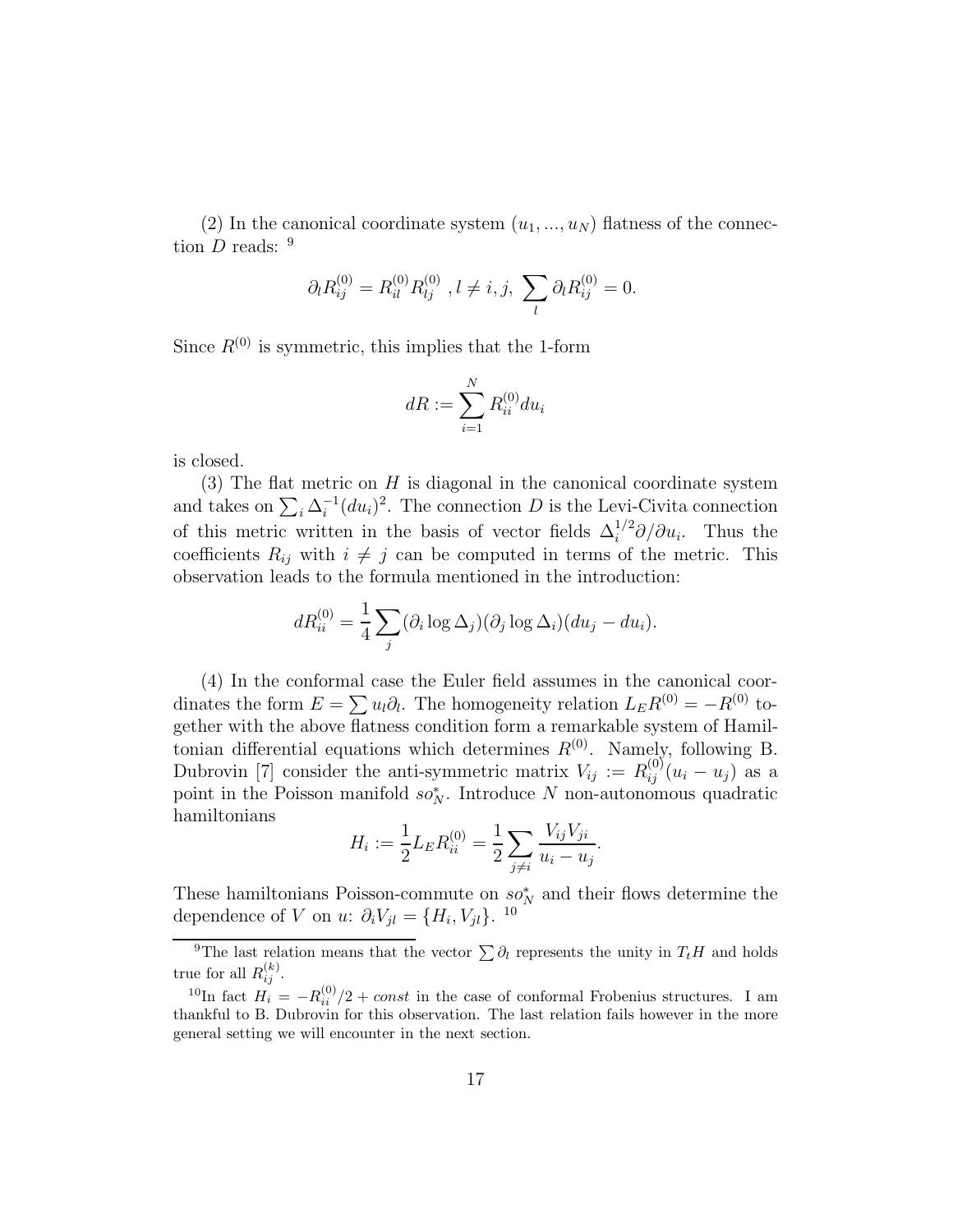**Elliptic GW-invariants.** Introduce the *elliptic* GW-potential of  $X$ 

$$
G(t,q):=\sum_{d\in\Lambda}\sum_{n=0}^\infty q^d[t,...,t]^d_n/n!.
$$

The degree 0 part of G equals

$$
G(t,0) = -\frac{1}{24} \int_X t \wedge c_{\dim X - 1}(T_X),
$$

while the non-zero degree terms depend on  $q_i$  only in the combinations  $q_i \exp t_i$  due to the divisor equation. Thus dG can be considered as a closed 1-form on the Frobenius manifold  $H = H^*(X, \mathbb{C})/2\pi i H^2(X, \mathbb{Z})$ . It has homogeneity degree 0 with respect to the Euler vector field on  $H$ .

Let  $t \in H$  be a semi-simple point. In a neighborhood of t the functions log  $\Delta_{\alpha}$ ,  $R_{\alpha\alpha}^{(0)}$  are uniquely defined up to additive constants. We normalize the constants in  $R_{\alpha\alpha}^{(0)}$  by the homogeneity condition

$$
L_E R_{\alpha\alpha}^{(0)} = -R_{\alpha\alpha}^{(0)}.
$$

Conjecture 1.2. Suppose that the Frobenius structure defined by the rational GW-potential  $F$  of the manifold  $X$  is semi-simple. Then the elliptic  $GW$ -potential of  $X$  is determined by

$$
dG = \sum_{\alpha} d(\log \Delta_{\alpha})/48 + \sum_{\alpha} R_{\alpha\alpha}^{(0)} du_{\alpha}/2.
$$

*Example:*  $X = \mathbb{C}P^1$ . The classes 1 and p Poincare-dual to the fundamental class and a point form a basis in  $H^*(X)$ . The elliptic GW-potential is  $G = -t/24$  where t is the coordinate on  $H^2(X)$  since non-constant elliptic curves do not contribute to G for dimensional reasons. Our conjecture agrees with this fact. Indeed, looking for the fundamental solution  $S =$  $\Psi(1 + R\hbar + o(\hbar)) \exp(U/\hbar)$  of the differential system  $\hbar \dot{S}_1 = S_2, \ \hbar \dot{S}_2 = e^t S_1$ corresponding to the quantum cohomology algebra  $\mathbb{Q}[p,q]/(p^2-q)$  of  $\mathbb{C}P^1$ , we find

$$
\Psi^{-1}\dot{\Psi} = [\dot{U}, R], \; (\dot{R} + \Psi^{-1}\dot{\Psi}R)_{diag} = 0.
$$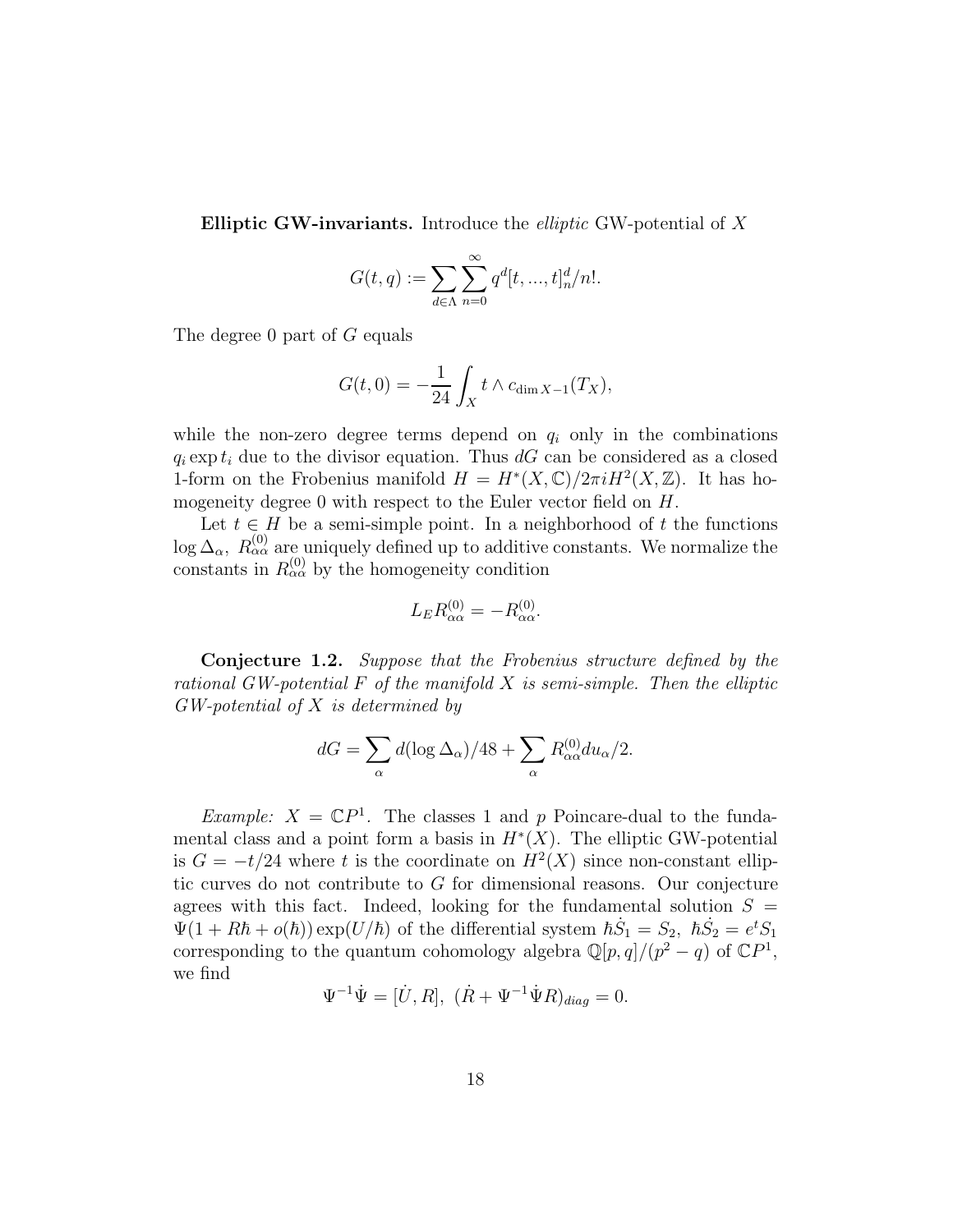The normalized eigen-vectors of the quantum multiplication operator p∘ corresponding to the eigen-values  $\dot{u}_{\pm} = \pm e^{t/2}$  are equal to  $(e^{-t/4}p \pm e^{t/4})$ . We find  $(\Psi^{-1} \tilde{\Psi})_{+-} = -1/4$  and  $R_{+-} = e^{-t/2}/8 = -R_{-+}$ . Respectively,

$$
\dot{R}_{++} = -R_{+-}(\dot{u}_+ - \dot{u}_-)R_{-+} = \exp(-t/2)/32 = -\dot{R}_{--}
$$

and therefore  $R_{++}du_+ + R_{--}du_- = -dt/8$ .

On the other hand,  $\Delta_{\pm} = \pm 2e^{t/2}$  and thus  $d \log \Delta_{+} \Delta_{-} = dt$ . We find  $dG = dt/48 - dt/16 = -dt/24.$ 

## 2 Equivariant GW-invariants in genus 0 and 1

In this section we formulate a theorem confirming an equivariant version of Conjecture 1.2 in the case of toric actions with isolated fixed points.

**Equivariant cohomology.** Let a compact group  $G$  act on a topological space M. The *equivariant* cohomology  $H_G^*(M)$  is defined as the cohomology of the homotopy quotient  $M_G := (EG \times M)/G$  where EG is the total space of the universal principal G-bundle  $EG \to BG$ . When M is a point  $M_G = BG$ , and the ring  $H_G^*(pt) = H^*(BG)$  plays the role of the coefficient ring in the G-equivariant cohomology theory. In particular, the G-equvariant map  $M \to pt$  induces the M-bundle  $M_G \to BG$  and a natural structure of the  $H^*_{G}(pt)$ -module on  $H^*_{G}(M)$ .

A G-equivariant vector bundle V over a G-space M induces a vector bundle  $V_G$  over the homotopy quotient  $M_G$ . Equivariant characteristic classes of V are defined as the ordinary characteristic classes of  $V_G$ . This construction applies to equivariant orbi-bundles over orbi-spaces and gives rise to equivariant characteristic classes of orbi-bunles well-defined in  $H^*_G(M, \mathbb{Q})$ .

In the case of smooth orientation-preserving G-actions on compact oriented manifolds the fiberwise integration over the fibres of the M-bundle  $M_G \to BG$  defines the  $H^*_G(pt)$ -linear homomorphism  $\int_M : H^*_G(M) \to H^*_G(pt)$ and the bilinear Poincaré pairing

$$
\langle \phi, \psi \rangle := \int_{[M]} \phi \wedge \psi,
$$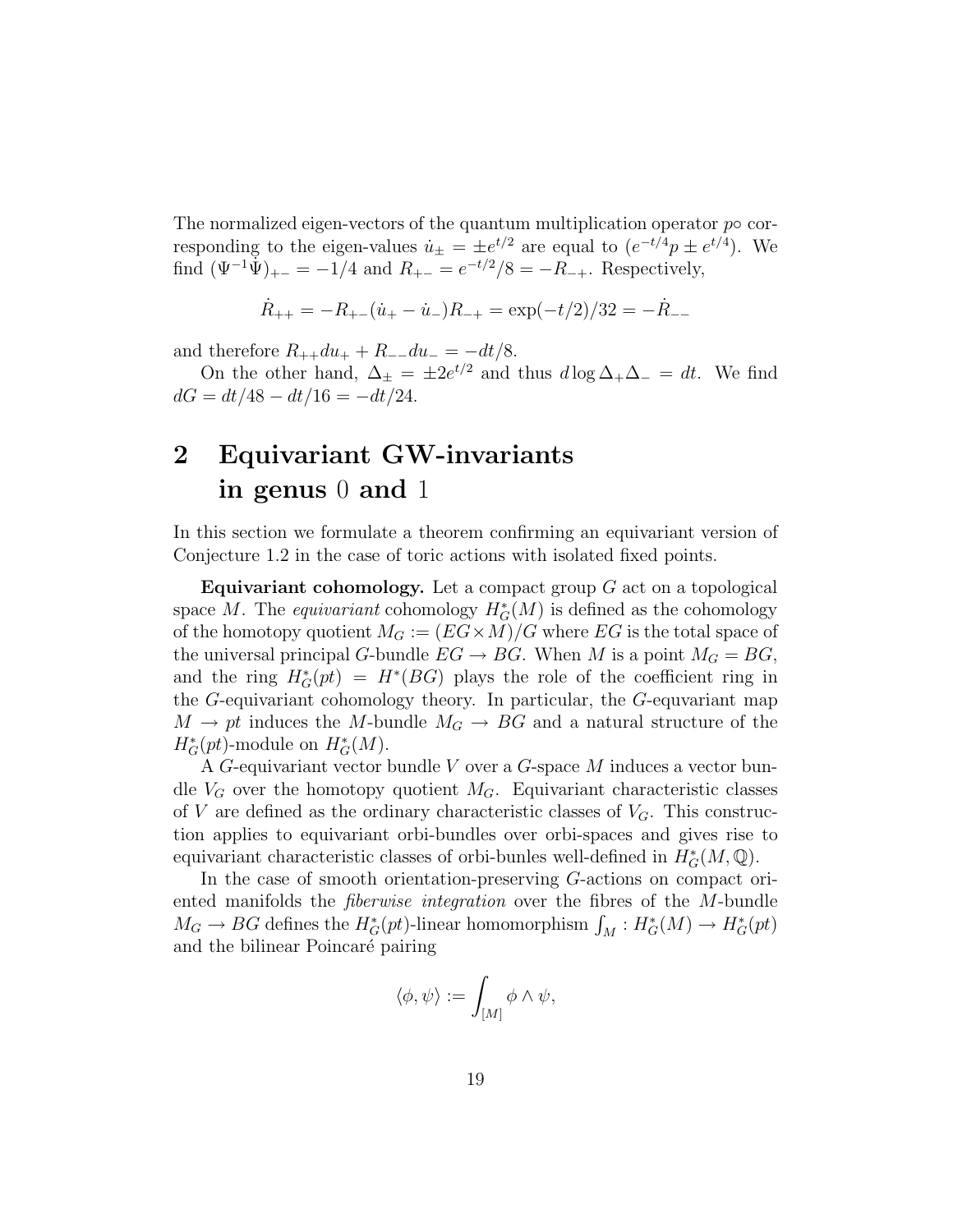non-degenerate over  $H^*(BG, \mathbb{Q})$  in the case of Hamiltonian G-actions on compact symplectic manifolds. The same operations are well-defined over Q in the case of orbifolds.

Let us assume now that  $G$  is a torus. According to the Borel fixed point localization formula

$$
\int_{[M]}\phi=\int_{[M^G]}\frac{i^*\phi}{Euler_G(N_M(M_G))}
$$

where  $i: M^G \to M$  is the inclusion of the fixed point submanifold  $M^G$ into M,  $N_M(M^G)$  is the normal bundle to the fixed point submanifold, and  $Euler_G$  is the G-equivariant Euler class. In the orbifold case  $N_M M^G$  is an equivariant orbi-bundle over the orbifold  $M<sup>G</sup>$ , and the localization formula holds true over Q. One should have in mind however that the fundamental class of the fixed point sub-orbifold  $M<sup>G</sup>$  differs from the geometrical fundamental class of the orbifold  $M<sup>G</sup>$  by the factors  $1/|Aut|$  on each connected component, where Aut is the subgroup — in the symmetry group defining the orbifold structure on  $M$  at a generic point of the component — stabilizing the point.

**Genus** 0. Let X be a compact Kähler manifold provided with a Hamiltonian Killing action of a compact Lie group  $G$ . Then the group acts also on the moduli spaces of stable maps  $X_{q,n,d}$ , and this action commutes with evaluation, forgetting and contraction maps. The constructions [3, 21, 24] of the virtual fundamental cycles  $[X_{q,n,d}]$  can be extended to the equivariant setting. <sup>11</sup> This allows one to generalize GW-theory to the equivariant case. The theory of equivariant genus 0 GW-invariants [12] is quite analogous to the theory of Frobenius structures reviewed in Section 1. We describe below the modifications to be made in the equivariant setting emphasizing the case of tori actions.

(1) The coefficient algebra  $H^*_{G}(pt, \mathbb{Q})$  of the equivariant cohomology theory replaces the ground field  $\mathbb Q$  of the non-equivariant GW-theory. If G is the l-dimensional torus the algebra is isomorphic to the polynomial ring  $\mathbb{Q}[\lambda_1, ..., \lambda_l]$  in l generators of degree 1 (in our complex grading) since BG is weakly homotopy equivalent to  $({\mathbb{C}}P^{\infty})^l$ . In all questions involving Borel

<sup>&</sup>lt;sup>11</sup>For convex X the G-equivariant virtual fundamental class  $[X_{0,n,d}]$  coincides with the equivariant fundamental class of  $X_{0,n,d}$  considered as an orbifold.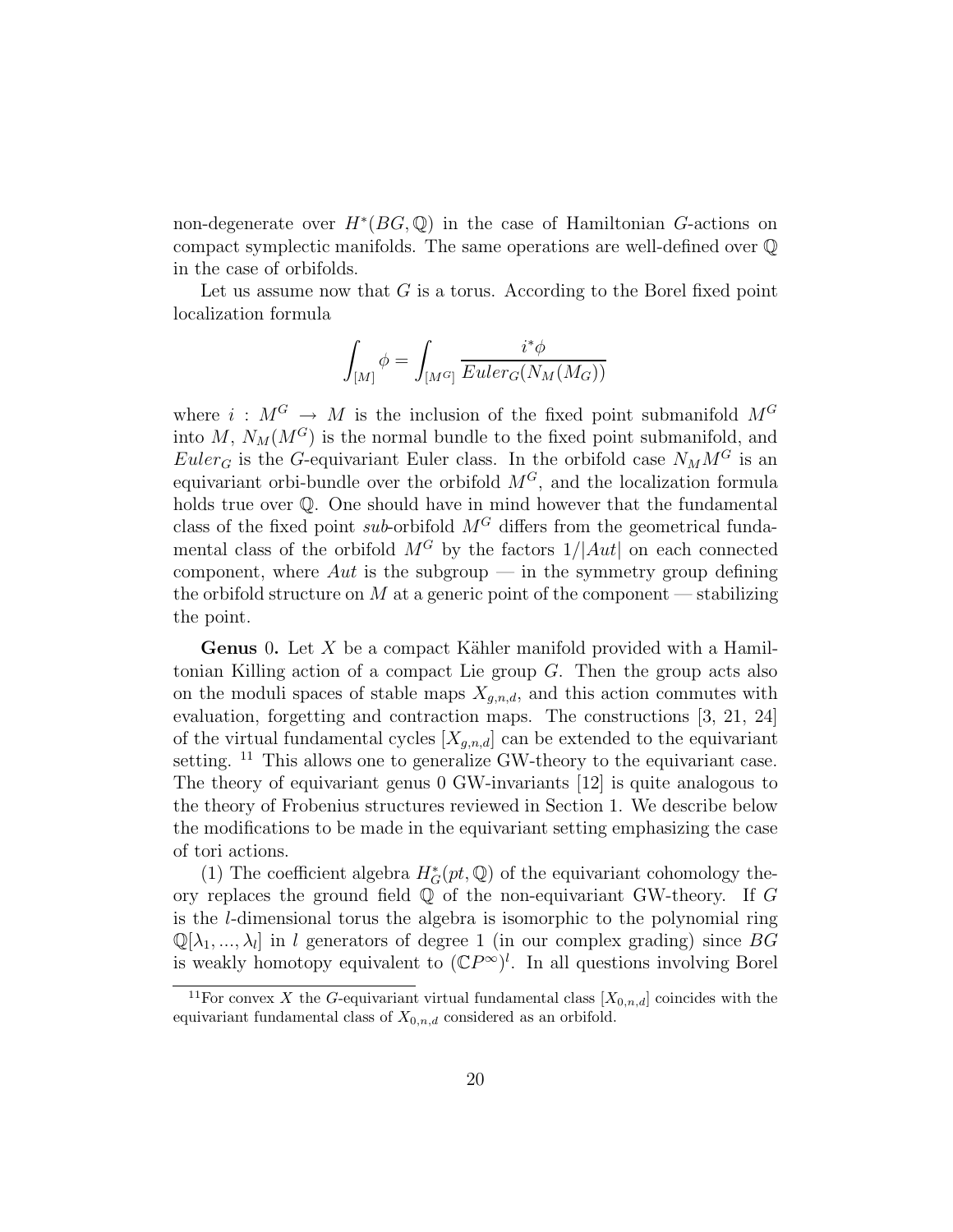localization formulas the algebra is replaced by the field of fractions  $\mathbb{Q}(\lambda)$ since rational functions of  $\lambda$  can occur.

(2) The equivariant GW-invariants  $(T_1, ..., T_n)_n^d$  and their higher genus counterparts take values in  $\mathbb{Q}[\lambda]$  and are polylinear over  $\mathbb{Q}[\lambda].$  The potentials  $F(t, q), S_{\alpha\beta}(t, q, \hbar), V_{\alpha\beta}(t, q, x, y),$  etc., can be therefore considered as formal functions with coefficients in  $\mathbb{Q}[\lambda]$  and thus are functions of  $\lambda$  as well. Note that  $t = \sum t_{\alpha} \phi_{\alpha}$  is now the general *equivariant* cohomology class of X, and that  $\{\phi_{\alpha}\}\$  here represents a  $\mathbb{Q}(\lambda)$ -basis in the  $\mathbb{Q}[\lambda]$ -module  $H^*_{G}(X)$ .

(3) The string equation remains unchanged in the equivariant case. Assuming for simplicity that  $X$  is simply connected (which is automatically the case if the Hamiltonian torus action has only isolated fixed points) we have the short exact sequence

$$
0 \to H^2(BG) \to H^2_G(X) \to H^2(X) \to 0.
$$

The divisor equation and its consequences for GW-potentials hold true in the equivariant case as well if only we interpret  $\langle p, d \rangle$  as the value of the projection of  $p \in H^2_G(X)$  to  $H^2(X)$  on the homology class  $d \in H_2(X)$ . Nevertheless it will be convenient sometimes to keep the formal variables  $q_1, ..., q_r$  in place and thus to consider  $(\mathbb{Q}[\lambda])[[\Lambda]]$  as the ground algebra in the equivariant setting.

(4) The equivariant GW-potential F defines on  $H := H^*_{G}(X, \mathbb{Q}[[\Lambda]])$  a Frobenius structure over the ground ring  $(\mathbb{Q}[\lambda])[[\Lambda]]$ . The divisor equation induces however the following symmetry:

$$
(\partial_i - q_i \partial / \partial q_i) \tilde{F}_{\alpha\beta\gamma}(t, q, \lambda) = 0, \quad i = 1, ..., r,
$$

where  $\partial_i$  are the tangent vector fields along  $H_G^2(X)$  representing the basis in  $H^2(X)$  as in Section 1. The grading axiom should be modified in the equivariant case: the potential F is homogeneous of degree  $3 - \dim X$  with respect to the Euler field

$$
E = \sum_{\alpha} (\deg t_{\alpha}) t_{\alpha} \partial_{\alpha} + \sum_{i} c_i q_i \partial / \partial q_i + \sum_{j} \lambda_j \partial / \partial \lambda_j.
$$

Due to the last summand the Euler derivation is not  $\mathbb{Q}[\lambda]$ -linear, and thus the axioms of the conformal Frobenius manifold are not satisfied. We will call the Frobenius structures with such a modified grading axiom quasi-conformal.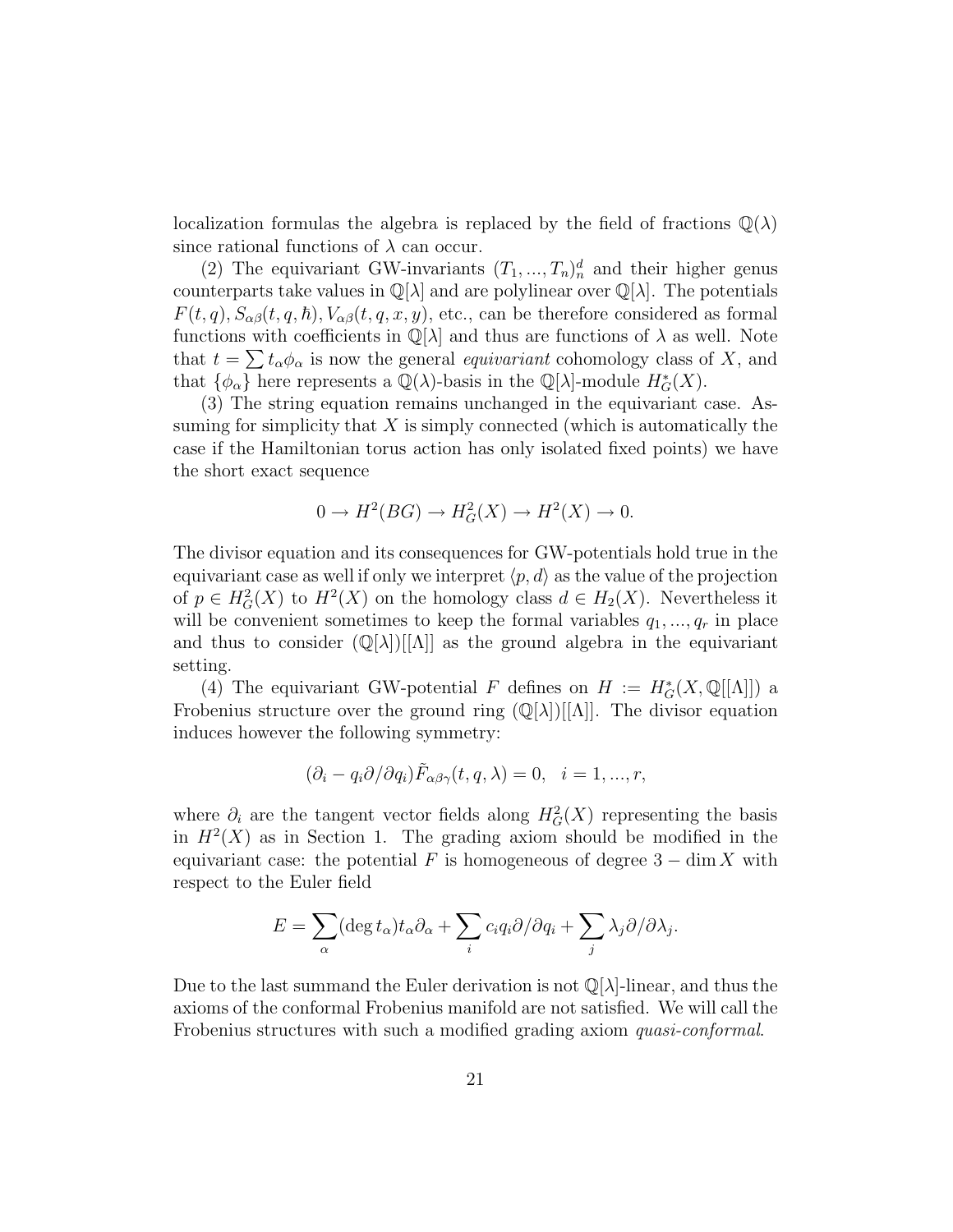Let us assume now that the action of the torus  $G$  on  $X$  has only isolated fixed points. The  $\delta$ -functions of the fixed points form a basis  $\{\phi_{\alpha}\}\$ in the equivariant cohomology of X over the field of fractions  $\mathbb{Q}(\lambda)$ . The classical equivariant cohomology algebra of X is semi-simple at generic  $\lambda$  and therefore its quantum deformation and the corresponding quasi-conformal Frobenius manifold  $H$  is genericly semi-simple as well. Thus Proposition 1.1 applies and gives rise to the expansion <sup>12</sup>

$$
(S_{\alpha\beta}(t, q, \hbar, \lambda)) = \Psi(1 + \hbar R^{(0)} + o(\hbar)) \exp(U/\hbar) .
$$

The canonical coordinates  $u_{\alpha}$  and the diagonal entries  $R_{\alpha\alpha}^{(0)}$  of the matrix  $\mathbb{R}^{(0)}$  are defined by the Frobenius structure up to additive "constants" which are now elements of the ground ring  $(\mathbb{Q}[\lambda])[ \Lambda]$ . <sup>13</sup> Moreover, the symmetry induced by the divisor equation for the potentials  $S_{\alpha\beta}$  implies that  $R^{(0)}$  is invariant with respect to the vector fields  $\partial_i - q_i \partial / \partial q_i$ . This allows us to normalize the additive constants by the condition  $R_{\alpha\alpha}^{(0)} \equiv 0 \mod (q)$ .

Genus 1. Introduce now the equivariant genus 1 potential

$$
G(t, q, \lambda) := \sum_{d \in \Lambda} \sum_{n=0}^{\infty} q^d [t, ..., t]_n^d / n!.
$$

The degree  $d = 0$  part of G can be computed by the localization formulas:

$$
G(t, 0, \lambda) = -\frac{1}{24} \int_X t \wedge c_{\dim X - 1}(\mathcal{T}_X) = -\frac{1}{24} \sum_{\alpha} t_{\alpha} c^{\alpha}_{-1},
$$

where  $c_{-1}^{\alpha}$  is defined to be the ratio  $c_{\dim X-1}(\mathcal{T}_X)/c_{\dim X}(\mathcal{T}_X)$  of the equivariant Chern classes localized to the fixed point  $\alpha \in X^G$ .

<sup>12</sup>We will discuss it with greater detail in Section 3 in connection with localization formulas.

<sup>13</sup>Dubrovin's classification of semi-simple Frobenius structures should be modified in the quasi-conformal case as explained in [12]. In particular, the Hamiltonians  $H_i$  play now the role of densities in the Poisson-commuting Hamiltonians on the affine Lie coalgebra  $\hat{so}_{N}^{*}$ . They can be also described as the Lie derivatives  $H_i = \sum_{\alpha} u_{\alpha} (\partial/\partial u_{\alpha}) R_{ii}^{(0)}$  but are no longer proportional to  $R_{ii}^{(0)}$  since these functions are quasi-homogeneous with respect to the Euler field E which takes on  $\sum u_{\alpha}\partial/\partial u_{\alpha} + \sum \lambda_j\partial/\partial \lambda_j + \sum c_i q_i \partial/\partial q_i$  in the canonical coordinate system.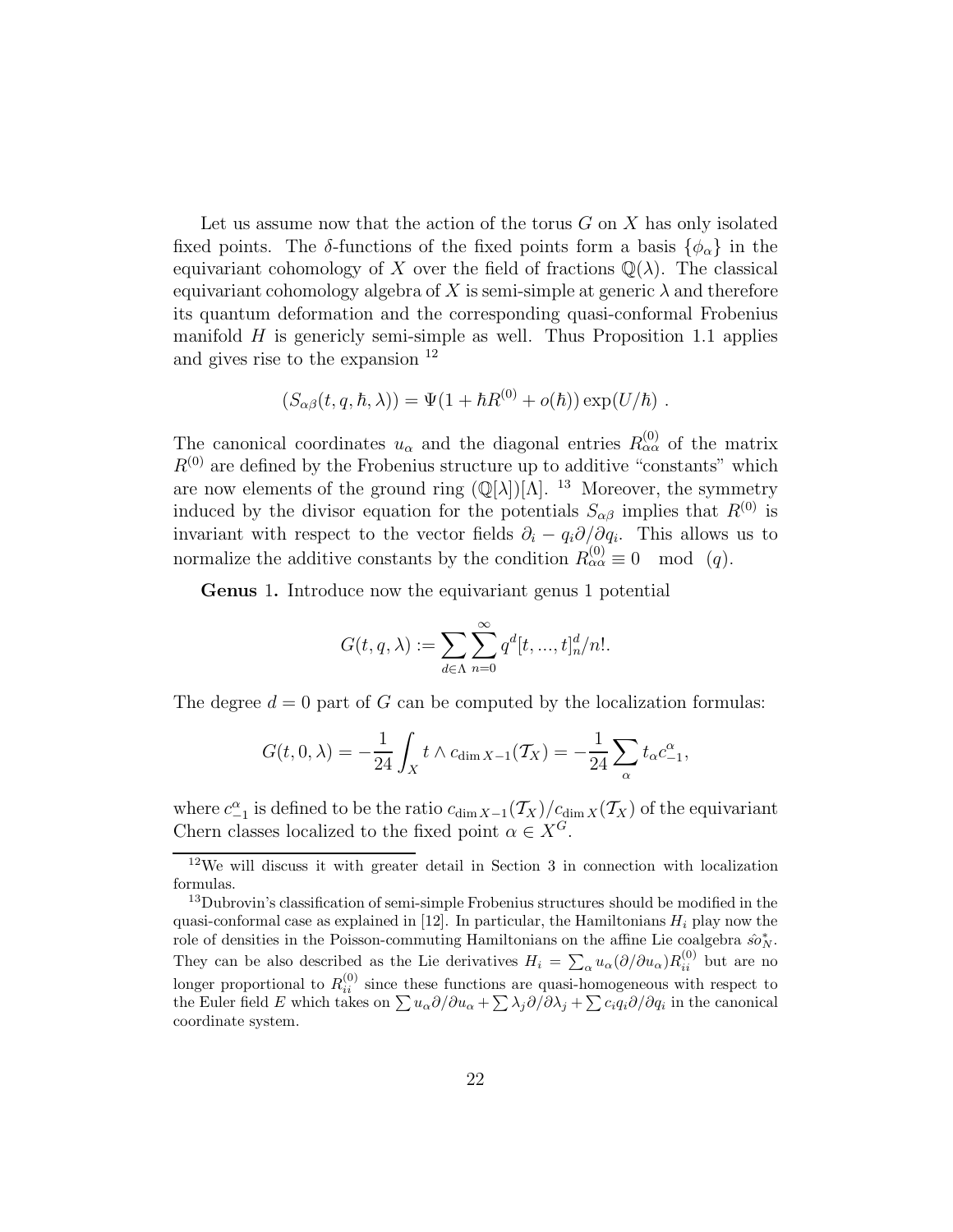**Theorem 2.1.** Suppose that the complexified action of the torus  $G_{\mathbb{C}}$  on the compact Kähler manifold  $X$  has only isolated fixed points and isolated 1-dimensional orbits. Then

$$
dG = \sum_{\alpha} d(\log \Delta_{\alpha})/48 - \sum_{\alpha} c^{\alpha}_{-1} du_{\alpha}/24 + \sum_{\alpha} R^{(0)}_{\alpha\alpha} du_{\alpha}/2.
$$

*Remarks.* (1) The differential d in the theorem is taken with respect to the coordinates  $t_{\alpha}$  on the space H over the ground ring  $(\mathbb{Q}[\lambda])[\Lambda]$ . Thus q and  $\lambda$  are considered as constants.

(2) Redefining the additive constants in  $R_{\alpha\alpha}^{(0)}$  by

$$
R_{\alpha} := R_{\alpha\alpha}^{(0)} - c_1^{\alpha}/12
$$

we can reformulate the theorem in the form

$$
dG = \sum d \log \Delta_{\alpha} / 48 + \sum R_{\alpha} du_{a} / 2
$$

suggested in the introduction. In the several examples we tried both summands in the RHS have limits as  $\lambda$  approaches 0 and in this limit turn into their non-equivariant counterparts. If proven to be the general rule, this observation would confirm the Conjecture 1.2 for toric manifolds and homogeneous Kähler spaces.

*Example.* Equivariant quantum cohomology of  $\mathbb{C}P^1 = P(\mathbb{C}^2)$  with respect to the circle acting by  $diag(e^{i\varphi}, e^{-i\varphi})$  on  $\mathbb{C}^2$  is known to be isomorphic <sup>14</sup> to  $\mathbb{Q}[p,q,\lambda]/(p^2-\lambda^2-q)$  with the equivariant Poincaré pairing

$$
\langle \phi, \psi \rangle = \frac{1}{2\pi i} \oint \phi(p, q, \lambda) \psi(p, q, \lambda) \frac{dp}{p^2 - \lambda^2 - q}.
$$

Introducing the indices  $\pm$  for the two fixed points on  $\mathbb{C}P<sup>1</sup>$  with the normal Euler classes  $\pm 2\lambda$ , we find that the normalized "Hessians"  $\Delta_{\pm}$  are equal to  $\pm 2p/(\pm 2\lambda)$  where  $p = (1 + q/\lambda^2)^{1/2} = \lambda + O(q)$ . The differentials of the canonical coordinates are given by

$$
du_{\pm} = \pm pd \log q = \pm \frac{2p^2 dp}{p^2 - \lambda^2}.
$$

<sup>&</sup>lt;sup>14</sup>We write here q instead of  $q \exp t$  in order to minimize the paperwork.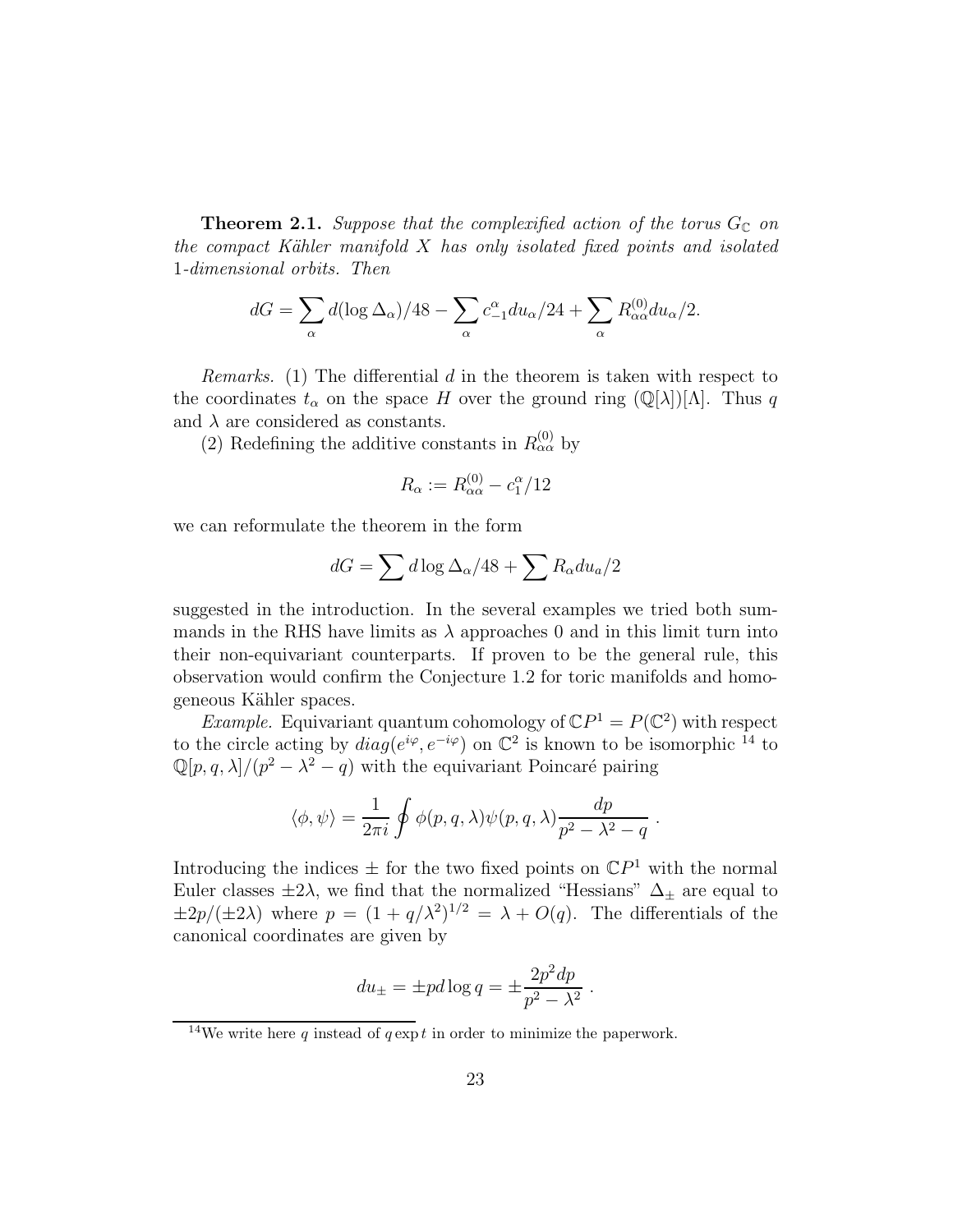In the basis  $\phi_{\pm} = (\lambda \pm p)/2\lambda$  in  $H^*_{G}(\mathbb{C}P^1)$  the matrix  $\Psi$  of normalized eigenvectors of quantum cup-product operators takes on

$$
\Psi = \frac{1}{2} \left[ \begin{array}{cc} z + z^{-1} & -z + z^{-1} \\ z - z^{-1} & -z - z^{-1} \end{array} \right] ,
$$

where  $z := (1 + q/\lambda^2)^{1/4} = 1 + ...$  Respectively,

$$
\Psi^{-1}\dot{\Psi} = \left[\begin{array}{cc} 0 & -\dot{z}/z \\ -\dot{z}/z & 0 \end{array}\right] ,
$$

where the dot means  $qd/dq$ .

The diagonal entries of  $R^{(0)}$  can be found by integration of  $\pm (z)^2/z^2(u_+ (i_{-}) = \pm (p^{2} - \lambda^{2})/32p^{5}$ . Since  $d \log q = (2p/(p^{2} - \lambda^{2}))dp$ , we have

$$
R_{++}^{(0)} = -R_{--}^{(0)} = \int_{\lambda}^{p} \frac{x^2 - \lambda^2}{16x^4} dx = -\frac{1}{16p} + \frac{\lambda^2}{48p^3} + \frac{1}{24\lambda}.
$$

The contribution to  $\dot{G}$  via Theorem 2.1 equals

$$
\frac{1}{2}(R^{(0)}_{++}\dot{u}_+ + R^{(0)}_{--}\dot{u}_-) = -\frac{1}{16} + \frac{\lambda^2}{48p^2} + \frac{p}{24\lambda}
$$

.

The other two summands are

$$
-\frac{1}{24}(\frac{\dot{u}_{+}}{2\lambda} + \frac{\dot{u}_{-}}{-2\lambda}) = -\frac{p}{24}
$$

(which together with the first one yields  $-1/16 + \lambda^2/48p^2$ ) and

$$
2\frac{\dot{\Delta}}{24\Delta} = \frac{\dot{p}}{24p} = \frac{p^2 - \lambda^2}{48p^2}.
$$

The total sum  $-1/16 + 1/48 = -1/24$  agrees with the known result  $G =$  $-(\log q)/24$ .

## 3 Fixed point localization in genus 0 and 1

The proof of Theorem 2.1 is based on application of the Borel fixed point localization formula to the equivariant virtual fundamental classes  $[X_{g,n,d}]$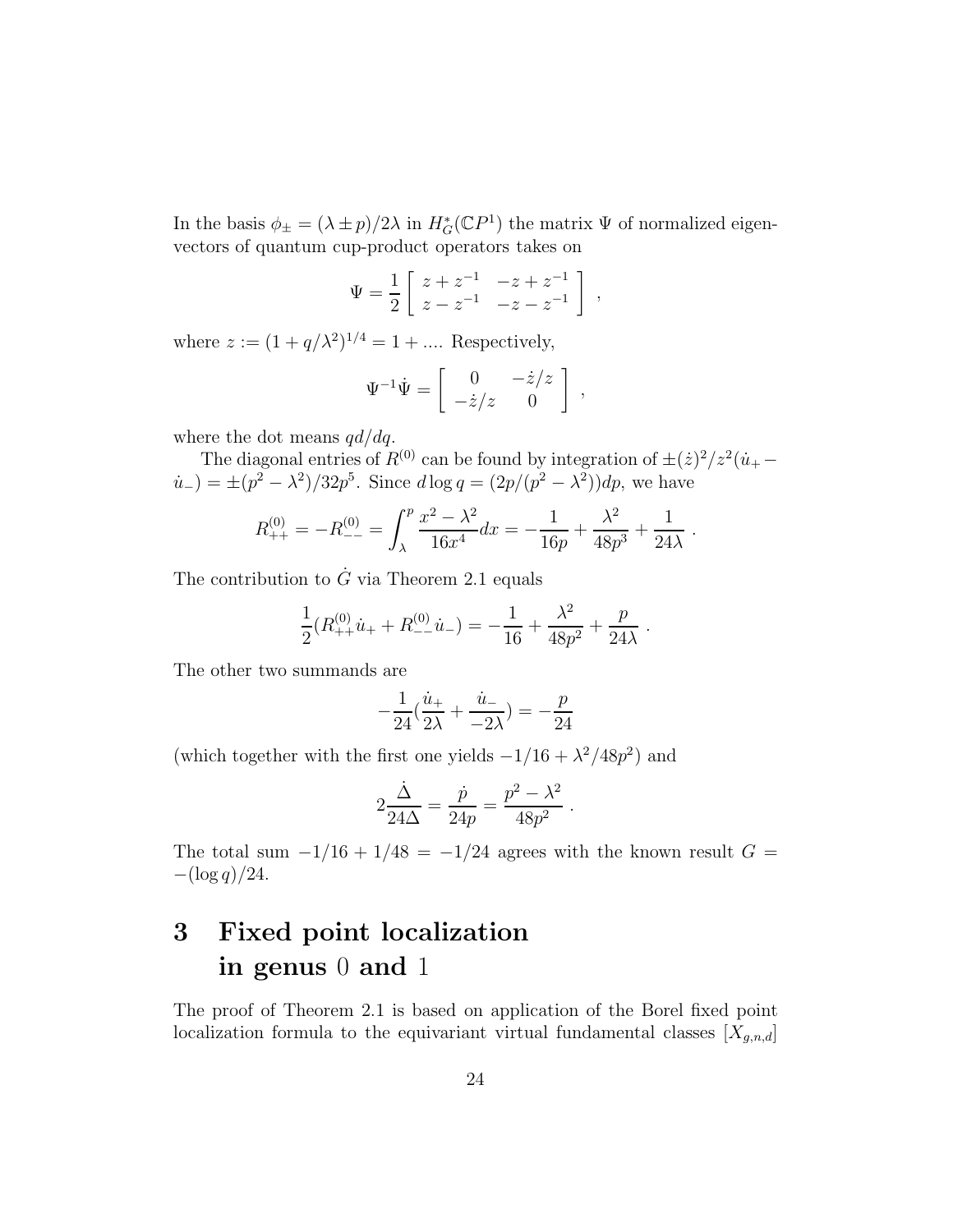of the moduli spaces of stable maps. A stable map  $f : (\Sigma, \varepsilon) \to X$  represents a fixed point of the torus action in the moduli space if its shift by the torus action can be compensated by automorphisms of the marked curve. Equivalently,

 $-f(\Sigma)$  is contained in the union of 0- and 1-dimensional orbits of  $G_{\mathbb{C}}$ ,

 $- f(\varepsilon)$  is contained in the fixed point set  $X^G$ ,

- if the map f restricted to an irreducible component of  $\Sigma$  is constant then the image is a fixed point,

- if it is not constant then the component is isomorphic to  $\mathbb{C}P^1$ , carries no more than 2 special points (which can be positioned at 0 and/or  $\infty$ , and the map is a multiple cover  $z \mapsto w = z^m$  onto the closure of a 1-dimensional orbit (which is also isomorphic to  $\mathbb{C}P^1$  with  $w = 0$ ,  $\infty$  to be the fixed points).

The connected component of the fixed point set  $X_{g,n,d}^G$  containing the equivalence class  $[f]$  can be described as the product of the Deligne-Mumford spaces  $\mathcal{M}_{g_i,k_i}$  factorized by a finite symmetry group of the combinatorial structure of the map f. Each factor  $\mathcal{M}_{g_i,k_i}$  corresponds to a connected component  $\Sigma_i$  in  $f^{-1}(X^G)$ ,  $g_i$  is the arithmetical genus of  $\Sigma_i$ , and  $k_i$  equals the total number of marked points and of special points  $(\Sigma - f^{-1}(X^G)) \cap f^{-1}(X^G)$ situated on  $\Sigma_i$ .

Application of the fixed point localization formula requires a description of the virtual normal bundle to each fixed point component and reduces to integration over the Deligne-Mumford spaces. The idea to apply the localization technique to the moduli spaces  $X_{q,n,d}$  is due to M. Kontsevich [19] and was systematically exploited in [12, 14] and several other papers. The description used in [19, 12, 13] for localizations of the fundamental classes  $[X_{0,n,d}]$ , being obvious in the orbifold case, can be easily extended to the general "virtual" case. A rigorous justification of these localization formulas was recently given in [17] on the basis of the algebraic-geometrical approach [3] to the virtual fundamental cycles.

The idea of our proof of Theorem 2.1 can be now described as follows. Any fixed point of the torus G action on the genus 1 moduli spaces  $X_{1,n,d}$ has the following combinatorial structure:

- either it is a tree walking along the skeleton of 1-dimensional orbits in X, and  $f^{-1}(X^G)$  has exactly one connected component  $\Sigma_0$  of arithmetical genus 1,

- or it is a graph walking along the skeleton of 1-dimensional orbits with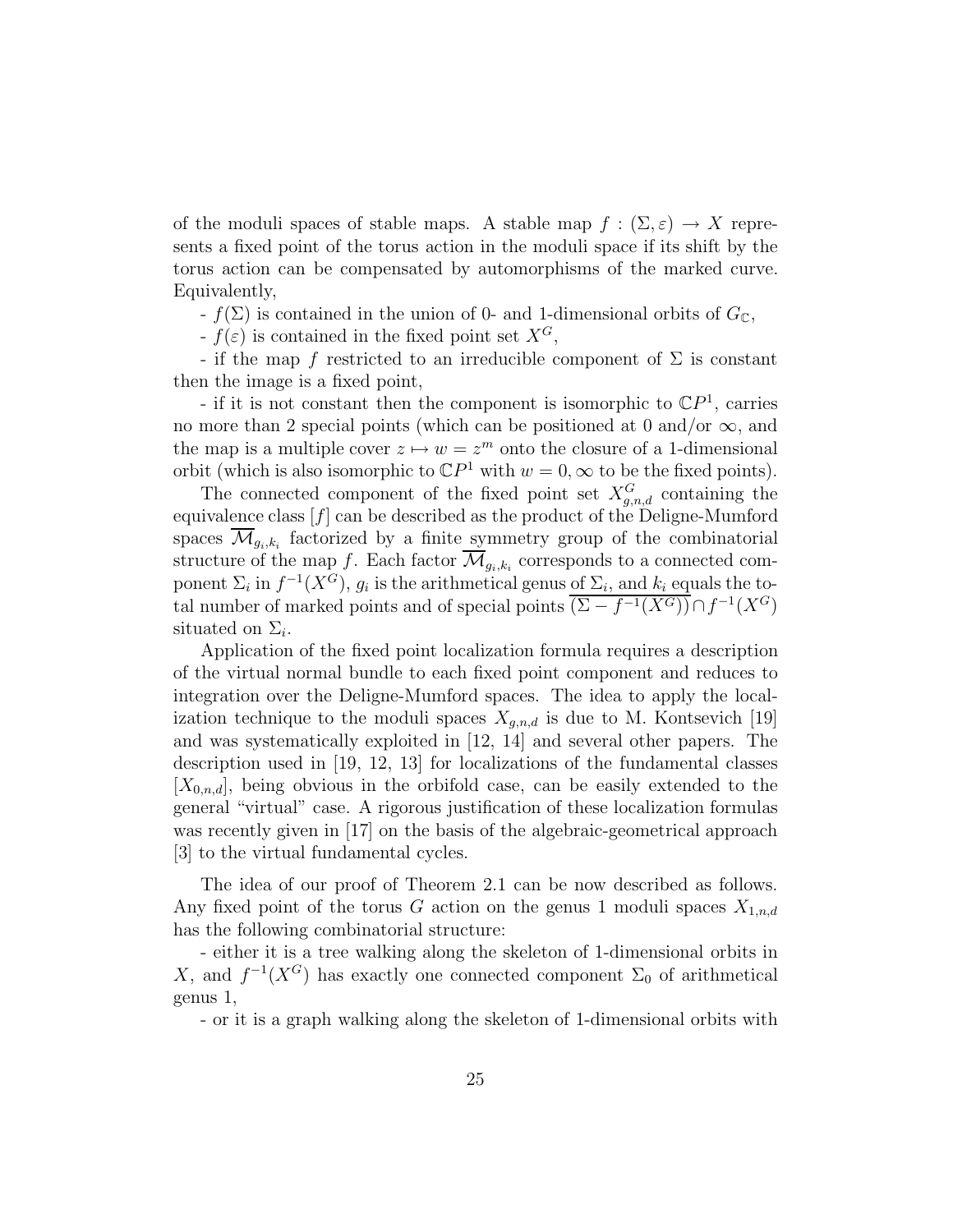exactly one cycle, and all irreducible components are rational.

The way how the fixed points of the first type contribute to the genus 1  $GW$ -potential  $G$  via localization formulas can be compared to suitable genus 0 GW-invariants. As we shell see, the total contribution of all fixed point components with  $\Sigma_0$  mapped to the fixed point  $\alpha$  in X equals log  $\Delta_{\alpha}/48$  –  $c_{-1}^{\alpha}u_{\alpha}/24$ . The proof is partly based on intersection theory in Deligne-Mumford spaces.

Contributions of the second type fixed points to G are hard to compare with genus 0 GW-invariants directly because of the rotational symmetry of the cycle. By computing their contributions to the partial derivatives  $\partial_{\gamma}G$ instead, we distinguish a marked point in  $(\Sigma, \varepsilon)$  which carries the class  $\phi_{\gamma}$  and is situated on a branch of the graph approaching the cycle of 1-dimensional orbits at a fixed point  $\alpha$ . This breaks the rotational symmetry of the cycle and allows us to compare localization formulas for the cycles with those for the chains between the fixed points  $\alpha$  and  $\beta$  with  $\beta = \alpha$ . As we shell see, all such contributions add up to  $R^{(0)}_{\alpha\alpha}\partial_\gamma u_\alpha/2$ . The proof is based on "materialization" of Dubrovin's structural theory of semi-simple Frobenius manifolds in terms of fixed point localization.

Intersection theory in  $\overline{\mathcal{M}}_{0,k}$  and  $\overline{\mathcal{M}}_{1,k}$ .

Let us consider the GW-theory with a point taken on the role of the target space (so that the moduli spaces of stable maps are Deligne-Mumford spaces) and introduce the following GW-potentials:

$$
u(T) := \sum_{n=1}^{\infty} \frac{1}{n!} (1, T, ..., T, 1)_{n+2},
$$
  

$$
s(T, \hbar) := 1 + \sum_{n=1}^{\infty} \frac{1}{n!} (1, T, ..., T, \frac{1}{\hbar - c})_{n+2},
$$
  

$$
v(T, x, y) := \frac{1}{x + y} + \sum_{n=1}^{\infty} \frac{1}{n!} (\frac{1}{x - c}, T, ..., T, \frac{1}{y - c})_{n+2},
$$
  

$$
\delta(T) := \sum_{n=0}^{\infty} \frac{1}{n!} (1, 1, 1, T, ..., T)_{n+3},
$$
  

$$
\mu(T) := \sum_{n=1}^{\infty} \frac{1}{n!} \omega[T, ..., T]_n,
$$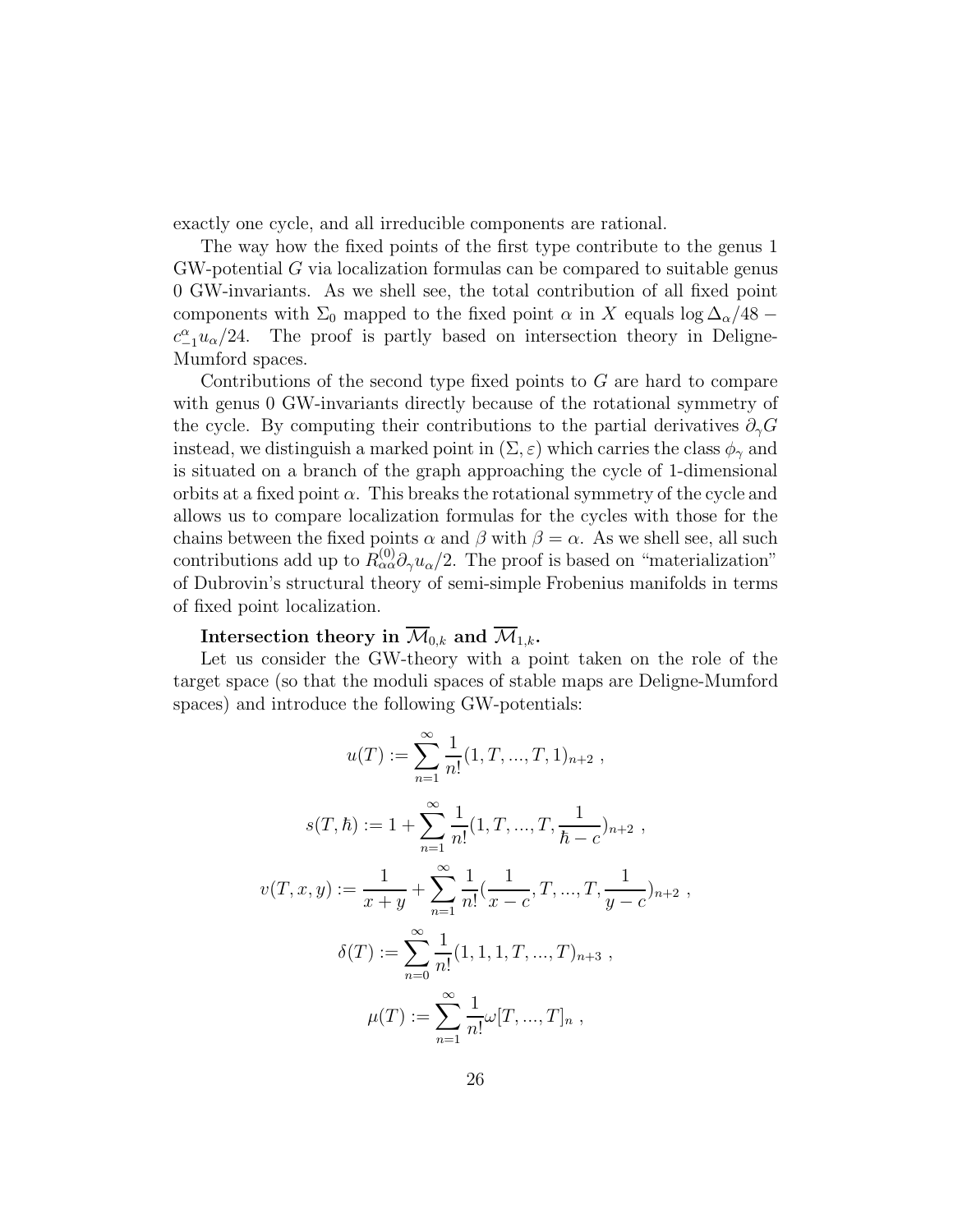$$
\nu(T) := \sum_{n=1}^{\infty} \frac{1}{n!} [T, ..., T]_n .
$$

In these formulas,  $T = t_0 + t_1c + t_2c^2 + ...$  is a series in one variable to be replaced by the 1-st Chern class  $c^{(i)}$  of the universal cotangent line over  $\overline{\mathcal{M}}_{g,n}$  with the index i depending on the position of the series T in the correlator. The correlators  $(...)_k$  and  $[...]_k$  mean integration over  $\mathcal{M}_{0,k}$  and  $\mathcal{M}_{1,k}$  respectively. The correlator  $\omega[\ldots]_k$  means integration

$$
\int_{\overline{\mathcal{M}}_{1,k}} \omega \wedge \dots
$$

against the 1-st Chern class  $\omega$  of the Hodge line bundle H over  $\overline{\mathcal{M}}_{1,k}$ . The fiber of this (orbi)-bundle over  $[\Sigma, \varepsilon]$  is the space  $H^0(\Sigma, K_{\Sigma})$  of "holomorphic differentials" on the stable curve  $\Sigma$ . It is the pull-back of the Hodge line bundle over  $\overline{\mathcal{M}}_{1,1}$  by (any of) the forgetting maps  $\overline{\mathcal{M}}_{1,k} \to \overline{\mathcal{M}}_{1,1}$ . Respectively,  $\omega \wedge \omega = 0$ , the class  $\omega$  on  $\overline{\mathcal{M}}_{1,1}$  coincides with  $c^{(1)}$ , and the orbi-structure of  $\mathcal{M}_{1,1}$  and  $\mathcal{H}$  manifests in the well-known formula

$$
\int_{[\overline{\mathcal{M}}_{1,1}]} \omega = 1/24.
$$

The potentials  $u, s, v, \delta, \mu, \nu$  can be considered as functionals on the space of formal series T. We will assume however that the coefficients  $t_0, t_1, t_2, \ldots$ are elements of some formal series algebra  $K[[\Lambda]]$  (in our applications  $K =$  $\mathbb{Q}(\lambda)$ , and that the whole series  $T(c)$  can be rewritten as a formal q-series  $\sum_{d \in \Lambda} a_d(c) q^d$  with coefficients  $a_d$  which are rational functions of c regular at  $c = 0$ . Thus each  $t_i$  is a formal q-series, and we will assume also, that  $t_i \equiv 0$ mod  $(q)$  for  $i > 0$ . These conditions (satisfied in our applications) guarantee that the tragectory of the vector field

$$
\mathcal{L} := \partial/\partial t_0 - t_1 \partial/\partial t_0 - t_2 \partial/\partial t_1 - \dots
$$

with the initial condition  $T$  is well-defined by

$$
t_0(\tau) = \tau + \sum_{n=0}^{\infty} t_n(0) \frac{(-\tau)^n}{n!}, t_1(\tau) = 1 - dt_0/d\tau, t_2(\tau) = -dt_1/d\tau, ...
$$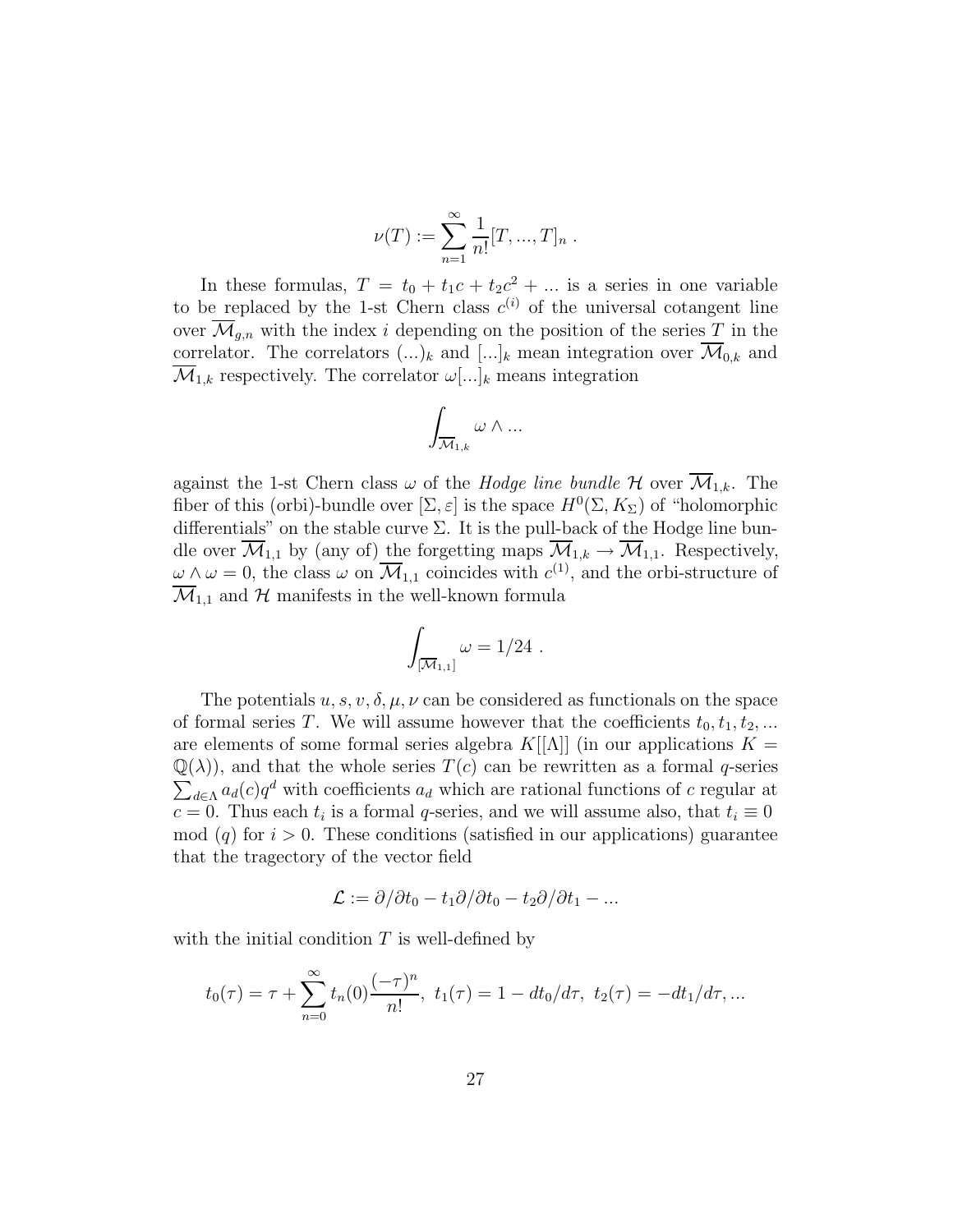and has a unique intersection with the hyperplane  $t_0 = 0$ . We will use these facts in the following application of the string equation (notice that  $\mathcal{L}T = 1 - (T(c) - T(0))/c$ .

**Proposition 3.1** (see [7, 12, 6]).

$$
s = e^{u/\hbar}
$$
,  $v = \frac{e^{u/x + u/y}}{x + y}$ ,  $\mu = \frac{u}{24}$ ,  $\nu = \frac{\log \delta}{24}$ 

.

*Proof.* The string equation implies

$$
\mathcal{L}u = 1, \ \mathcal{L}s = \frac{s}{\hbar}, \ \mathcal{L}v = \frac{v}{x} + \frac{v}{y},
$$

$$
\mathcal{L}\delta = 0, \ \mathcal{L}\mu = \frac{1}{24}, \ \mathcal{L}\nu = 0.
$$

At  $t_0 = 0$  the initial conditions

$$
u = 0
$$
,  $s = 1$ ,  $v = 1/(x + y)$ ,  $\delta = 1/(1 - t_1)$ ,  $\mu = 0$ ,  $\nu = -(\log(1 - t_1))/24$ 

can be computed from definitions with the use of dimensional reasoning  $(\dim M_{0,n+2} = n-1 < n$  and  $\dim M_{1,n} = n)$  and in the case of  $\delta$  and  $\nu$  — on the basis of the formulas  $(1, 1, 1, c, ..., c)_{n+3} = n!(1, 1, 1) = n!$  and  $[c, ..., c]_n = (n-1)![c] = (n-1)!/24$  which follow from the famous dilation equation  $\langle T, ..., T, c \rangle_{g,n+1,d} = (2g - 2 + n)\langle T, ..., T \rangle_{g,n,d}.$ 

Materialization of canonical coordinates. We have to review here some basic structural results from [12] on localization in genus 0 equivariant GW-theory which were perhaps overshadowed by mirror theorems proved there. Let us outline here the key observation and refer to [12], Section 8, for further details.

Consider a stable map  $f : (\Sigma, \varepsilon) \to X$  from a generic fiber of the contraction map  $X_{0,n,d} \to \overline{\mathcal{M}}_{0,n} \to \overline{\mathcal{M}}_{0,k}$  defined by the first k marked points. The fiber is specified by a configuration of k ordered distinct points on  $\mathbb{C}P^1$ . Due to the definition [19] of the contraction map, the curve  $\Sigma$  must contain a unique irreducible component  $\mathbb{C}P^1$  carrying k special (= marked or singular) points realizing an isomorphic configuration. If the map f represents a fixed point of the torus action on  $X_{0,n,d}$ , then f maps the irreducible component to one of the fixed points in  $X$ . Thus we can single out the connected component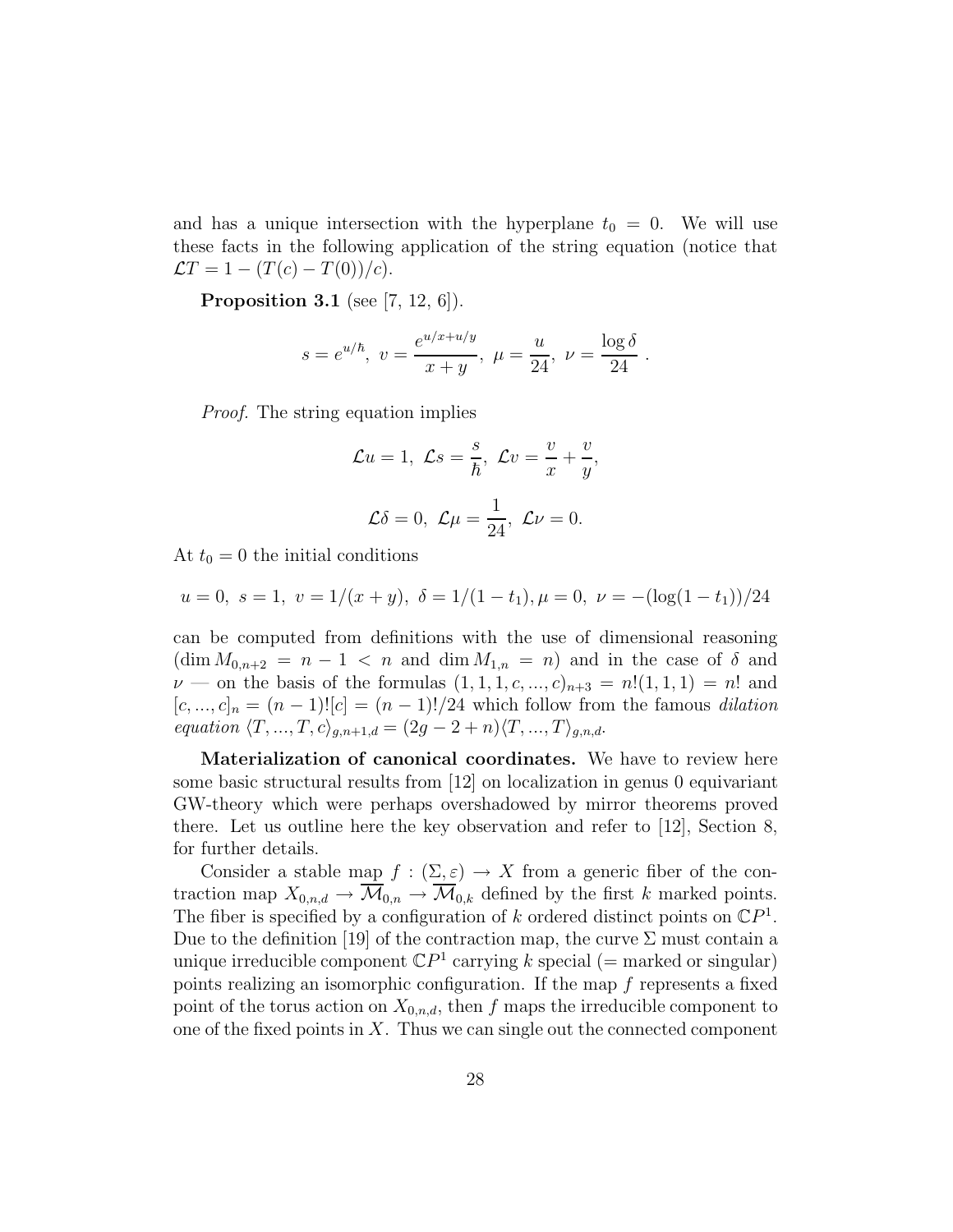$\Sigma_0$  of  $f^{-1}(X^G)$  (we will call it special), containing this  $\mathbb{C}P^1$ , and associate the fixed point  $\alpha = f(\Sigma_0) \in X^G$  to the fixed point  $[f] \in X_{0,n,d}^G$ . This allows us to partition certain GW-invariants into contributions — via fixed point localization formulas — of those fixed points for which the special component is mapped to a given fixed point  $\alpha$ . Applying the WDVV-argument to such contributions separately for each  $\alpha$  we arrive at some *local* WDVV-identities which are essentially independent on the global WDVV-equation. Combining local and global WDVV-equations we obtain simultaneous diagonalization of quantum cup-product operators in a basis associated with fixed points of G in  $X$ .

Let us introduce the local GW-potentials  $u_{\alpha}, D_{\alpha}, \Psi_{\beta}^{\alpha}$  involved into the diagonalizing structure. Let  $t = \sum_{\alpha} t_{\alpha} \phi_{\alpha}$  denote the general equivariant cohomology class of X represented in the basis of fixed points. We denote  $\partial_{\alpha}$  the partial derivative with respect to  $t_{\alpha}$  and use the notation  $\partial_{0}$  for the differentiation operator  $\sum_{\alpha} \partial_{\alpha}$  in the direction of  $1 \in H^*_{G}(X)$ . We put  $e_{\alpha} :=$  $\langle \phi_\alpha, \phi_\alpha \rangle^{-1} = \eta^{\alpha \alpha} = Euler_G(T_\alpha X).$ 

• Consider a point in  $X_{0,n,d}$  with the property that the first two marked points are located on the same connected component of  $f^{-1}(X^G)$ . The total contribution of all such fixed points to the GW-potential

$$
e_{\alpha}\partial_{\alpha}\partial_{\alpha}F_0 = e_{\alpha}\sum_{n=0}^{\infty}\frac{1}{n!}\sum_{d\in\Lambda}q^d(\phi_{\alpha}, \phi_{\alpha}, t, ..., t)_{n+2}^d
$$

is denoted  $u_{\alpha}$ . The potentials  $u_{\alpha}$  have homogeneity degree 1, are congruent to  $t_{\alpha}$  modulo  $(q)$  and can be taken on the role of local coordinates on  $H^*_{G}(X)$  instead of  $t_{\alpha}$ .

• Similarly, consider those fixed points where the first 3 marked points are located on the same connected component of  $f^{-1}(X^G)$ . The total contribution of such fixed points to the GW-potential

$$
e_{\alpha}\partial_{\alpha}\partial_{\alpha}\partial_{\alpha}F_0 = e_{\alpha}\sum_{n=0}^{\infty}\frac{1}{n!}\sum_{d\in\Lambda}(\phi_{\alpha},\phi_{\alpha},\phi_{\alpha},t,...,t)^d_{n+3}
$$

is denoted  $D_{\alpha}$ . We have: deg  $D_{\alpha} = 0$  and  $D_{\alpha} \equiv 1 \mod (q)$ .

• Finally, consider the fixed points with the 1-st marked point situated on the same connected component of  $f^{-1}(X^G)$  as the two special points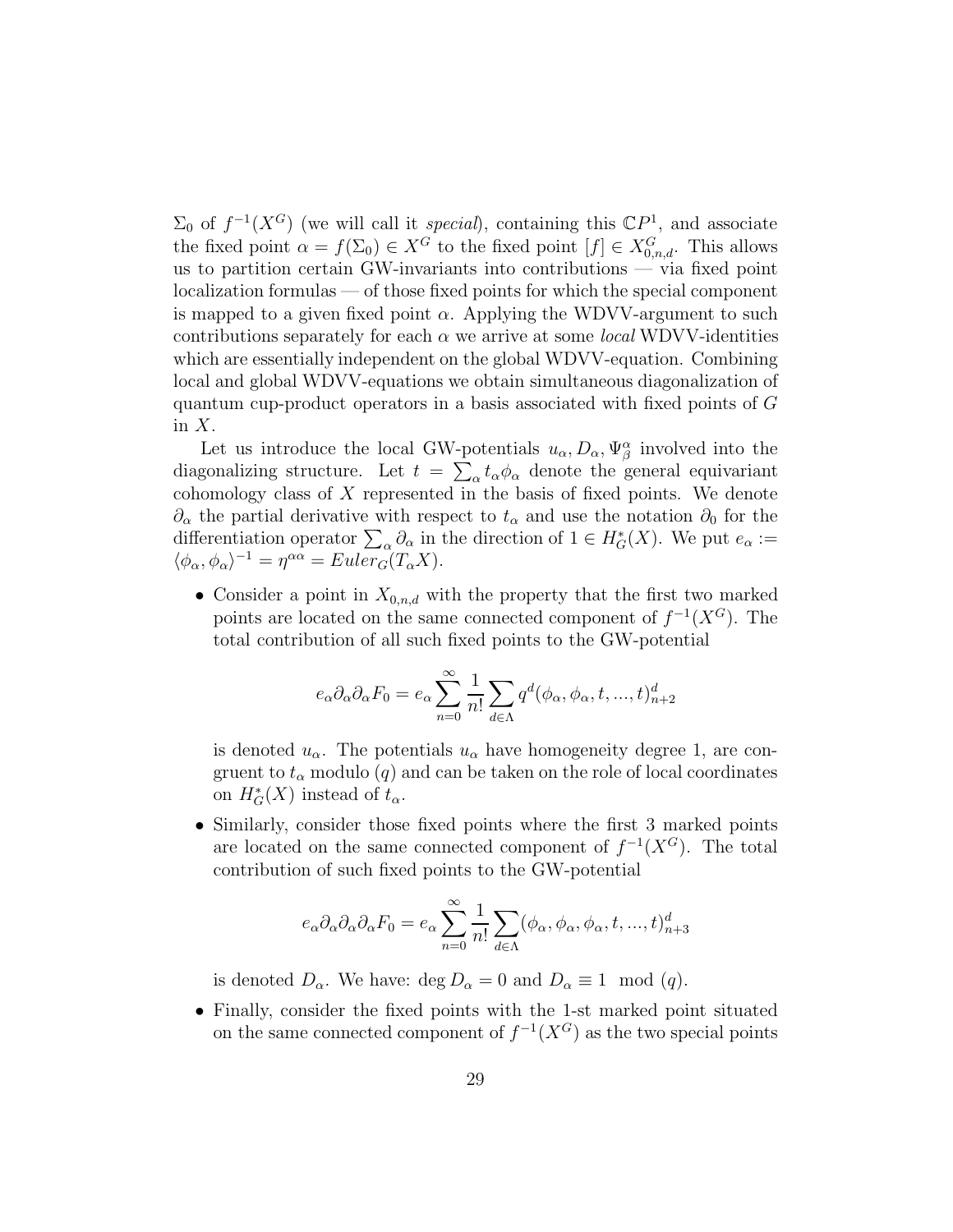which give birth to the branches carrying the 2-nd and 3-rd marked points. The total contribution of such fixed points to

$$
e_{\alpha}\partial_{\alpha}\partial_{\beta}\partial_{0}F_{0} = e_{\alpha}\sum_{n=0}^{\infty}\frac{1}{n!}\sum_{d\in\Lambda}q^{d}(\phi_{\alpha},\phi_{\beta},1,t,...,t)_{n+3}^{d}
$$

is denoted  $\Psi^{\alpha}_{\beta}$ , has degree 0 and reduces to  $\delta_{\beta\alpha}$  modulo  $(q)$ .

**Theorem 3.2.** (see [12]). The matrix  $(\Psi^i_{\alpha})$  satisfies the orthogonality relations

$$
\sum_i \Psi_\alpha^i e_i^{-1} \Psi_\beta^i = \delta_{\alpha\beta} e_\beta^{-1} , \sum_\alpha \Psi_\alpha^i e_\alpha \Psi_\alpha^j = \delta_{ij} e_j,
$$

the normalization condition

$$
\sum_{\alpha} \Psi_{\alpha}^i = D_i^{-1}
$$

and diagonalizes structural constants of the quantum multiplication:

$$
\partial_{\alpha}\partial_{\beta}\partial_{\gamma}F_0 = \sum_{i \in X^G} \Psi_{\alpha}^i \frac{D_i \Psi_{\beta}^i}{e_i} \Psi_{\gamma}^i.
$$

The eigen-values  $D_i\Psi^i_\beta$  of the quantum cup-product operators  $\phi_{\beta} \circ$  satisfy the integrability condition

$$
\sum_{\beta} D_i \Psi_{\beta}^i dt_{\beta} = du_i.
$$

The theorem means that the local GW-potentials  $u_i$  are the canonical coordinates of Dubrovin's axiomatic theory of Frobenius structures, and  $D_i$ are the square roots of the normalized "Hessians":  $\Delta_i = e_i D_i^2$ .

Proof of Theorem 2.1. Let us begin with a remark on the general structure of fixed point localization formulas in  $X_{g,n,d}$ . A connected component of the fixed point set  $X_{g,n,d}^G$  is identified by the combinatorial structure of a stable map  $f : (\Sigma, \varepsilon) \to X$ . The combinatorial structure can be specified by the following data:

- the genera  $g_i$  of connected components  $\Sigma_i$  of  $f^{-1}(X^G)$  (we will call  $\Sigma_i$ vertices and consider the genus  $g_i$  undefined in the case if the vertex  $\Sigma_i$  is a point),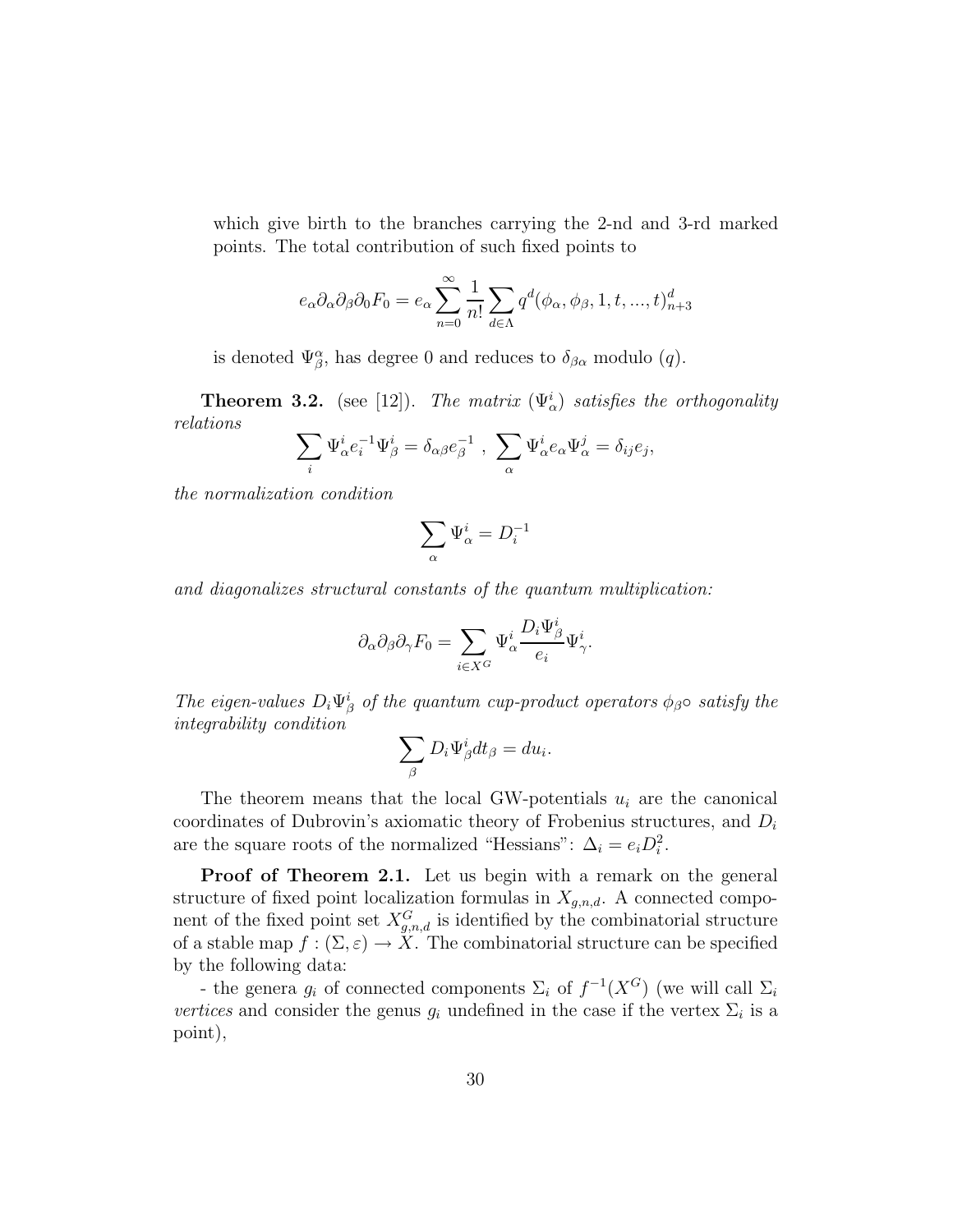- the fixed points  $\alpha = f(\Sigma_i)$ ,

- the graph of rational components of  $\Sigma$  connecting  $\Sigma_i$ 's (we will call such components edges),

- the 1-dimensional orbits in X to which the edges are mapped to and the multiplicities of the maps (when necessary we will specify the orbit by the indices  $\alpha \neq \beta$  of the fixed points it connects, denote  $d_{\alpha\beta} \in \Lambda$  the degree of the orbit as a curve in X and denote m the multiplicity of the map),

- the indices of marked points situated on each  $\Sigma_i$ .

The connected components of  $X_{g,n,d}^G$  are orbifolds (quotients of products of Deligne-Mumford spaces), and the virtual normal bundles whose equivariant Euler classes occur in the localization formulas are orbi-bundles over these orbifolds. These bundles can be split into virtual sums of contributions corresponding to the edges and to the vertices, and the Euler classes — into products of corresponding contributions. The contribution of each edge to the Euler class has the form of the product of characters of LieG and depends only on the correspondind degree  $d_{\alpha\beta}$  and multiplicity m.

Let us consider the intersection point x of a vertex  $\Sigma_i$  with an edge  $\mathbb{C}P^1$ . The virtual normal space contains the summand  $T_x \Sigma_i \otimes T_x \mathbb{C}P^1$ . It contributes to the *inverse* Euler class by  $(\chi_{\alpha\beta}/m - c)^{-1}$ . Here  $\chi_{\alpha\beta}$  is the character of the torus action on the tangent line to the closure of the 1-dimensional orbit at  $\alpha = f(\Sigma_i)$ , and c is the 1-st Chern class of the universal cotangent line over  $\overline{\mathcal{M}}_{g_i,k_i}$  at the marked point corresponding to x. The product of such contributions is to be integrated over  $\mathcal{M}_{g_i,k_i}$  in the localization formulas.

Adding up the contributions of all fixed point components in all the moduli spaces  $X_{q,n,d}$  with various n and d to certain local GW-potentials we will obtain the exponential-like sums  $\sum_{k} \langle T, ..., T \rangle / k!$  of integrals over the  $\mathcal{M}_{g,k}$ with rather complicated (and unspecified) series  $T = t_0 + t_1c + t_2c^2 + ...$  For example, the local genus 0 GW-potential  $u_{\alpha}$  equals  $u(T)$ . Here the q-series  $T = \sum_{d} a_d(c)q^d$  has some rational functions of c on the role of the coefficients  $a_d$  and  $a_0 = t_\alpha$ . The whole series T takes in account contributions via localization formulas of all tree-like branches of genus 0 maps  $f : (\Sigma, \varepsilon) \to X$ which join the special component  $\Sigma_0$  at the fixed point  $\alpha$ .

With the above remarks in mind, let us study now the contributions to the genus 1 GW-potential  $G$  of all the first type fixed points whose elliptic vertex  $\Sigma_0$  is mapped to  $\alpha \in X$ . The contribution of the vertex to the virtual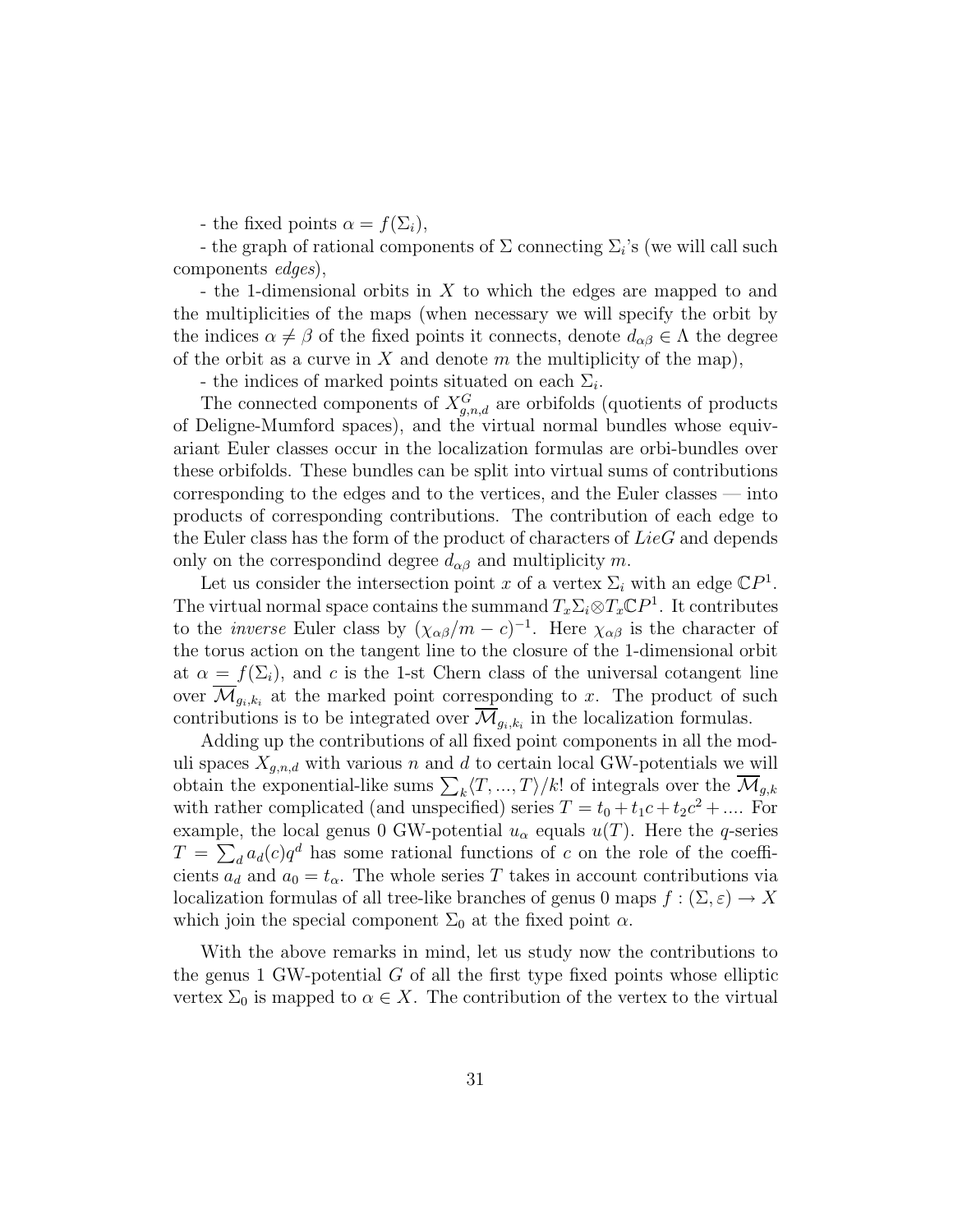normal bundle contains the summand

$$
H^0(\Sigma_0, \mathcal{O}_{\Sigma_0} \otimes T_{\alpha}X) \ominus H^1(\Sigma_0, \mathcal{O}_{\Sigma_0} \otimes T_{\alpha}X).
$$

Thus the inverse Euler class contains the factor

$$
\frac{Euler_G(\mathcal{H}^* \otimes T_\alpha X)}{Euler_G(T_\alpha X)} = 1 - c_{-1}^{\alpha} \omega
$$

in addition to the factors  $(\chi_{\alpha\beta}/m-c)^{-1}$  discussed above. The total contribution of the first type fixed points equals therefore

$$
\sum [T, ..., T] / k! - c_{-1}^{\alpha} \sum \omega[T, ..., T] / k! = \nu(T) - c_{-1}^{\alpha} \mu(T) .
$$

Notice that the series T here is the same as in the above description of  $u_{\alpha}$ . We conclude that the total contribution equals

$$
(\log D_{\alpha})/24 - c_{-1}^{\alpha}u_{\alpha}/24.
$$

Consider now the contributions of the second type fixed points to

$$
\partial_{\gamma} G = \sum_{n,d} q^d [\phi_{\gamma}, t, ..., t]_{n+1}^d / n! .
$$

Let  $\alpha$  be the fixed point in X where the tree-like branch of  $(\Sigma, \varepsilon)$  carrying the 1-st marked point (with the class  $\phi_{\gamma}$ ) joins the cycle of edges in  $\Sigma$ , and let  $\Sigma_0$  be the corresponding vertex of  $\Sigma$ . Denote  $\chi$  and  $\chi'$  the characters of LieG on the tangent lines to the 1-dimensional orbits where the edges of the cycle adjecent to  $\Sigma_0$  are mapped to, and denote m and m' the corresponding multiplicities. Summing over all the second type fixed points with these data we see that the contribution of the vertex  $\Sigma_0$  can be described as  $e^{-1}_{\alpha} \partial_{\gamma} v(T, \chi/m, \chi'/m')$ 

$$
= \partial_{\gamma} \frac{\exp(u_{\alpha}m/\chi + u_{\alpha}m'\chi')}{(\chi/m + \chi'/m')e_{\alpha}} = \frac{\exp(u_{\alpha}m/\chi + u_{\alpha}m'/\chi')}{(\chi/m)(\chi'/m')e_{\alpha}} \partial_{\gamma}u_{\alpha}.
$$

This localization factor can be rewritten as

$$
(\partial_\gamma u_\alpha) \ \lim_{x,y\to 0} \frac{\exp(u_\alpha m/\chi)}{e_\alpha(x+\chi/m)} \ e_\alpha \ \frac{\exp(u_\alpha m'/\chi')}{e_\alpha(y+\chi'/m')}
$$

.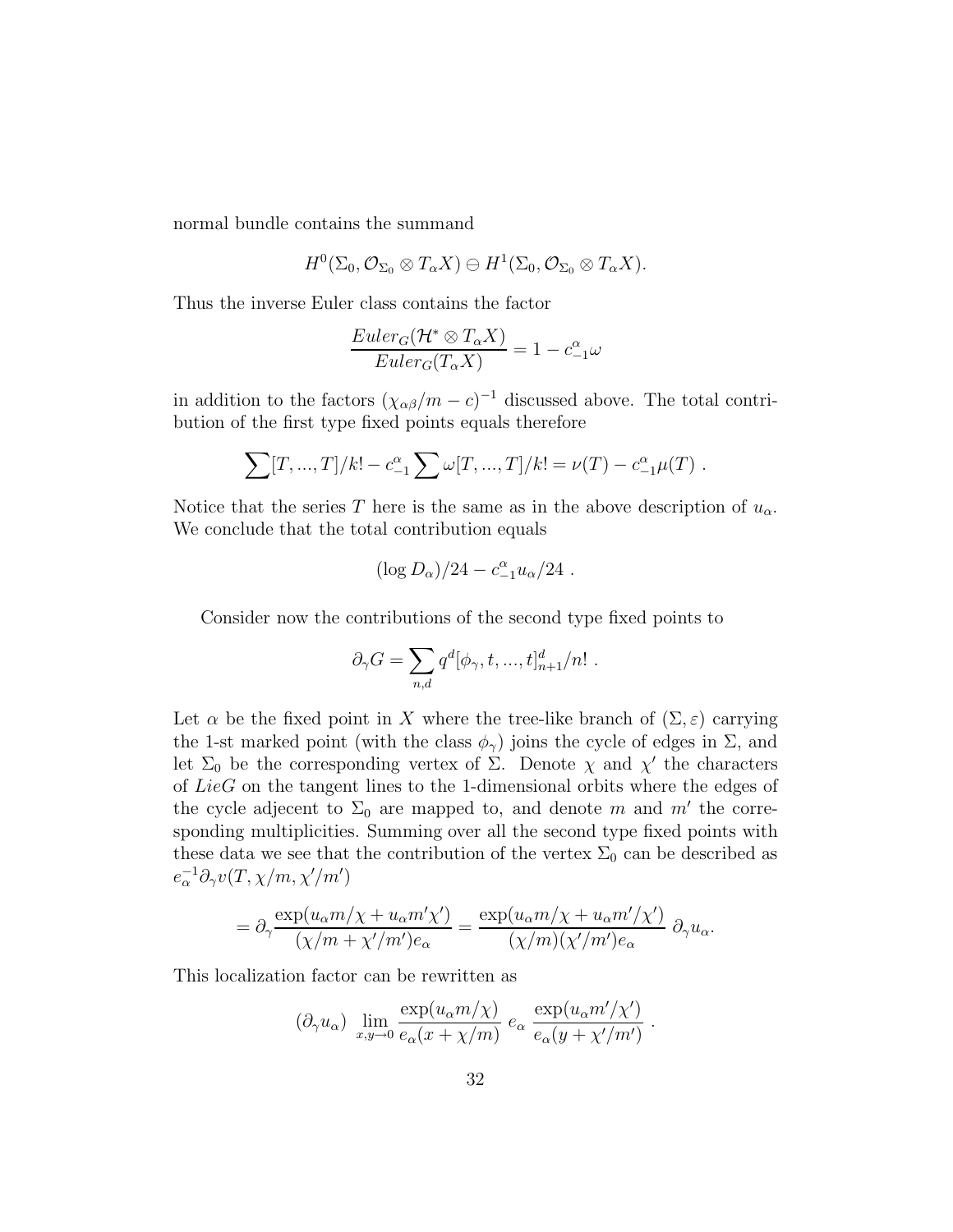Let us compare now this localization factor and the contribution of the rest of the cycle with localization formulas for the genus 0 GW-potential

$$
V_{\alpha\alpha}(x,y) = \sum_{n,d} \frac{q^d}{n!} (\frac{\phi_{\alpha}}{x-c}, t, ..., t, \frac{\phi_{\alpha}}{y-c})_{n+2}^d.
$$

The localization factors corresponding to vertices carrying the first and the last marked points (with the classes  $\phi_{\alpha}$ ) vanish unless these vertices are mapped to  $\alpha \in X$ . If they are, consider the chain of edges connecting the vertices and denote  $m, m'$  and  $\chi, \chi'$  the multiplicities and the characters of the edges adjecent to these vertices. The localization factors of the vertices with these data are equal to

$$
e_{\alpha}^{-1}v(T, x, \chi/m) = \frac{\exp(u_{\alpha}/x + u_{\alpha}m/\chi)}{e_{\alpha}(x + \chi/m)},
$$
  

$$
e_{\alpha}^{-1}v(T, y, \chi'/m') = \frac{\exp(u_{\alpha}/y + u_{\alpha}m'/\chi')}{e_{\alpha}(y + \chi'/m')}.
$$

Since the rest of the chain contributes to  $\partial_{\gamma}G$  and to  $V_{\alpha\alpha}$  in the same way, we conclude that the total contribution to  $\partial_{\gamma}G$  of the second type fixed point in question equals

$$
(\partial_c u_\alpha) \frac{1}{2} \lim_{x,y \to 0} \left[ e^{-u_\alpha/x} V_{\alpha\alpha}(x,y) e^{-u_\alpha/y} e_\alpha - \frac{1}{x+y} \right].
$$

where the factor  $1/2$  takes care of the two orientations of cycles.

Let us look now at the fundamental solution matrix

$$
S_{\beta\alpha} = \sum_{n,d} \frac{q^d}{n!} (\phi_{\beta}, t, ..., t, \frac{\phi_{\alpha}}{\hbar - c})_{n+2}^d
$$

via localization formulas. The dependence of  $S_{\beta\alpha}$  on  $\hbar$  is due only to the localization factor of the vertex carrying the last marked point; it is equal to

$$
\frac{\exp(u_{\alpha}/\hbar)}{e_{\alpha}(\hbar + \chi/m)}
$$

if the first marked point belongs to another vertex, and to  $\exp(u_{\alpha}/\hbar)e_{\alpha}^{-1}\delta_{\beta\alpha}$ if the vertex is the same. Since  $\chi \neq 0$ , we can expand  $(\hbar + \chi/m)^{-1}$  into a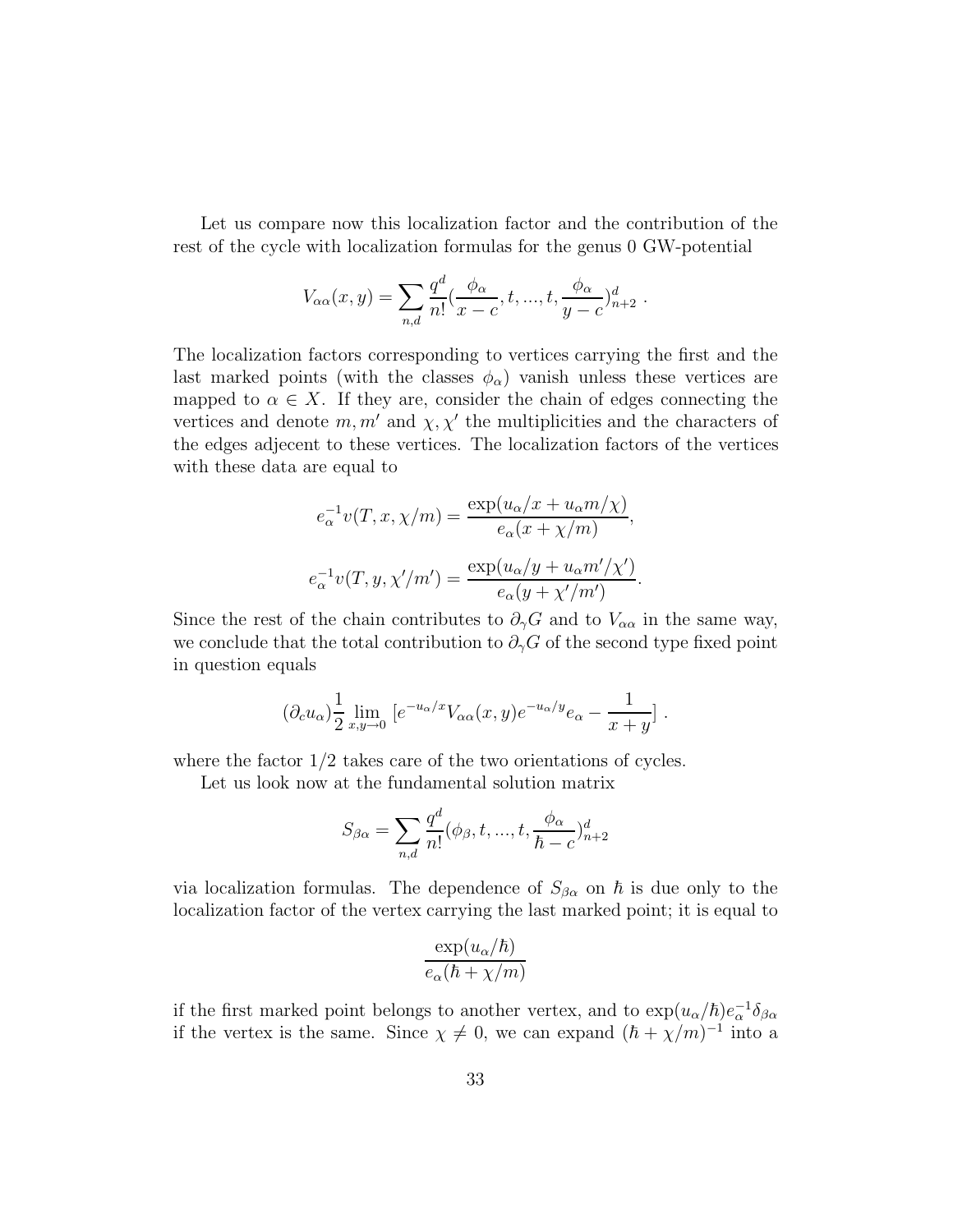power series in  $\hbar$  and summing over all fixed point conponents obtain the asymptotical expansion  $\Psi(1 + \hbar R^{(0)} + o(\hbar)) \exp(U/\hbar)$  of Proposition 1.1 for the fundamental solution matrix  $(S_{\beta\alpha}e_{\alpha})$ . Notice that the matrix  $\Psi$  of eigenvectors here is normalized in the same way as (and thus coincides with) the matrix  $(\Psi_{\beta}^{\alpha})$  in Theorem 3.2, since  $S_{\beta\alpha}e_{\alpha} \equiv \delta_{\alpha\beta} \mod (q)$ .

It remains only to invoke the WDVV-identity

$$
V_{\alpha\alpha} = \sum_{\beta} S_{\beta\alpha}(x) e_{\beta} S_{\beta\alpha}(y)/(x+y) ,
$$

the asymptotical expansion

$$
S_{\beta\alpha}(\hbar) = \sum_i \Psi_{\beta}^i(\delta_{i\alpha} + \hbar R_{i\alpha}^{(0)} + o(\hbar)) e^{u_{\alpha}/\hbar} e_{\alpha}^{-1} ,
$$

and the orthogonality relation

$$
\sum_{\beta} \Psi_{\beta}^{i} e_{\beta} \Psi_{\beta}^{j} = \delta_{ij} e_{i}
$$

in order to identify the above limit with  $R^{(0)}_{\alpha\alpha}$ .

Combining the contributions of all first and second type fixed points we conclude that

$$
dG = \sum_{\alpha} [d(\log D_{\alpha})/24 - c^{\alpha}_{-1} du_{\alpha}/24 + R^{(0)}_{\alpha\alpha} du_{\alpha}/2].
$$

### 4 A mirror theory for concave bundles.

**Genus** 1. Let X be a compact Kähler manifold and V be a holomorphic vector bundle  $E \to X$  with the total space E. We call the bundle V concave if for any non-constant stable map  $f : (\Sigma, \varepsilon) \to X$  the induced bundle  $f^*V$ over  $\Sigma$  has no global holomorphic sections:  $H^0(\Sigma, f^*V) = 0$ . Direct sums of negative line bundles are concave and will play the role of main examples in this section.

If  $V$  is concave then non-constant stable maps to  $E$  are actually maps to the zero section of V and therefore the moduli spaces  $E_{g,n,d} = X_{g,n,d}$  are compact for  $d \neq 0$ . This allows one to define GW-invariants of non-compact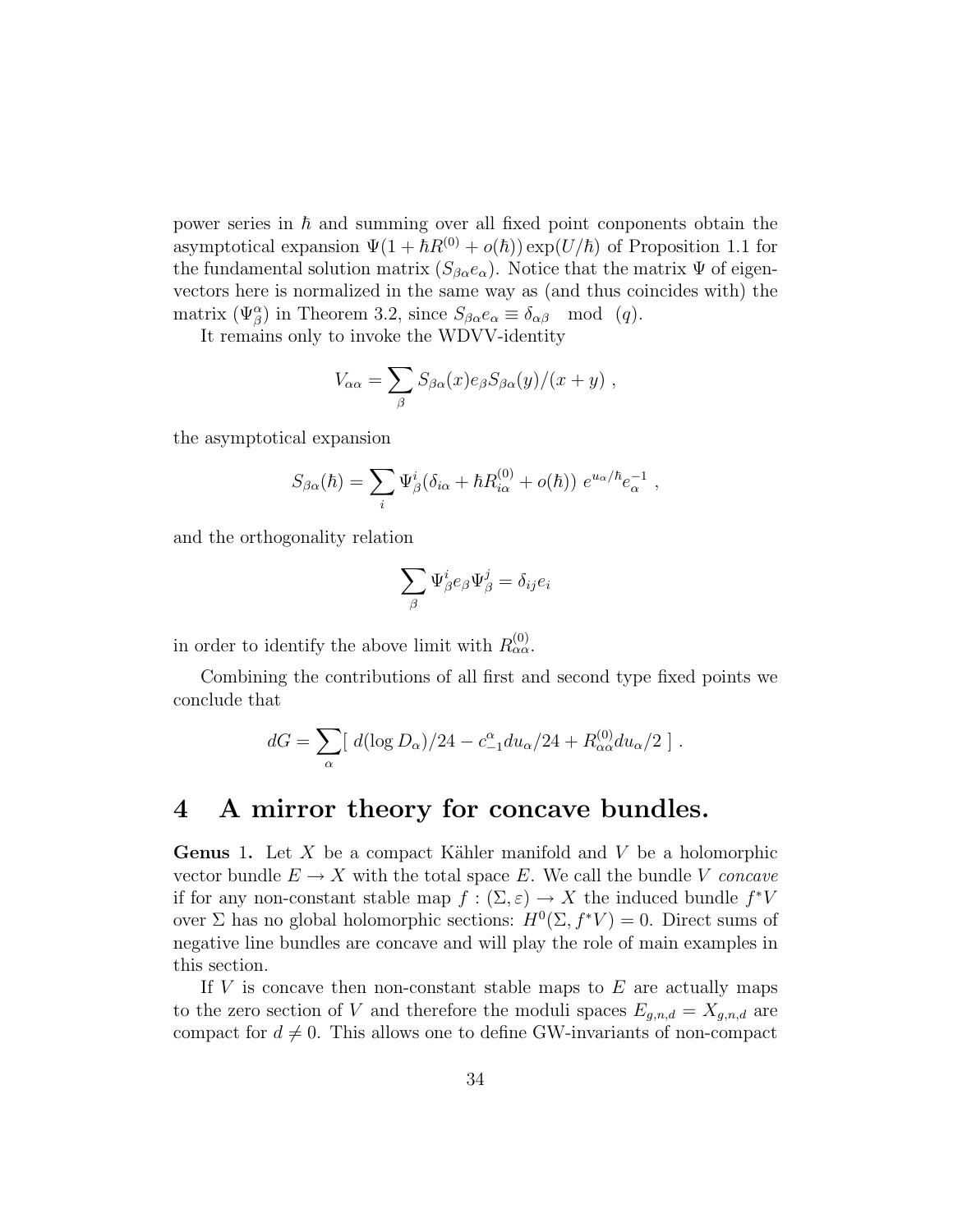space E. Namely, for  $d \neq 0$  denote  $V'_{g,n,d}$  the *obstruction* bundle over  $X_{g,n,d}$ formed by the spaces  $H^1(\Sigma, f^*V)$ . The virtual fundamental class  $[E_{g,n,d}]$  is the cap-product of  $[X_{g,n,d}]$  with the Euler class of the obstruction bundle:

$$
\int_{[E_{g,n,d}]} \Phi = \int_{[X_{g,n,d}]} \Phi \wedge Euler(V'_{g,n,d}).
$$

In order to include the concave bundle spaces into the general framework of GW-theory one has to extend the above formula to the case  $d = 0$  when the moduli spaces are non-compact. Following  $[12]$  we provide V with the fiberwise circle action  $U_1 : E$  by unitary scalar multiplication. The constant maps  $f : (\Sigma, \varepsilon) \to X$  form the fixed point set  $X \times \overline{\mathcal{M}}_{q,n}$  of  $U_1$ -action on  $E_{g,n,0} = E \times \overline{\mathcal{M}}_{g,n}$  with the normal bundle  $V \otimes \mathbb{C} = H^0(\Sigma, f^*V)$ . We introduce  $U_1$ -equivariant GW-invariants of  $E$  for  $d \neq 0$  — by

$$
\int_{[E_{g,n,d}]} \Phi = \int_{[X_{g,n,d}]} \Phi \wedge Euler_{U_1}(V'_{g,n,d}),
$$

and for  $d = 0$  — by the localization formula

$$
\int_{[E_{g,n,d}]} \Phi := \int_{[X_{g,n,d}]} \Phi \wedge \frac{Euler_{U_1}(V'_{g,n,d})}{Euler_{U_1}(V)}.
$$

The GW-invariants take values in the coefficient field  $\mathbb{Q}(\lambda)$  of the  $U_1$ -equivariant theory, but the degree  $d \neq 0$  invariants are defined over  $\mathbb{Q}[\lambda]$  and specialize to the non-equivariant ones at  $\lambda = 0$ . The construction immediately extends to the case of GW-theory equivariant with respect to an additional group G acting on  $E \to X$ .

As it is shown in  $[12]$  <sup>15</sup> the genus 0 GW-invariants of concave bundle spaces  $E$  have the same properties as equivariant GW-invariants of compact manifolds including WDVV, string and divisor equations. In particular they define on the space  $H = H^*(E, \mathbb{Q}(\lambda)[[\Lambda]])$  provided with the intersection pairing

$$
\langle \phi, \psi \rangle = \int_X \phi \wedge \psi \wedge Euler_{U_1}^{-1}(V)
$$

<sup>&</sup>lt;sup>15</sup>Strictly speaking the paper deals with the case of convex base  $X$ , but the arguments easily extend to any Kähler base as soon as the GW-theory for  $X$  has been worked out.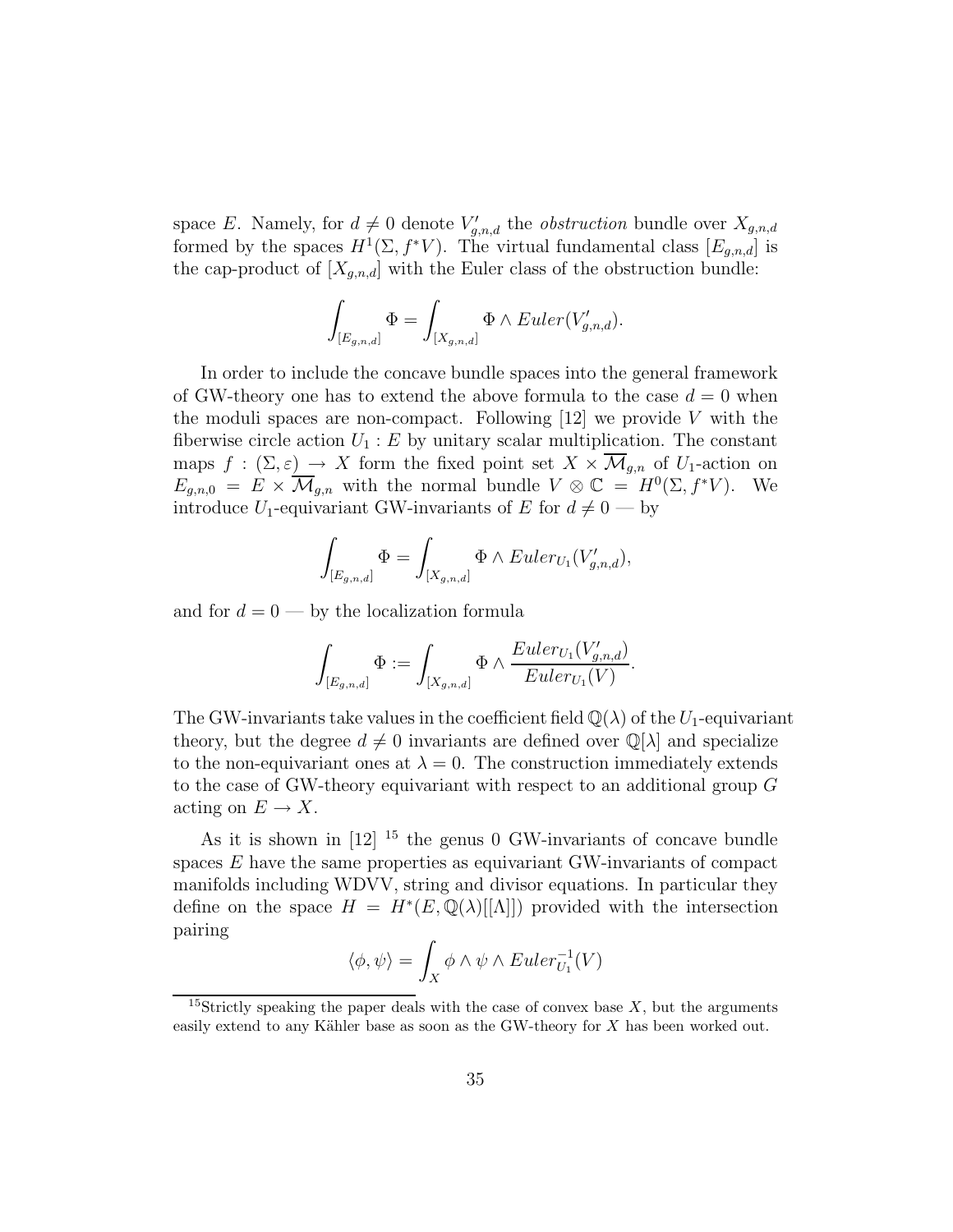a quasi-conformal Frobenius structure of dimension  $D = \dim_{\mathbb{C}} E$ . The Euler vector field on H is defined by the usual rules; in particular deg  $\lambda = 1$ , and the 1-st Chern class of the tangent bundle is  $c_1(\mathcal{T}_E) = c_1(\mathcal{T}_X) + c_1(V)$ .

We generalize our genus 1 theory to concave bundle spaces  $E$ . Similarly to the compact case we introduce potential

$$
G(t, q, \lambda) := \sum_{n,d} \frac{q^d}{n!} [t, ..., t]_d^n
$$

encoding genus 1 equivariant GW-invariants of E. The Conjecture 1.2 applies.

Let us assume now that the base  $X$  is provided with a Killing Hamiltonian action of a torus  $T$ , that the action of the complexified torus has only isolated 0- and 1-dimensional orbits, and that the action can be lifted to the bundle  $E \to X$ . The Frobenius structure defined on H by the genus 0 GW-invariants of E is genericly semi-simple. In particular, the canonical coordinates  $u_{\alpha}$ , the "Hessians"  $\Delta_{\alpha}$  and the asymptotical coefficients  $R_{\alpha\alpha}^{(0)}$  are defined.

The reduction of the genus 1 potential G modulo (q) equals  $-\sum_{\alpha} c^{\alpha}_{-1} t_{\alpha}/24$ where  $\sum t_{\alpha}\phi_{\alpha}$  is the coordinate representation of the general cohomology class t in the basis of  $\delta$ -functions of the fixed points, and  $c_{-1}^{\alpha}$  is the ratio  $c_{\dim E-1}(T_{\alpha}E)/c_{\dim E}(T_{\alpha}E)$  of the  $T \times U_1$ -equivariant Chern classes of the tangent space to E at the fixed point  $\alpha$ .

The following theorem  $-$  and its proof  $-$  is a straightforward generalization of Theorem 2.1 to concave bundle spaces.

#### Theorem 4.1.

$$
dG = \sum_{\alpha} [d(\log \Delta_{\alpha})/48 - c_{-1}^{\alpha} du_{\alpha}/24 + R_{\alpha\alpha}^{(0)} du_{\alpha}/2].
$$

Genus 0. We develop now a mirror theory of concave *toric* bundle spaces which in principal allows one to compute their genus 0 GW-invariants.

According to T. Delzant, a compact symplectic toric manifold X with the Picard number r can be obtained by the symplectic reduction of a standard  $\mathbb{C}^m$  by a linear torus action  $T^r : \mathbb{C}^m$  on a sutable level of the momentum map. <sup>16</sup> According to F. Kirwan, the equivariant cohomology algebra  $H^*_{T^m}(X)$  with

<sup>16</sup>We refer to [14] for a detailed discussion of combinatorics, geometry and topology of symplectic toric manifolds.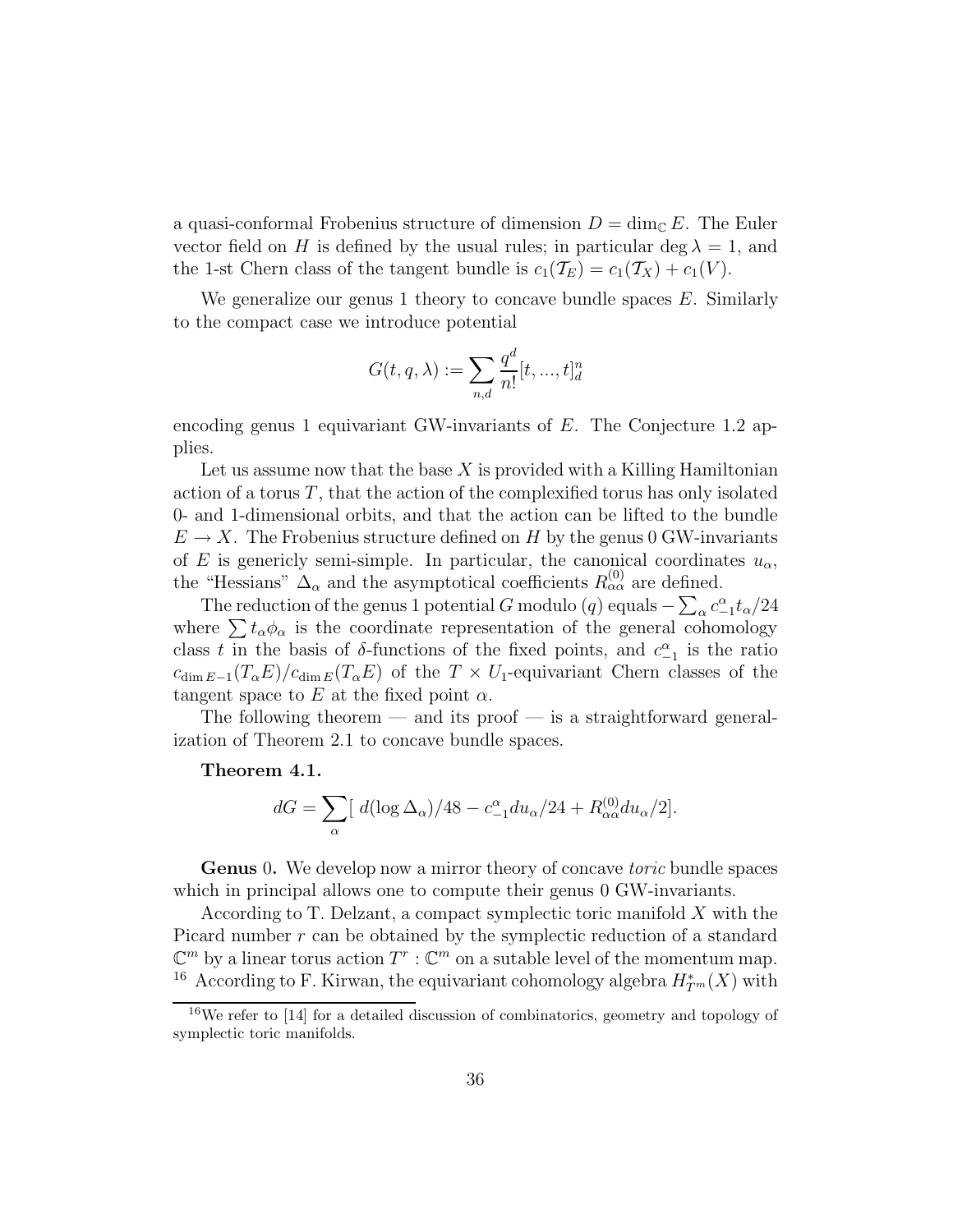respect to the maximal torus action  $T^m$  :  $\mathbb{C}^m$  is generated over  $\mathbb{Q}[\lambda_1, ..., \lambda_m] =$  $H^*(BT^m)$  by the classes  $w_1, ..., w_m$  of degree 2 Poincaré-dual to the invariant cycles obtained by the reduction of the coordinate hyperplanes in  $\mathbb{C}^m$ . The generators  $w_i$  can be written as linear combinations

$$
w_j = \sum_{i=1}^r p_i m_{ij} - \lambda_j, \ j = 1, ..., m,
$$

in terms of some classes  $p_1, ..., p_r$  representing a basis in  $H^2(X, \mathbb{Z})$ . We will use this basis for labeling by  $d = (d_1, ..., d_r)$  the degrees of curves in X and denote  $\Lambda$  the semigroup of the degrees.

Consider the concave vector bundle  $V : E \to X$  which is the direct sum of l negative line bundles over  $X$ . Let

$$
v_j = \lambda'_j - \sum_{i=1}^r p_i l_{ij}, \ j = 1, ..., l,
$$

be the 1-st Chern classes of the summands equivariant with respect to the torus  $G := T^m \times T^l$  action where the second factor acts fiberwise on V by diagonal transformations.

Our objective is to compute the fundamental solution matrix  $(S_{\alpha\beta}(t, q, \hbar))$ for the concave bundle space E at  $q = 1$  and  $t \in H_G^0(E) \oplus H_G^2(E)$ . According to the string and divisor equations it coincides with

$$
S_{\alpha\beta} := \sum_{d \in \Lambda} q^d (\phi_{\alpha}, e^{(t_0 + p \log q)/\hbar} \frac{\phi_{\beta}}{\hbar - c})_d,
$$

where  $\{\phi_{\alpha}\}\$ is the basis in  $H^*_{G}(E)$  of  $\delta$ -functions of the fixed points,  $q^d =$  $\exp(\sum d_i t_i)$ ,  $p \log q = \sum p_i t_i, t_1, ..., t_r$  are coordinates on  $H^2(E)$  and  $t_0$  is the coordinate on  $H^0(E)$ .

We introduce the formal series in q and  $1/\hbar$  with vector coefficients in  $H^*_G(E, \mathbb{Q}(\lambda, \lambda'))$  by

$$
J:=1+\frac{1}{\hbar}\sum_{d\neq 0}q^d\operatorname{ev}_*\frac{Euler_G(V'_{0,1,d})}{\hbar-c}
$$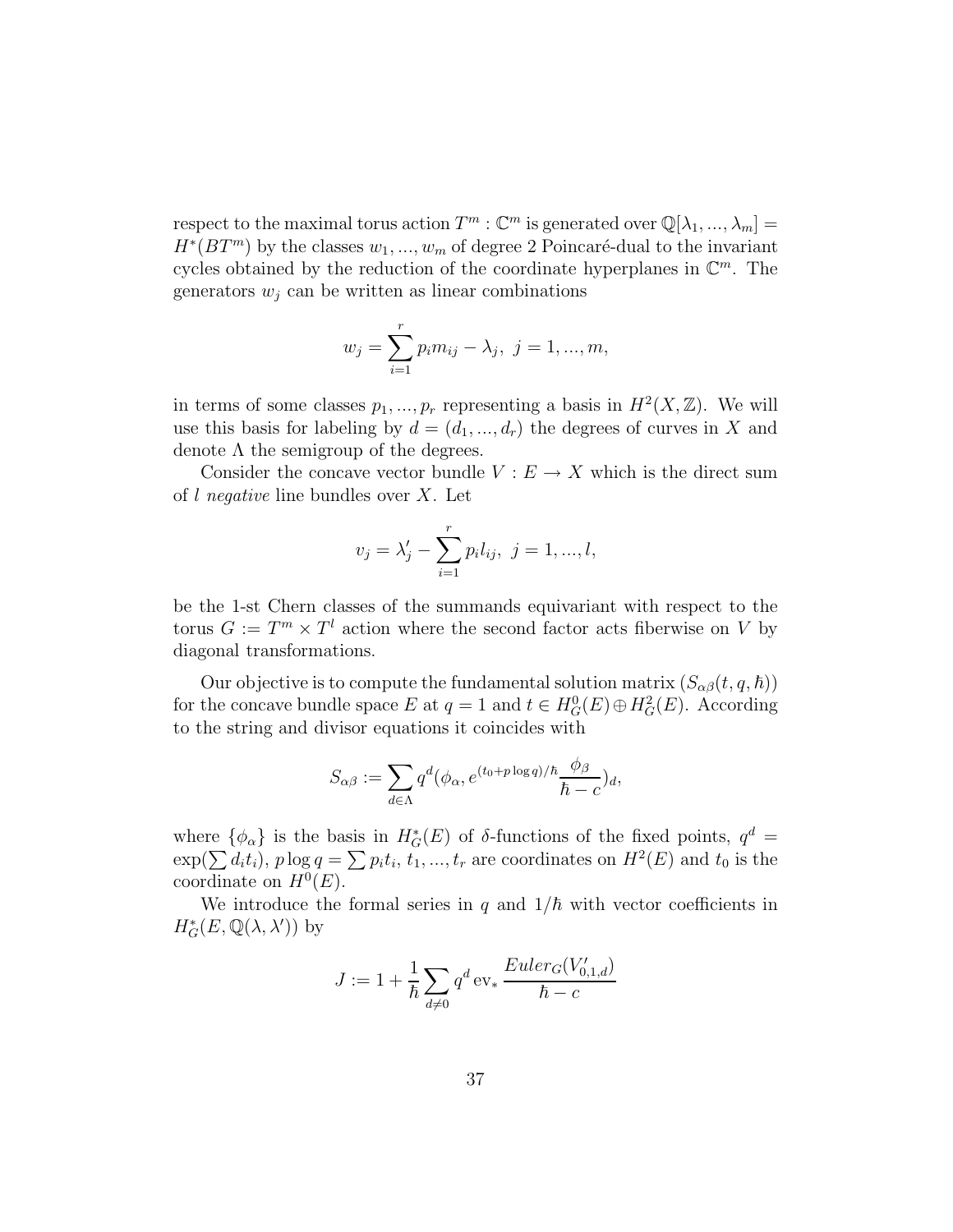where ev :  $E_{0,1,d} \to E$  is the evaluation map. The vector-function J is related to the row sum of the matrix  $(S_{\alpha\beta})$  by

$$
\sum_{\alpha} S_{\alpha\beta} = \langle J, e^{(t_0 + p \log q)/\hbar} \phi_{\beta} \rangle.
$$

This follows from the string equation in view of  $\sum \phi_{\alpha} = 1$ .

We introduce the hypergeometric series I in q and  $1/\hbar$  with coefficients in  $H^*_{\mathcal{G}}(X,\mathbb{Q}(\lambda,\lambda'))$  by the following explicit formula:

$$
I := \sum_{d \in \Lambda} q^d \Pi_{j=1}^l \frac{\Pi_{k=-\infty}^{L_j(d)-1}(v_j - k\hbar)}{\Pi_{k=-\infty}^{-1}(v_j - k\hbar)} \Pi_{j=1}^m \frac{\Pi_{k=-\infty}^0(w_j + k\hbar)}{\Pi_{k=-\infty}^{D_j(d)}(w_j + k\hbar)}
$$

where  $L_j(d) = \sum_i d_i l_{ij}, D_j(d) = \sum_i d_i m_{ij}.$ 

**Theorem 4.2.** Suppose that the 1-st Chern class  $\sum_{j=1}^{m} w_j + \sum_{j=1}^{l} v_j$  of the concave toric bundle space  $E$  is non-negative. Then

$$
e^{(t_0+p\log q)/\hbar}J
$$
 and  $e^{(t_0+p\log q)/\hbar}I$ 

coincide up to a change of variables

$$
t_0 \mapsto t_0 + f_0(q) + \sum \lambda_j g_j(q) + \sum \lambda'_j h_j(q),
$$
  

$$
\log q_i \mapsto \log q_i + f_i(q), \quad i = 1, ..., r,
$$

where  $f_i, g_j, h_j$  (resp.  $f_0$ ) are q-series supported at  $\Lambda - 0$  of the homogeneity degree  $0$  (resp. 1).

*Remark.* The hypothesis  $c_1(\mathcal{T}_E) \geq 0$  guarantees that  $\deg q^d \geq 0$  for any  $d \in \Lambda$ . The series I and J have the homogeneity degree 0. By definition  $J = 1 + o(\hbar^{-1})$ . The change of variables transforming I to J is determined by the asymptotics

$$
I = 1 + \hbar^{-1} [f_0 + \sum p_i f_i + \sum \lambda_j g_j + \sum \lambda'_j h_j] + o(\hbar^{-1}).
$$

Theorem 4.2 is quite similar to the mirror theorem 0.2 in [14] for toric convex super-manifolds and complete intersections. However in the case of concave bundles V of dimension  $l > 1$  the series I has the asymptotics  $1 + o(h^{-1})$ (due to the factor  $\Pi_{j=1}^l(v_j - 0\hbar)$ ) and thus coincides with J.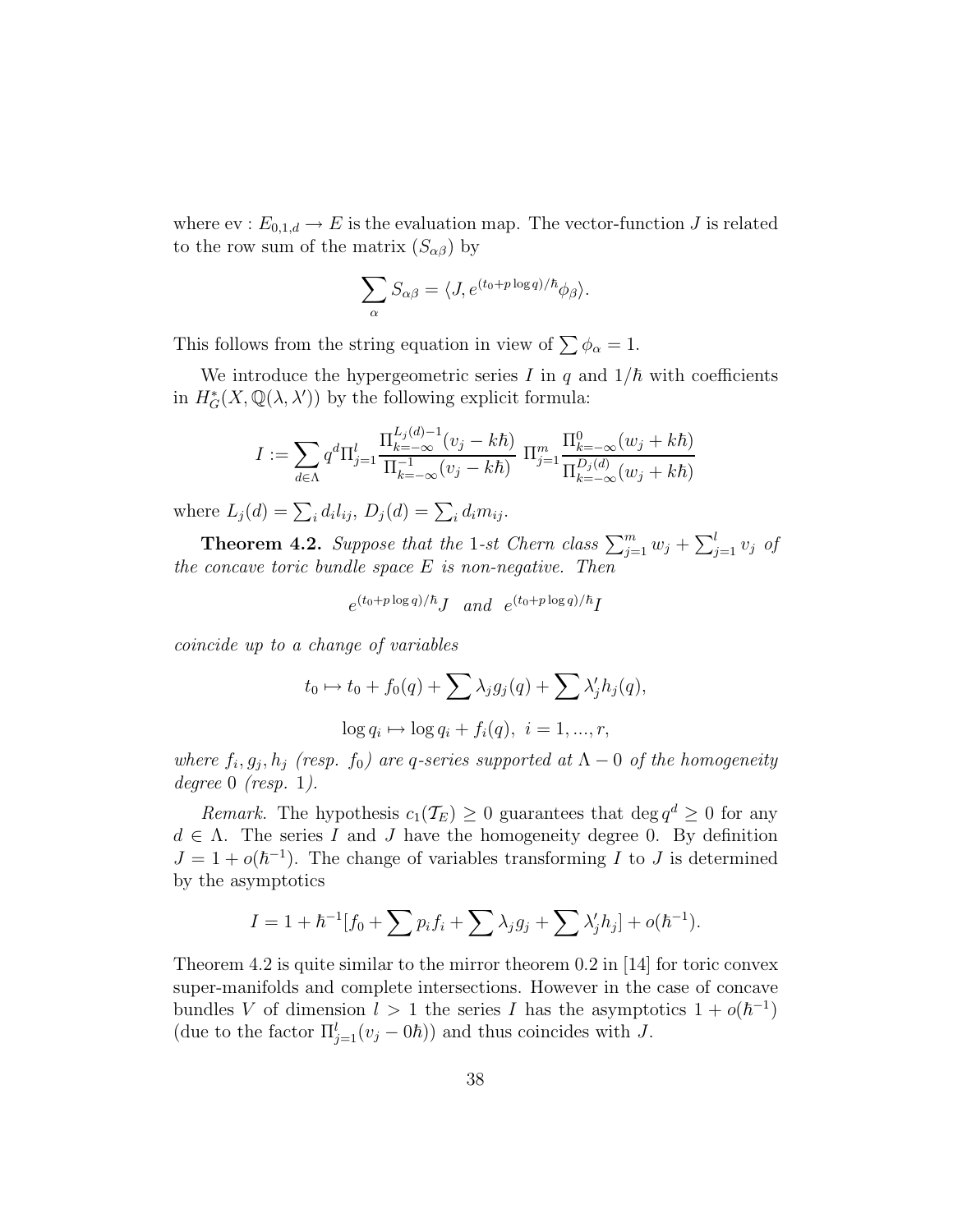**Corollary 4.3.** For concave toric vector bundles  $E \rightarrow X$  of dimension  $> 1$  the GW-potential J of the total space E coincides with the hypergeometric series I, provided that  $c_1(\mathcal{T}_E) \geq 0$ .

Actually  $I = 1 + O(\hbar^{-l})$  which allows us to derive

**Corollary 4.4.***If*  $l > 1$  *then in the small equivariant quantum cohomology* algebra of E we have  $v_1 \circ ... \circ v_l = \varphi(\pm q)v_1...v_l$  where  $\pm q^d = (-1)^{\sum L_j(d)}q^d$ and

$$
\varphi(q) = \sum_{d:\sum L_j(d) = \sum D_j(d)} \frac{L_1(d)!\dots L_l(d)!}{D_1(d)!\dots D_m(d)!} q^d,
$$

while any shorter quantum product of degree 2 classes coincides with classical.

*Proof.* We are going to exploit the fact, that the matrix  $S = (S_{\alpha\beta}e_{\beta}^{-1})$  $\binom{-1}{\beta}$ satisfies  $\hbar \partial S = (p \circ)S$ , where  $\partial$  is the derivative  $q\partial/\partial q$  in the direction of a second degree class  $p$ , as the base for induction. Suppose that for all  $p$  we have  $(\hbar \partial)^k S = (p^k \circ) S$  and thus  $= (p^k \circ) + O(\hbar^{-1})$  with no terms of positive order in  $\hbar$ . Then the row sums  $\sum_{\alpha} \langle \phi_{\alpha}, p^k \circ \phi_{\beta} \rangle = \langle p^k, \phi_{\beta} \rangle$  are constant, and we conclude that

$$
(\hbar \partial)^{k+1} S = \hbar (\partial (p^k \circ)) S + (p^k \circ p) \circ S
$$

has the row sums  $\langle p^k \circ p, \phi_{\beta} \rangle + O(\hbar^{-1})$ . Therefore, if the row sum of S has the asymptotics  $(1+O(\hbar^{-l}))e^{(t_0+p\log q)/\hbar}$  (as in our case) we conclude by induction that for  $k < l - 1$  we have  $\langle p^k \circ p, \phi_\beta \rangle = \langle p^{k+1}, \phi_\beta \rangle$  for any  $\beta$  and thus  $p^k \circ p = p^{k+1}$ . In the border case  $k = l - 1$  we find  $p^k \circ p$  from the row sum of  $({\hbar} \partial)^{k+1}$  modulo  ${\hbar}^{-1}$ .

In the case of the row sum  $Ie^{(t_0+p\log q)/\hbar}$  we apply polarization of the above conclusion and consecutively differentiate in the directions corresponding to the classes  $p = v_1, ..., v_l$ . The resulting series equals  $v_1...v_l\varphi(\pm q)$  modulo  $\hbar^{-1}$ , and thus  $v_1 \circ ... \circ v_l = v_1 ... v_l \varphi(\pm q)$ .  $\Box$ 

While the present paper was in preparation, a result equivalent to Theorem 4.2 in the case of concave bundles over projective spaces was published in [22]. <sup>17</sup>

We outline below a proof of Theorem 4.2 which is completely parallel to the proof of the mirror theorem for projective and toric complete intersections

<sup>&</sup>lt;sup>17</sup>In our lecture course at UC Berkeley [28] the theorem was also stated over projective spaces.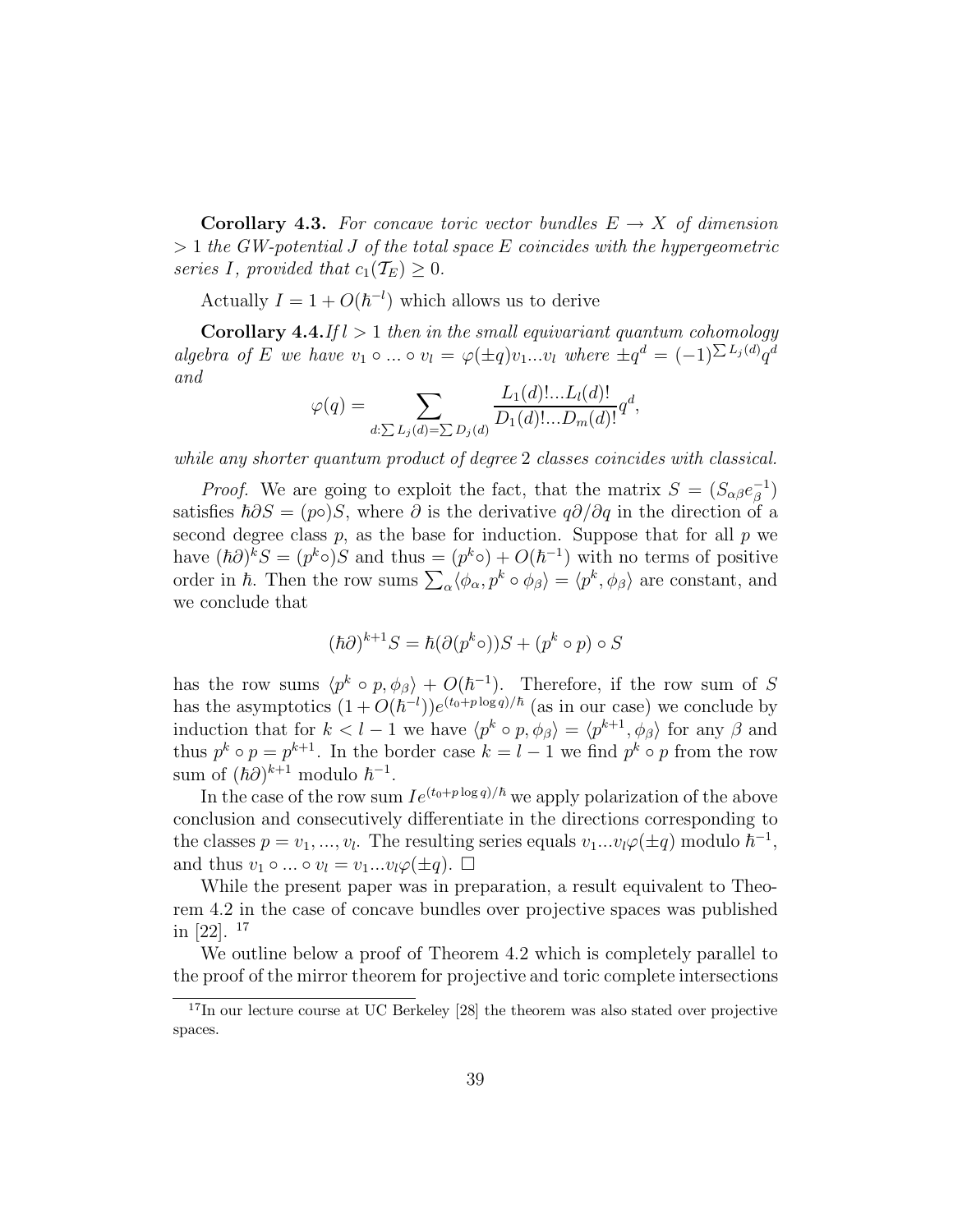given in [12] and [14] respectively and, as we explain in the footnotes, is a variant of the proof given in [22].

**Scheme of the proof.** Step 1. Fixed point localization in  $E_{0,2,d}$  gives rise to a recursion relation for  $S_{\alpha\beta}$ . Namely, introduce the formal series  $J_{\alpha}^{\beta}$ in q and  $1/\hbar$  with coefficients in  $\mathbb{Q}(\lambda, \lambda')$  by

$$
J_{\alpha}^{\beta}(q,\hbar) := S_{\alpha\beta}(q,\hbar) e^{-(t_0 + p(\beta)\log q)/\hbar} e_{\beta},
$$

where  $p(\beta)$  is the localization of p at the fixed point  $\beta \in E$ , and  $e_{\beta} =$  $Euler_G(T_{\beta}E)$ . As a  $1/\hbar$ -series,  $J_{\alpha}^{\beta} = \delta_{\alpha\beta} + O(\hbar^{-1})$  by definition, but  $\sum_{\alpha} J_{\alpha}^{\beta} =$  $1 + o(\hbar^{-1})$  since the row sum of the matrix  $J_{\alpha\beta}$  is equal to the localization  $J^{\beta}$  of the vector-function  $J$  at the fixed point  $\beta \in E$ .

#### Proposition 4.5.

$$
J_{\alpha}^{\beta}(q,\hbar) = \delta_{\alpha\beta} + \sum_{d \neq 0} q^d P_{\alpha}^{\beta(d)}(\hbar^{-1}) + \sum_{\gamma \neq \beta} \sum_{m=1}^{\infty} J_{\alpha}^{\gamma}(q, \chi_{\gamma\beta}/m) \frac{q^{md_{\gamma\beta}} Coeff_{\gamma}^{\beta}(m)}{\hbar - \chi_{\gamma\beta}/m}
$$

where  $P^{\beta}_{\alpha}$ <sup>(d)</sup> are polynomials in  $\hbar^{-1}$  with coefficients in  $\mathbb{Q}(\lambda, \lambda')$  and  $Coeff^{\beta}_{\gamma}(m)$ are (known) rational functions of  $(\lambda, \lambda')$ .

The proof of Proposition 4.5 [12, 14] is obtained by counting contributions to  $J_{\alpha}^{\beta}$  of fixed points in  $E_{0,2,d}$  via localization formulas. The tree representing such a fixed point contains the vertices  $\Sigma_{\alpha}$  and  $\Sigma_{\beta}$  carrying the two marked points and contains a chain of edges connecting these vertices. In the case when  $\Sigma_{\beta}$  is a point, the last edge in the chain (it connects the fixed points  $\gamma$ and  $\beta$ ) yields the localization factor  $Coeff_{\gamma}^{\beta}(m)/(\hbar - \chi_{\gamma\beta})$ . The characteristics  $m, \chi_{\gamma\beta}, d_{\gamma\beta}$  of the edge here are the same as in Section 3. The rest of the chain is taken care of by the localization factor  $J^{\gamma}_{\alpha}(q, \chi_{\gamma\beta}/m)$ . All other fixed points (with  $\Sigma_{\beta}$  being a curve) contribute somehow to the polynomial tail  $\sum P^{(d)}q^d$ .

Proposition 4.5 means that the coefficients of the q-series  $J_{\alpha}^{\beta}$  are rational functions in  $\hbar$  with 1-st order pole at  $\hbar = \chi_{\gamma\beta}/m$  and the residue at the pole, controlled recursively by the (known) coefficients  $Coeff^{\beta}_{\gamma}(m)$ , and with high order pole at  $\hbar = 0$ .

The same recursion relation (with the index  $\alpha$  omitted) holds true for the row sums  $J^{\beta}$ . There is no need here to write down explicitly the recursion coefficients  $Coeff_{\gamma}^{\beta}(m)$ . In fact the localization components  $I^{\beta}$  of the explicitly written vector-function I are also q-series with coefficients rational in  $\hbar$ .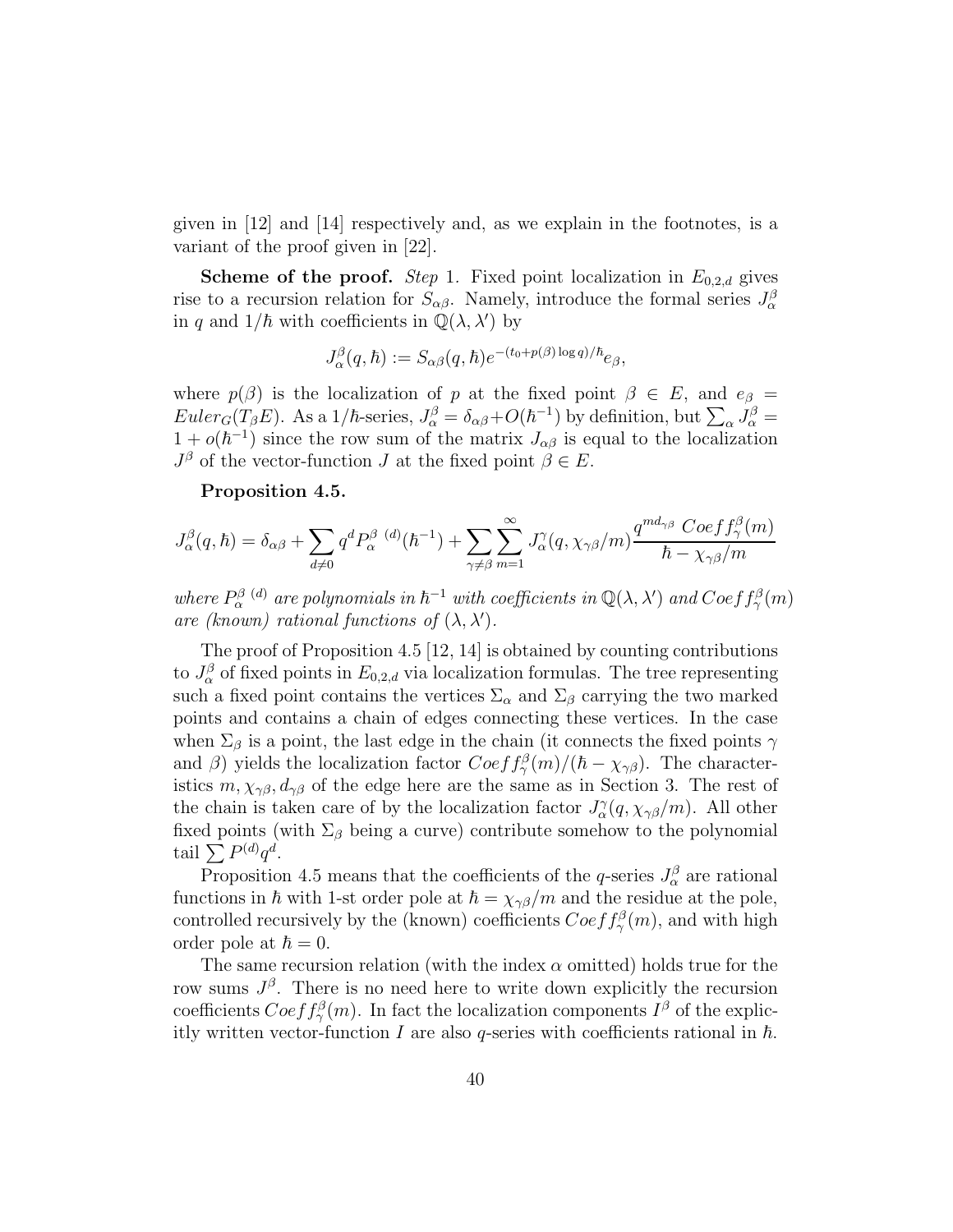Rewriting  $I^{\beta}$  as sums of simple fractions  $1/(\hbar - \chi_{\gamma\beta}/m)$  yields a recursion relation for  $I^{\beta}$  of the same form as the one for  $J^{\beta}$ . It suffices to tell only that the recursion coefficients  $Coeff_{\gamma}^{\beta}(m)$  for  $I^{\beta}$  are the same as for  $J^{\beta}$  (while the polynomial tails can be different).

Step 2. Given the polynomials  $P_{\alpha\beta}^{(d)}(\hbar^{-1})$ , the recursion relation of Proposition 4.5 determines the matrix  $(J_{\alpha}^{\beta})$  unambiguously. The following proposition provides a serious constraint on these polynomials.

**Proposition 4.6.** For any  $\alpha$ ,  $\gamma$  the series in q and  $z = (z_1, ..., z_r)$ 

$$
\sum_{\beta} J_{\alpha\beta}(qe^{\hbar z}, \hbar)e^{p_{\beta}z}e_{\beta}^{-1}J_{\beta\gamma}(q, -\hbar)
$$

has coefficients polynomial in  $\hbar$ .

The proof of Proposition 4.6 (see [12, 14]) is based on another interpretation of GW-potentials  $S_{\alpha\beta}$ . Let us consider the concave bundle  $\mathcal{E} \to \mathcal{X}$ which is the cartesian product of  $E \to X$  with  $\mathbb{C}P^1$  and is provided with the standard action of  $S^1$  via the second factor. The  $G \times S^1$ -equivariant cohomology of  $\mathcal{E}$  is isomorphic to the tensor product of  $S^1$ -equivariant cohomology algebra  $\mathbb{Q}[\pi,\hbar]/(\pi(\pi-\hbar))$  of  $\mathbb{C}P^1$  (here  $\hbar$  is the generator of  $H^*(BS^1)$ ) with the G-equivariant cohomology algebra of E. It has a basis  $\{\phi_{\alpha}\pi, \phi_{\gamma}(\hbar - \pi)\}.$ 

Let  $\mathcal{E}_{n,d}$  be the moduli space of genus 0 stable maps to  $\mathcal{E} = E \times \mathbb{C}P^1$  with n marked points of degre  $d$  in projection to  $E$  and of degree 1 in projection to  $\mathbb{C}P^1$ . We introduce the GW-potential

$$
\mathcal{G}_{\alpha\gamma} := \sum_{n,d} \frac{q^d}{n!} \langle \phi_{\alpha}\pi, pz\pi, ..., pz\pi, \phi_{\gamma}(\hbar - \pi) \rangle_d^{n+2},
$$

where the correlator  $\langle ... \rangle_d^{n+2}$  $a_d^{n+2}$  refers to the  $G \times S^1$ -equivariant GW-invariant of the concave bundle space  $\mathcal E$  obtained by integration over  $[\mathcal E_{n+2,d}]$ .

The series  $\mathcal{G}_{\alpha\gamma}$  depends on  $\hbar$  but not on  $\hbar^{-1}$  since it is defined without  $localization to fixed points of  $S^1$ -action. Applying localization to fixed points$ of  $S^1$ -action on  $\mathcal{E}_{n,d}$  and then using the divisor equation one finds that  $\mathcal{G}_{\alpha\gamma}$ coincides with the convolution series introduced in Proposition 4.6.

*Remark.* One can also define the GW-potentials  $\mathcal{G}_{\alpha\gamma}$  by

$$
\mathcal{G}_{\alpha\gamma} = \sum_{d} q^d \int_{[\mathcal{E}_{2,d}]} \text{ev}_1^*(\phi_\alpha \pi) \, \text{ev}_2^*(\phi_\gamma(\hbar - \pi)) Euler_{G \times S^1}(\mathcal{V}_{2,d}') e^{Pz},
$$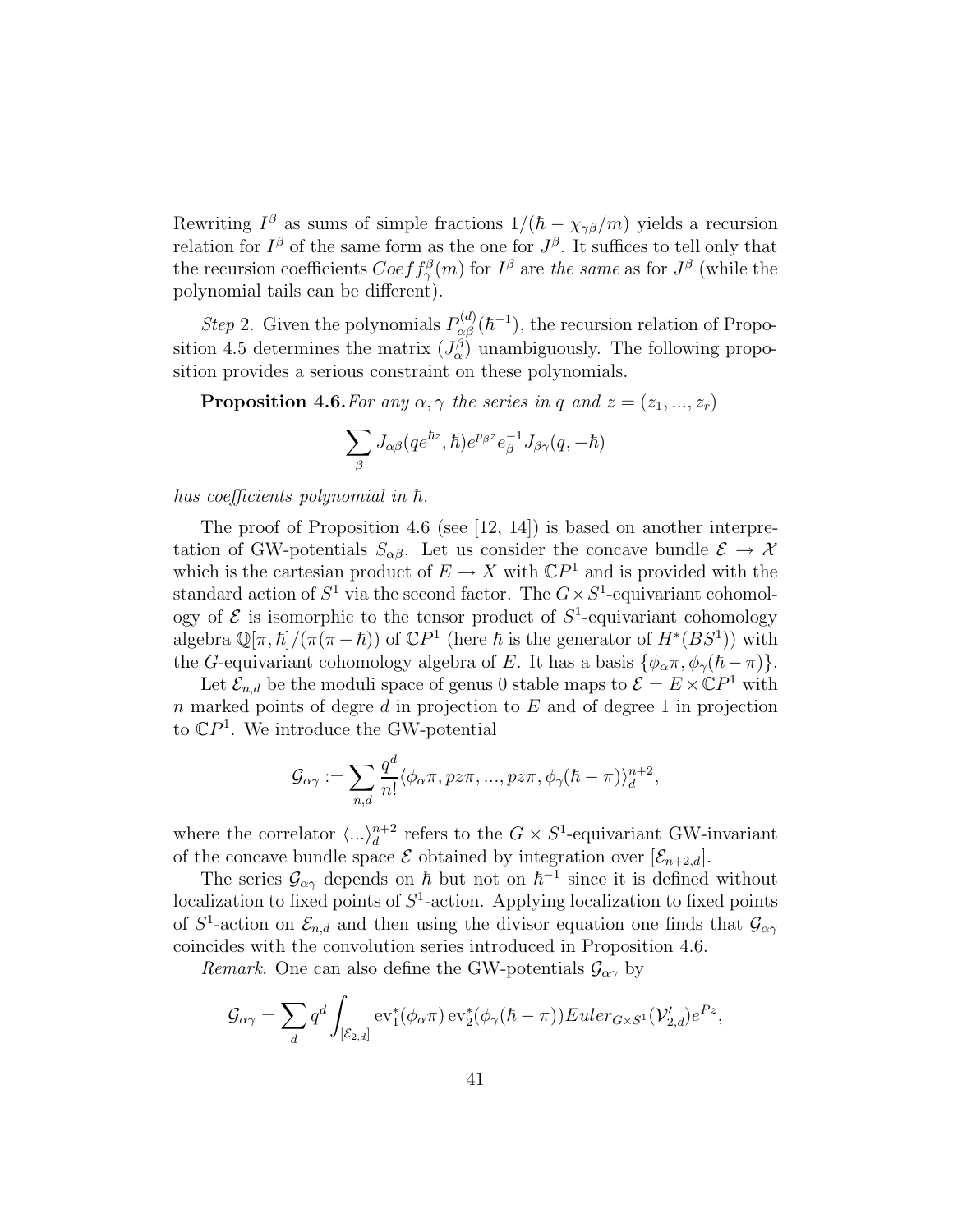where  $P = (P_1, ..., P_r)$  are the equivariant 1-st Chern classes of the *universal* line bundles over  $\mathcal{E}_{2,d}$  introduced in [14]. The definition uses embeddings of the toric manifold into projective spaces and the map  $\varphi$  from  $\mathcal{X}_{0,d}$  to the *toric* compactification  $\mathcal{X}_{(d)}$  of spaces of degree d maps  $\mathbb{C}P^1 \to X$  in the case when X is a projective space.

Summing  $\mathcal{G}_{\alpha\gamma}$  over  $\alpha$  and  $\gamma$  we arrive to the polynomiality property for the row sums  $J^{\beta}$ . The same polynomiality property holds true for  $I^{\beta}$ :  $\langle I(qe^{\hbar z}, \hbar), e^{pz}I(q, -\hbar)\rangle$  depends on  $\hbar$  but not on  $\hbar^{-1}$ . The proof (see [14]) is based on localization to fixed point of  $S<sup>1</sup>$ -action applied to the series

$$
\tilde{\mathcal{G}} = \sum_{[\mathcal{X}_{(d)}]} Euler_{G \times S^1}(\mathcal{V'}_{(d)})e^{Pz}
$$

which mimics the GW-potential  $\sum_{\alpha\gamma} \mathcal{G}_{\alpha\gamma}$  in terms of toric compactifications  $\mathcal{X}_{(d)}$  of spaces of degree d maps  $\mathbb{C}P^1 \to X$ .

Step 3. Let us call a solution  $(J_\alpha^\beta)$  (respectively  $(J^\beta)$ ) to the recursion relation of Proposition 4.5 polynomial if it satisfies the polynomiality property described in Proposition 4.6.

**Proposition 4.7.** A polynomial solution  $(J_{\alpha}^{\beta})$  (respectively  $(J^{\beta})$ ) to the recursion relation satisfying the asymptotical conditions

$$
J_{\alpha}^{\beta} = \delta_{\alpha\beta} + O(\hbar^{-1}), \sum_{\alpha} J_{\alpha}^{\beta} = 1 + o(\hbar^{-1})
$$

(respectively  $J^{\beta} = 1 + o(\hbar^{-1})$ ) is unique (if it exisits).

The proof is obtained by a straightforward argument of perturbation theory as in Proposition 4.5 in [14]. This result completes the proof of Corollary 4.3.

Remark. It is not hard to prove that under the hypotheses of Corollary 4.3 there exist differential operators  $\mathcal{D}_{\alpha}(\hbar q \partial/\partial q, q, \hbar)$  such that

$$
J_{\alpha}^{\beta} e^{(p_{\beta}\log q)/\hbar} = \mathcal{D}_{\alpha}[J^{\beta} e^{(p_{\beta}\log q)/\hbar}].
$$

The proof is constructive, but we do not know how to describe the formulas for  $J_{\alpha}^{\beta}$  in a closed form.

Step 4. Since both  $(J^{\beta})$  and  $(I^{\beta})$  are polynomial solutions to the same recursion relation, the proof of Theorem 4.2 is completed by the following proposition whose proof is also straightforward.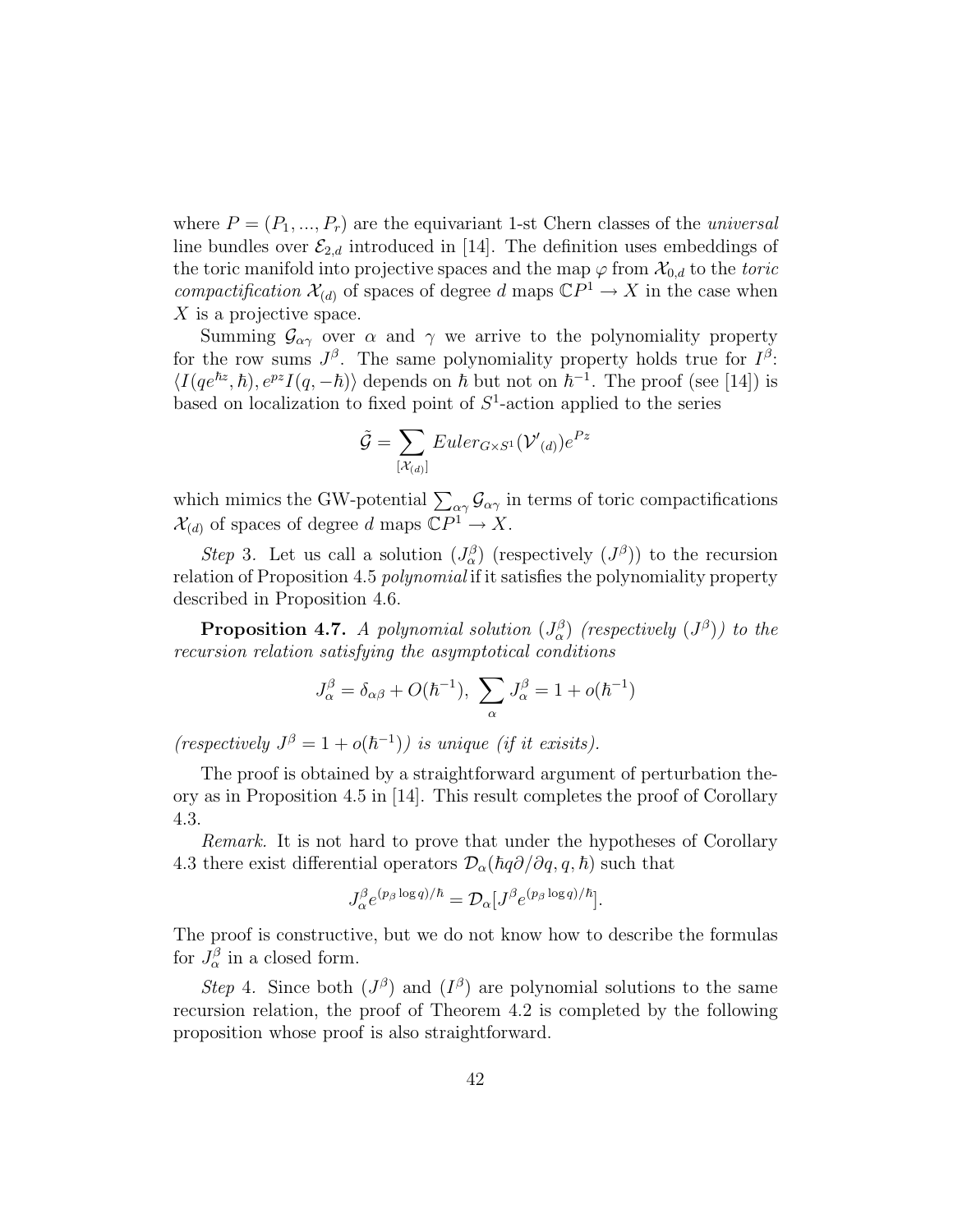Proposition 4.8. Transformations described in Theorem 4.2 preserve the class of polynomial solutions to the recursion relation.

Remark. One can easily point out constant coefficient differential operators  $\mathcal{D}_{\alpha}$  such that the hypergeometric series

$$
I_{\alpha}^{\beta}:=e^{(-p\log q)/\hbar}\mathcal{D}_{\alpha}[I^{\beta}e^{(p\log q)/\hbar}]
$$

form a polynomial solution to the recursion relation of Proposition 4.5. They usually have wrong asymptotics however. The matrix  $(I_{\alpha}^{\beta})$  can be transformed to  $J_{\alpha}^{\beta}$ , but in general the transformation requires matrix differential operators of infinite order (including changes of variables), and we do not know how to describe the transformation concisely. <sup>18</sup>

<sup>&</sup>lt;sup>18</sup>The genus 0 mirror conjecture for complete intersections in the projective space  $X =$  $\mathbb{C}P^n$  has now five proofs — the four variations of the same proof (in [12], in [14], the one outlined above but applied to convex bundles over  $X$  instead of concave bundles, and the one in Section 5 of this paper based on nonlinear Serre duality), and the proof recently given in [22]. Here we compare the methods in [22] with our approach.

The key idea (see Step 2 above) — to study GW-invariants of the product  $X \times \mathbb{C}P^1$ equivariant with respect to the  $S^1$ -action on  $\mathbb{C}P^1$  instead of GW-invariants on  $X$  — is borrowed in [22] from our paper [12], Sections 6 and 11. In fact this idea is profoundly rooted in the heuristic interpretation [15] of GW-invariants of  $X$  in terms of Floer cohomology theory on the loop space  $LX$  where the  $S<sup>1</sup>$ -action is given by rotation of loops. The generator in the cohomology algebra of  $BS<sup>1</sup>$  denoted  $\hbar$  in our papers corresponds to  $\alpha$  in [22].

Another idea, which is used in all known proofs and is due to M. Kontsevich [19], is to replace the virtual fundamental cycles of spaces of curves in a complete intersection by the Euler cycles of suitable vector bundles over spaces of curves in the ambient space. Both papers [12] and [22] are based on computing the push forward of such cycles to simpler spaces. Namely, the cycles are  $S^1$ -equivariant Euler classes of suitable bundles over stable map compactifications of spaces of bi-degree  $(d, 1)$  rational curves in  $X \times \mathbb{C}P^1$ , the simpler spaces are *toric compactifications* of spaces of degree d maps  $\mathbb{C}P^1 \to X = \mathbb{C}P^n$ , and the push-forwards are denoted  $E_d$  in [12] and  $\varphi_1(\chi_d)$  in [22].

The toric compactification is just the projective space  $\mathbb{C}P^{(n+1)d+n}$  of  $(n+1)$ -tuples of degree  $\leq d$  polynomials in one variable z, which genericly describe degree d maps  $\mathbb{C}P^1 \to X = \mathbb{C}P^n$ ; the space is provided with the  $S^1$ -action  $z \mapsto z \exp(it)$  (as in the loop space!) Thus both papers depend on continuity of certain natural map (denoted  $\mu$ in [12] and  $\varphi$  in [22]) between the two compactifications. The continuity is stated in [22] as Lemma 2.6. It coincides with our Main Lemma in [12], Section 11. Our proof of the lemma based on an inductive computation with line bundles over curves in terms of local trivializations is replaced in [22] by more standard algebraic-geometrical arguments due to J. Li. It is worth repeating here the remark from [12] that a different proof of the lemma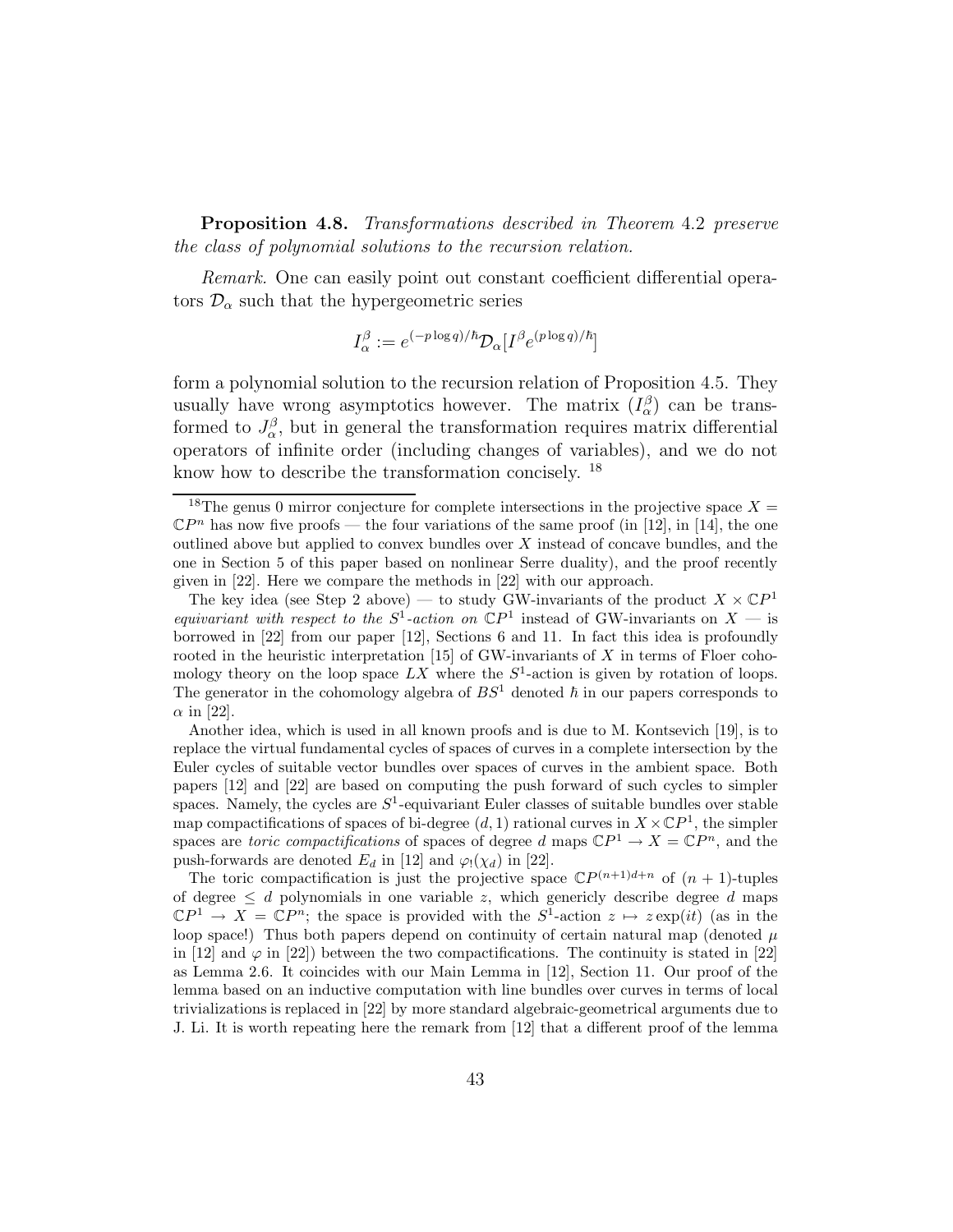The relationship among the two solutions to the recursion relation — the gravitational GW-invariant and the explicitly defined hypergeometric series  $(I$  in the above outline) — is based on some uniqueness result (Proposition 11.5 in [12]) for solutions to the recursion relation satisfying the polynomiality property. The corresponding result in [22] is Theorem 2.11 about linked Euler data. Linked there translates to our terminology as the recursion coefficients in the recursion relations for  $I$  and  $J$  being the same. The proof of the uniqueness result in  $[22]$  is the same as in  $[12]$  or  $[14]$ . The difference is that the uniqueness property is formulated in [22] solely in terms of the Euler data  $\{E_d\}$  and not in terms of gravitational GW-invariant the data generate.

The uniqueness result allows to identify the gravitational and hypergeometric solutions to the recursion by some changes of variables (the mirror transformations). This is deduced in [12] from Proposition 11.6 which states that both the recursion relation and the polynomiality property are preserved by the mirror transformation (see Step 4 above). The corresponding result in [22] is Lemma 2.15 which says that the (equivalent!) eulerity property is invariant under mirror transformations. It turns out however that while it is straightforward to check the invariance of recursion and polynomiality (Proposition 11.6 in [12]), it is technically harder to give a direct proof of the invariance of eulerity, which requires the notion of lagrangian lifts introduced in [22]. The use of lagrangian lifts is therefore unnecessary.

The last part of the proof in [22] (see Section 3 there) addresses the following issue: while the previous results allow to compute *some* GW-invariants in terms of hypergeometric functions, what do these GW-invariants have to do with the structural constants of quantum cohomology algebra involved in the formulation of the mirror conjecture?

The computational approach to the issue in [22] is also not free of overlaps with [12]. However it remains unclear to us why the authors of [22] ignore the fundamental relationship between the gravitational GW-invariant and quantum cohomology which resolves the issue momentarily. The relationship was described by R. Dijkgraaf and B. Dubrovin [7] in the axiomatic context of 2-dimensional field theories and adjusted to the setting of equivariant GW-theory in Section 6 of [12]. According to these results the structural constants of quantum cohomology algebra (such as Yukawa coupling in the case of quintic 3-folds) are coefficients of the linear differential equations satisfied by the gravitational

was provided to me by M. Kontsevich, with whom we first discussed the map between the two compactifications in Fall 1994.

The new concept introduced in  $[22]$  — the *eulerity* property of the classes  $E_d$  (Definition 2.3 in  $[22]$  — is to replace both the *recursion* relation (Step 1 above) and the *polynomiality* property (Step 2) of the gravitational GW-invariant ( $J$  in the above outline). Eulerity is actually equivalent to recursion  $+$  polynomiality. Theorem 2.5 in [22] asserting the eulerity property of the classes  ${E_d}$  coincides with Proposition 11.4(2) in [12] deduced there from the recursion  $+$  polynomiality. The proof of Theorem 2.5 in [22] is based on the same localization to fixed points of  $S<sup>1</sup>$ -action on spaces of curves as in our proof of Corollary 6.2 in [12] which guarantees the polynomiality. The recursion is derived in [12] by further fixed point localization with respect to the torus acting on  $X = \mathbb{C}P^n$ . Thus the proof in [22] shows that the latter localization argument is unnecessary.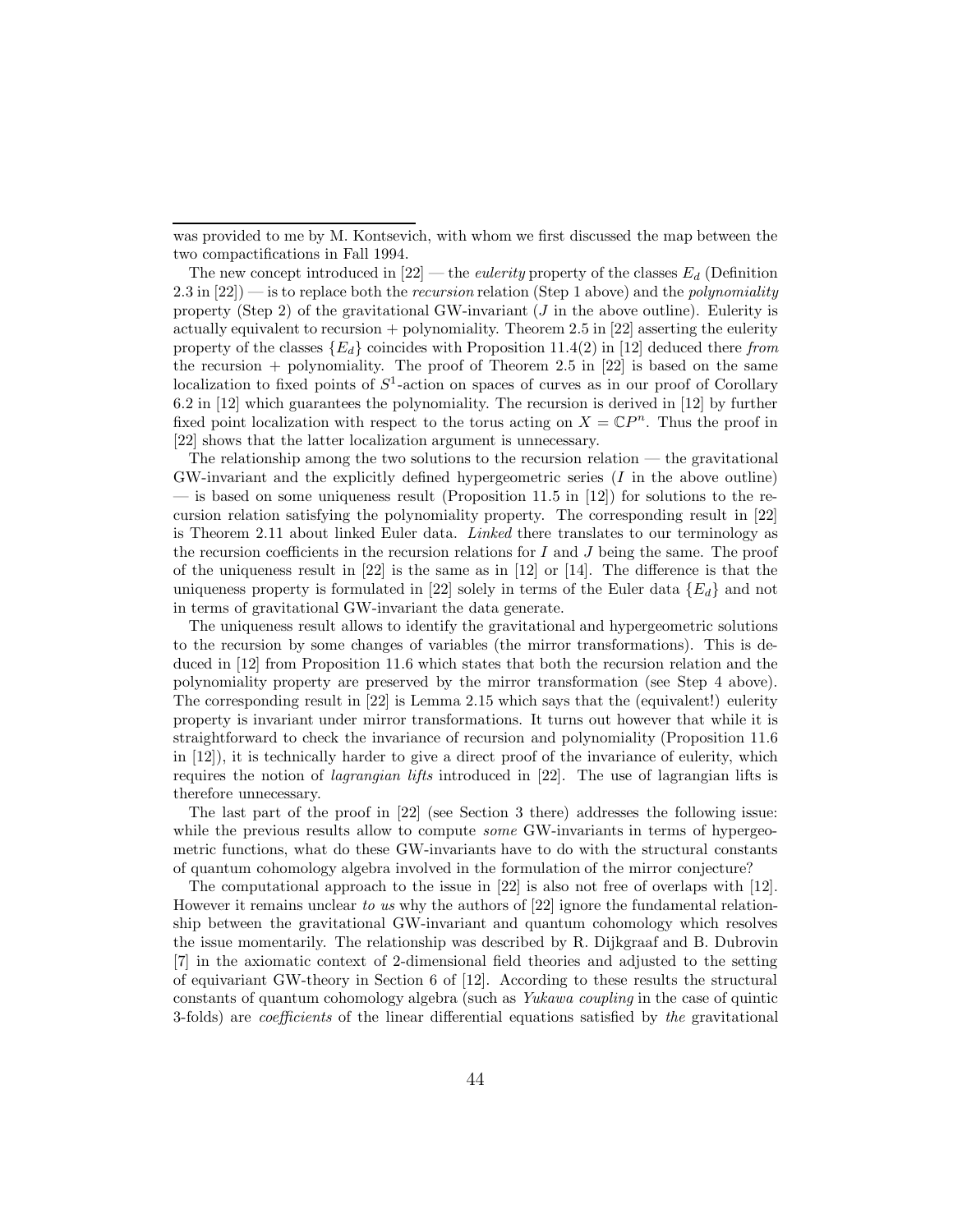**Mirrors.** The hypergeometric series  $I^{\beta}$  can be represented by hypergeometric integrals:

$$
I^{\beta}(q,\hbar)e^{(p_{\beta}\log q)/\hbar} = \int_{\Gamma_{q}^{\beta} \subset E_{q}'} e^{(\sum_{j=1}^{m} W_{j} + \sum_{j=1}^{l} V_{j})/\hbar} \Pi_{j=1}^{m} W_{j}^{\lambda_{j}/\hbar} \Pi_{j=1}^{l} V_{j}^{-\lambda'_{j}/\hbar} \times
$$

$$
\times \frac{d \log W_{1} \wedge ... \wedge d \log W_{m} \wedge d \log V_{1} \wedge ... \wedge d \log V_{l}}{d \log q_{1} \wedge ... \wedge d \log q_{r}}.
$$

Here  $\Gamma_q^{\beta}$  are suitable non-compact cycles of middle dimension in the complex  $m + l - r$ -dimensional manifold

$$
E'_{q} = \{(W, V)|\Pi_{j=1}^{m}W_{j}^{m_{ij}} = q_{i}\Pi_{j=1}^{l}V_{j}^{l_{ij}}, i = 1, ..., r\}
$$

provided with the local coefficient system  $W^{\lambda/\hbar}V^{-\lambda'/\hbar}$ .

Due to Theorem 4.2 the above oscillating integral can be considered as the *mirror partner* of the concave toric bundle space  $E^{-19}$  in the sense of

GW-invariants in question. In fact such a relationship was the initial point of the whole project started by [13, 15] and completed in [12, 14].

Thus the two proofs of the same theorem appear to be variants of the same proof rather than two different ones, except that our reference to the general theory of equivariant quantum cohomology, developed in  $[12]$ , Sections  $1 - 6$ , for concave and convex vector bundles over convex manifolds, is replaced in [22] by a computation.

It is worth straightening some inaccuracy of [22] in quotation. As it is commonly known, "Givental's idea of studying equivariant Euler classes" (see p. 1 in [22]) is due to M. Kontsevich [19] who proposed a fixed point computation of such classes via summation over trees. The idea of the equivariant version of quantum cohomology listed on p. 6 of [22] among "a number of beautiful ideas introduced by Givental in [12, 13]" was actually suggested two years earlier in [16] by a different group of authors. The statement in the abstract that the paper [22] "is completing the program started by Candelas et al, Kontsevich, Manin and Givental, to compute rigorously the instanton prepotential function for the quintic in  $P^{4n}$  is also misleading: the paper is more likely to confirm that the program has been complete for two years.

<sup>&</sup>lt;sup>19</sup>The series  $I(q, \hbar) e^{(p \log q)/\hbar}$  is annihilated by any linear differential operator  $\mathcal{D}(\hbar q \partial/\partial q, q, \hbar)$  which annihilates the integral with any cycle Γ, but usually not vice versa. In order to get a one-to-one correspondence here one should impose some constraint on the cycles. We do not know however an exact description of the corresponding homology group. Different choices of such a constraint should correspond to different toric bundles  $E \to X$  whith the same matrices  $(m_{ij})$  and  $(l_{ij})$ . Thus the integral formula itself (which depends only on these matrices) can represent mirror partners of several different spaces (depending on the level of the momentum map in the symplectic reduction procedure).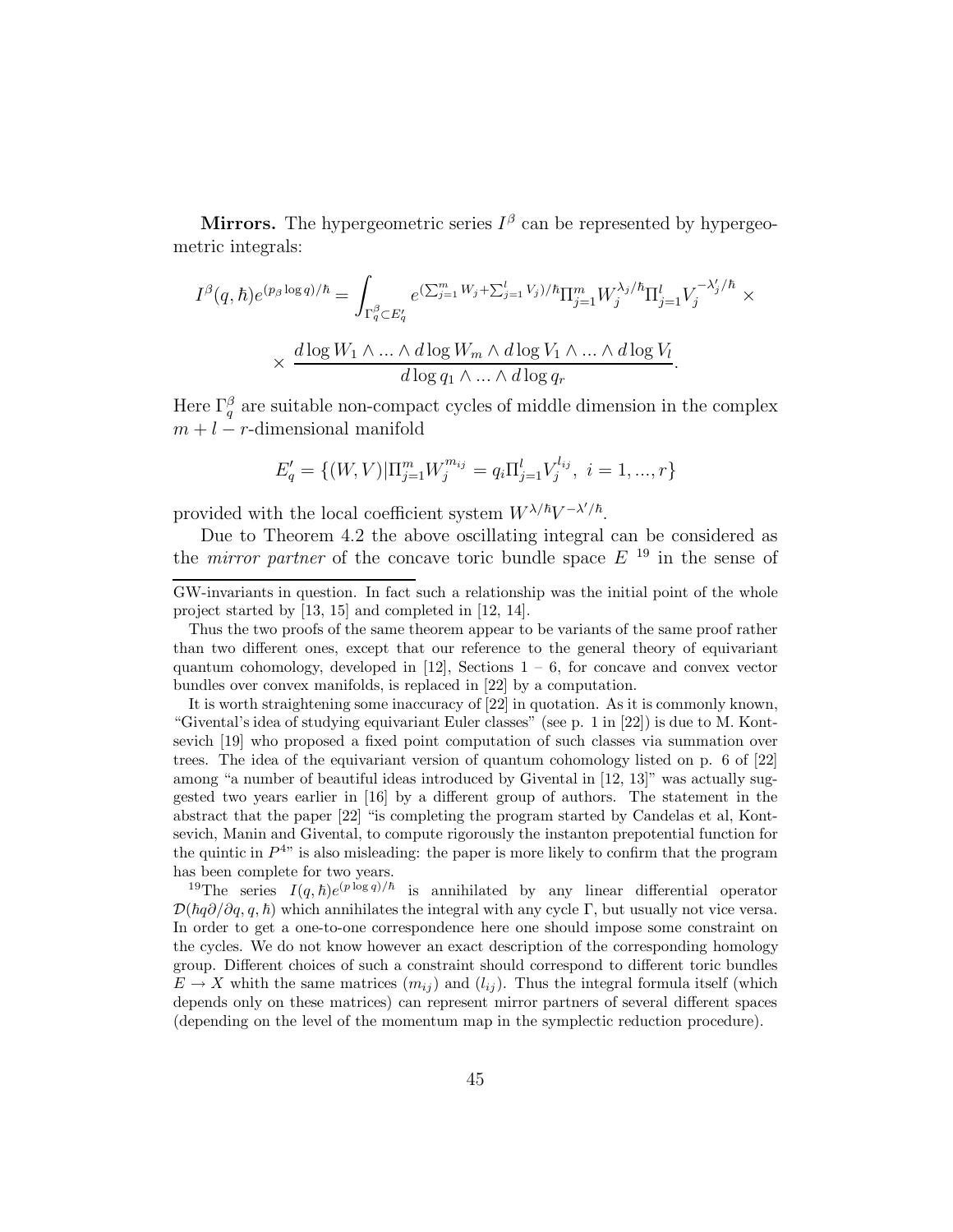the generalized mirror conjecture suggested in [13]: the equivariant GWpotential  $J^{\beta}(q,\hbar)e^{(p\log q/\hbar)}$  which plays the role of oscillating integrals in our symplectic topology — singularity theory dictionary coincides with the oscillating integral after the transformation to flat coordinates described in the theorem.

Regardless of the mirror theory one can use the integral representation in order to compute the genus 1 GW-potential of E via the Hessians  $\Delta_{\alpha}$  and  $\sum (W_j + \lambda_j \log W_j) + \sum (V_j - \lambda'_j \log V_j)$  under the constraints  $\sum$ the asymptotical coefficients  $R_{\alpha}$  at the critical points of the phase function  $\sum$  $m_{ij}$  log  $W_j$  –  $l_{ij}$  log  $V_j = \log q_i$ ,  $i = 1, ..., r$ . <sup>20</sup> We suggest the reader to recover the genus 1 potential  $dG = dq/24q$  for  $E = X = \mathbb{C}P^1$  by this method and observe that the asymptotical coefficients  $R_{\alpha}$  coincide with  $R_{\alpha\alpha}^{(0)} - c_{-1}^{\alpha}/12$ .

**Application.** Consider a generic holomorphic sphere  $\mathbb{C}P^1$  in a Calabi-Yau 3-fold. Such spheres occur in a discrete fashion with the normal bundle isomorphic to  $\mathcal{O}(-1) \oplus \mathcal{O}(-1)$  which is concave. Multiple covers of this sphere contribute to genus 0 and 1 GW-potentials of the 3-fold, and the problem of computing these contributions reduces to studying GW-invariants of the non-compact total space E of the normal bundle.

According to Corollary 4.3 the hypergeometric series <sup>21</sup>

$$
I = \sum_{d=0}^{\infty} q^d \frac{\Pi_{m=0}^{d-1} (p+m\hbar)^2}{\Pi_{m=1}^d (p-\lambda+m\hbar)(p+\lambda+m\hbar)}
$$

coincides with the GW-potential J. The intersection index

$$
\int_{[E]} \varphi(p)I = \frac{1}{2\pi i} \oint \varphi(p)I \frac{dp}{\lambda^2(p^2 - \lambda^2)}
$$

equals the sum of a  $(d = 0)$ -term which has no limit at  $\lambda = 0$  with a series which at  $\lambda = 0$  turns into

$$
\sum_{d=1}^{\infty} q^d \operatorname{Res}_{p=\infty} \frac{\varphi(p)dp}{p^2(p+d\hbar)^2}.
$$

<sup>&</sup>lt;sup>20</sup>Notice that choosing  $p_1, ..., p_r$  on the role of Lagrange multipliers we arrive at the equations of the critical points in the form  $W_j = \sum_i p_i m_{ij} - \lambda_j$ ,  $V_j = \lambda'_j - \sum_i p_i l_{ij}$ .

<sup>&</sup>lt;sup>21</sup>We reduce the group G here to the one-dimensional torus so that  $H^*_G(\mathbb{C}P^1) =$  $\mathbb{Q}[p,\lambda]/(p^2-\lambda^2)$  where p is the equivariant Chern class of  $\mathcal{O}(1)$ .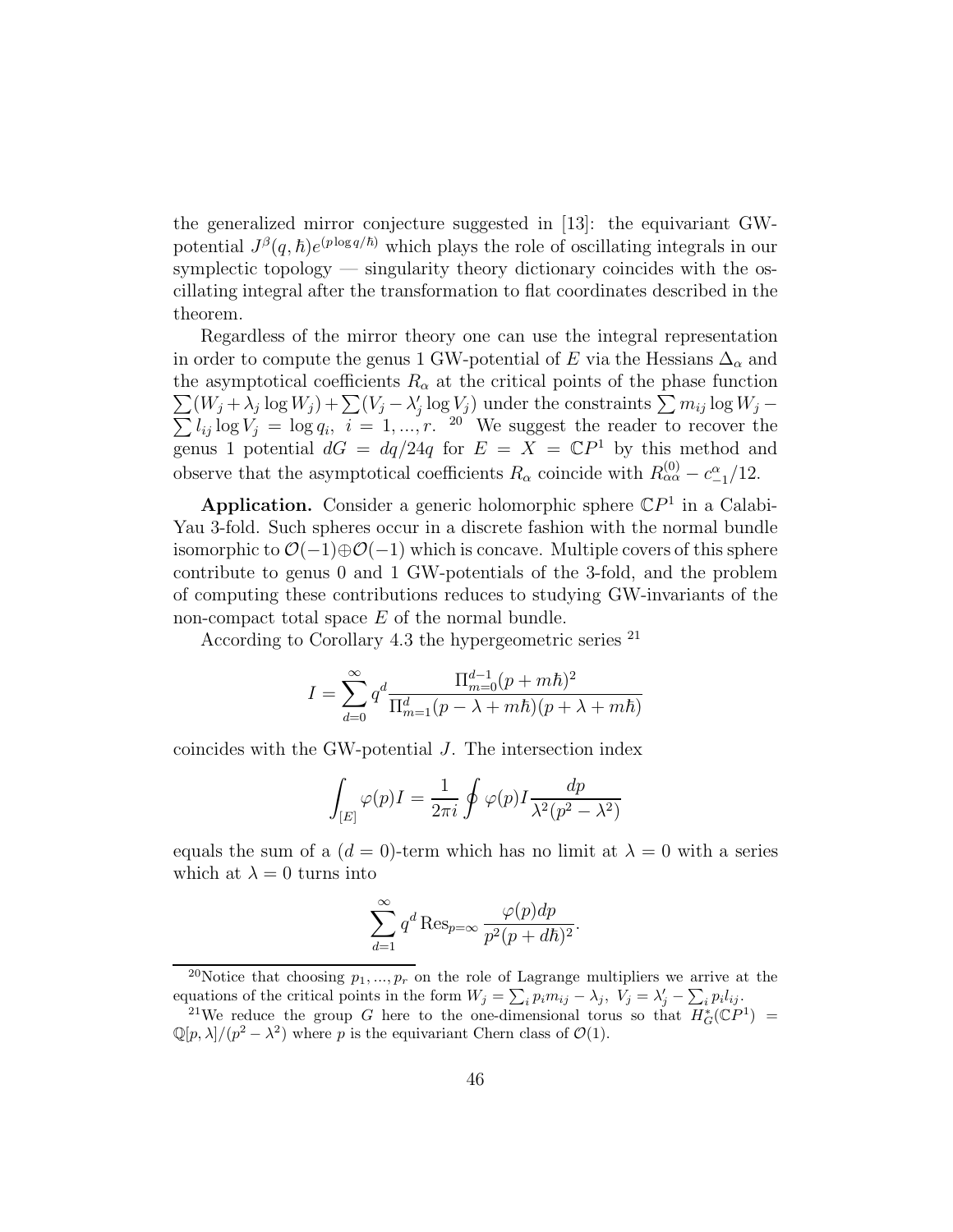This formula with  $\varphi = \exp(p \log q)/\hbar$  determines the contribution of multiple covers of the sphere to the genus 0 GW-potentials  $S_{\alpha\beta}$  of the Calabi-Yau 3-fold. The result coincides — and Corollary 4.3 explaines why — with the formula for such a contribution obtained in [15] by toric (and therefore heuristic) methods. It is shown in [15] how this result implies the famous formula <sup>22</sup>  $D^3 Q^D/(1 - Q^D)$  for contributions of degree D spheres and their multiple covers to the Yukawa coupling  $\langle P \circ P, P \rangle$  of a Calabi-Yau 3-fold.

Furthermore, according to Corollary 4.4 the class  $p$  satisfies the relation  $p^2 = \lambda^2/(1-q)$ . in the equivariant quantum cohomology algebra of the concave space  $E$ . From this, we find the differentials of the canonical coordinates:

$$
du_{\pm} = dt_0 + p_{\pm}d\log q = dt_0 \pm \lambda (1 - q)^{-1/2}d\log q
$$

and thus  $\partial/\partial u_+ - \partial/\partial u_- = (1-q)^{1/2}\lambda^{-1}q\partial/\partial q$ . From the intersection pairing  $\langle 1, 1 \rangle = \langle p, p \rangle = 0, \langle 1, p \rangle = \lambda^{-2}$  in the equivariant cohomology of E we find the "Hessians":  $1/\Delta_+ + 1/\Delta_- = 0$ ,  $p_+/\Delta_+ + p_-/\Delta_- = \lambda^{-2}$  and thus

$$
\Delta_{\pm} = \pm 2\lambda^3 (1 - q)^{-1/2}.
$$

In particular  $d \log(\Delta_+ \Delta_-) = q(1-q)^{-1} d \log q$ . Using the expression of  $R_{ij}$ in terms of  $\Delta_i$  we find, after some elementary computations,

$$
dR_{++} = -dR_{--} = \frac{q^2 d \log q}{32\lambda (1-q)^{3/2}}
$$

and therefore

$$
R_{++} = -R_{--} = \frac{(1-q)^{1/2}}{16\lambda} + \frac{(1-q)^{-1/2}}{16\lambda} - \frac{1}{8\lambda}.
$$

Since the constants  $-c_{-1}^{\pm}/12 = \pm 1/8\lambda$ , we conclude that

$$
(R_{++} - c_{-1}^+/12)du_+ + (R_{--} - c_{-1}^-/12)du_- = (\frac{1}{8} + \frac{1}{8(1-q)})d\log q.
$$

 $22$ The formula claimed by physicists [5] was first confirmed in [1] by toric methods and then rigorously justified by Yu. Manin, J. Bryan, R. Pandharipande by equivariant methods more elementary than the mirror theory. This example is also contained in [22] and [28].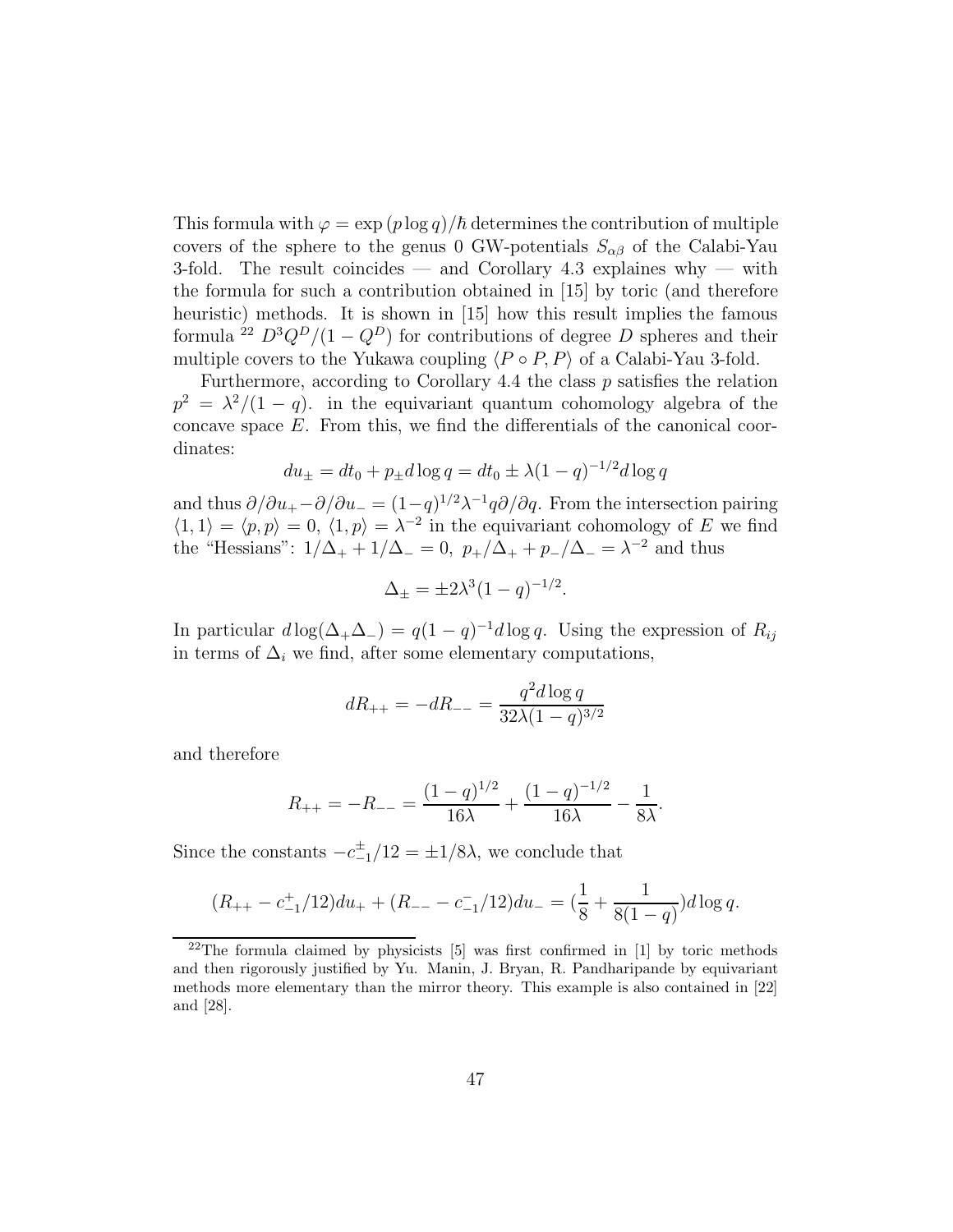Combining 1/2 of this with 1/48-th of  $q(1-q)^{-1}d\log q$  we finally arrive at

$$
dG = \left(\frac{1}{8} + \frac{q}{12(1-q)}\right) d \log q.
$$

In the application to counting multiple elliptic covers of  $\mathbb{C}P<sup>1</sup>$  the degree  $d = 0$  term 1/8 is to be ignored. The remaining part  $d \log(1 - q)^{-1/12}$  gives rise to the formula  $\log(1 - Q^D)^{-1/12}$  for the contribution of degree D rational curves to the genus 1 GW-potential of a Calabi-Yau 3-fold, claimed by physicists and recently confirmed by more elementary equivariant methods in [17].

### 5 Nonlinear Serre duality.

Let  $Y \subset X$  be a submanifold given by a section of a vector bundle V. It is plausible that some GW-invariants of Y depend only on the bundle. In higher genus realization of this idea encounters some obstruction avoidable in the genus 0 case which we begin with.

**Convex super-manifolds.** The vector bundle  $V : E \to X$  is called convex if it is spanned by global holomorphic sections. For a stable genus 0 map  $f: \Sigma \to X$  we have  $H^1(\Sigma, f^*V) = 0$  and thus the spaces  $H^0(\Sigma, f^*V)$ form an orbi-bundle  $V_{0,n,d}: E_{0,n,d} \to X_{0,n,d}$  over the moduli space. We introduce genus 0 GW-invariants of the *super-manifold*  $\Pi E$  by defining the virtual fundamental class  $[\Pi E_{0,n,d}]$  as the cap-product of the homology class  $[X_{0,n,d}]$  with the cohomology class  $Euler_G(V_{0,n,d})$ . Here  $Euler_G$  means the equivariant Euler class with respect to a (lifted to  $V_{0,n,d}$ ) Hamiltonian action of G on  $E \to X$  such that all fixed points are contained in the zero section. Therefore the GW-invariants  $(A, B, ..., C)<sub>n</sub><sup>d</sup>$  of the supermanifold  $\Pi E$  take their values in  $H^*(BG, \mathbb{Q})$ .

The genus 0 equivariant GW-theory extends, as it is shown in [12], to super-manifolds without any serious changes and gives rise to a Frobenius structure over the ground ring  $\mathbb{Q}(\lambda)[[\Lambda]]$  on the equivariant cohomology space  $H = H_G^*(X, \mathbb{Q}[[\Lambda]])$ . The Poincaré metric on H is induced by the pairing

$$
\langle \phi, \psi \rangle := \int_{[X]} \phi \wedge \psi \wedge Euler_G(V).
$$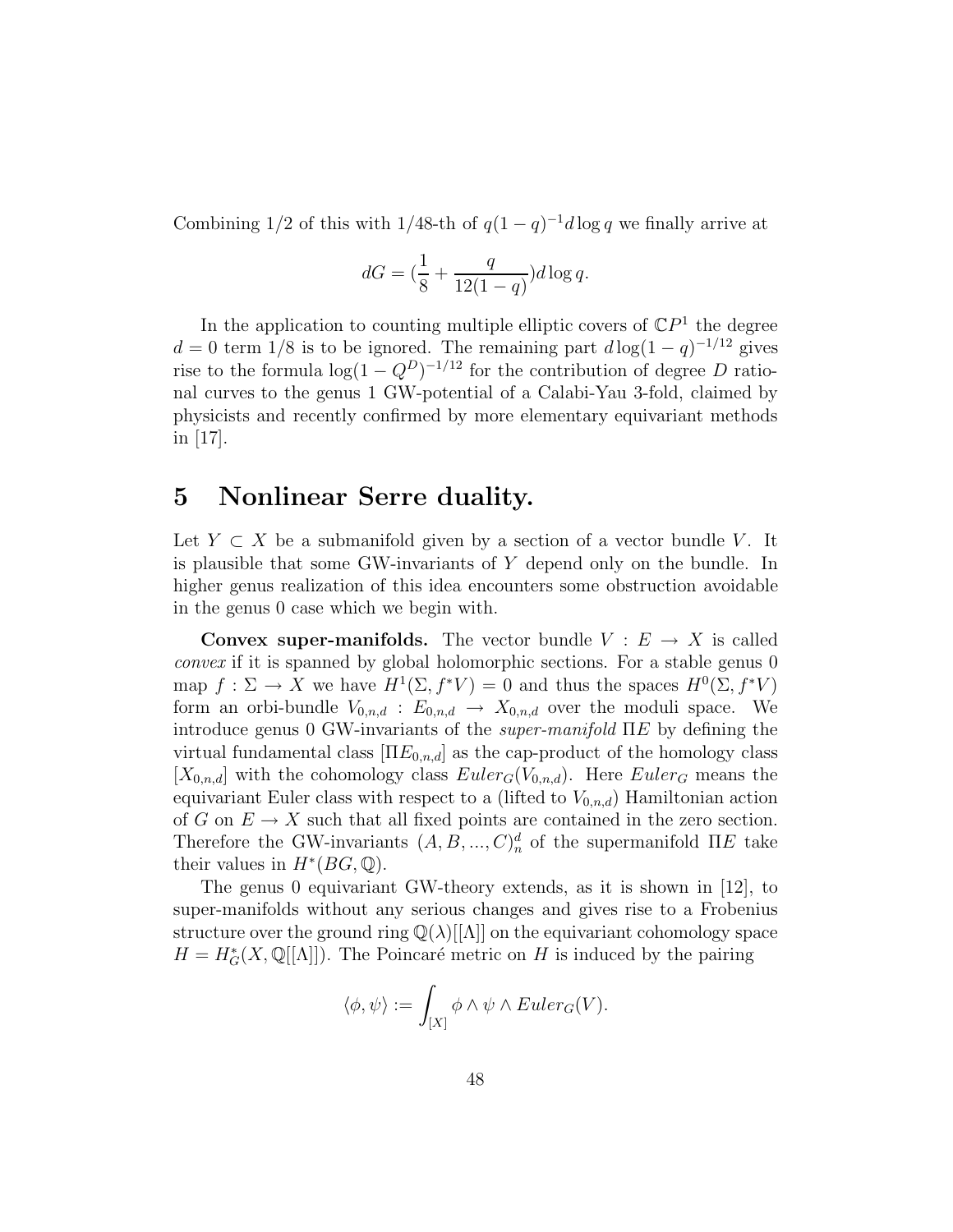The quasi-conformal structure is determined by the usual grading on  $H^*_{\mathcal{G}}(X)$ and by the 1-st Chern class of the super-manifold:

$$
c_1(\mathcal{T}_{\Pi E}) := c_1(\mathcal{T}_X) - c_1(V).
$$

The conformal dimension of the Frobenius structure equals dim<sub>C</sub>  $X-\text{dim}_\mathbb{C}(V)$ which coincides with the super-dimension of  $\Pi E$ .

The holomorphic section  $s: X \to E$  restricted to a curve  $f: \Sigma \to X$  induces an element in  $H^0(\Sigma, f^*V)$  and thus — a section  $s_{0,n,d}: X_{0,n,d} \to E_{0,n,d}$ . The zero locus  $s_{0,n,d}^{-1}(0)$  coincides with the moduli space  $Y_{0,n,d}$  of stable maps to  $Y = s^{-1}(0)$  of degree d in the ambient space X. The virtual fundamental class  $[Y_{0,n,d}]$  in  $X_{0,n,d}$  coincides with  $[X_{0,n,d}] \cap Euler(V_{0,n,d})$ . This (M. Kontsevich's) observation serves as a basis for applications of GW-theory of supermanifolds to complete intersections. It shows that in the non-equivariant limit  $\lambda = 0$  the equivariant correlators  $(A, B, ..., C)<sub>n</sub><sup>d</sup>$  of  $\Pi E$  turn into the corresponding correlators of  $Y$  among classes induced from the ambient space X.

Localization via materialization. Let us assume now that the group  $G_{\mathbb{C}}$  is a torus acting on X with isolated zero- and one-dimensional orbits, that the bundle  $V$  is the sum of positive line bundles (so that it is convex and the dual bundle  $V^*$  is concave), and that the action is lifted to  $V$  and  $V^*$  in the dual fashion. We will show (following Section 12 in [12]) that the Frobenius structures of the convex super-manifold  $\Pi E$  and of the concave bundle space  $E^*$  are closely related.

Let  $\phi_{\alpha}$ , as usually, be the basis of fixed points in  $H^*_{\mathcal{G}}(X)$ . Denote  $e_{\alpha}^0$  and  $e'_\alpha$  the Euler factors  $Euler_G(T_\alpha X)$  and  $Euler_G(V_\alpha) = (-1)^{\dim V} Euler_G(V^*)$ respectively. We put  $s^{\beta}_{\alpha}(\hbar) := S_{\alpha\beta}(\hbar) e^{-u_{\beta}/\hbar} e^0_{\beta} (e'_{\beta})^{-1}$  where  $u_{\beta}$  are materialized canonical coordinates of Theorem 3.2 applied to the case of the supermanifold  $\Pi E$ .

**Proposition 5.1.** The matrix  $(s_\alpha^\beta)$  satisfies the recursion relation

$$
s_{\alpha}^{\beta}(\hbar) = \delta_{\alpha\beta} + \sum_{(\gamma,\beta)} \sum_{m=1}^{\infty} s_{\alpha}^{\gamma}(\chi_{\gamma\beta}/m) \ Coeff_{\gamma}^{\beta}(m) \frac{(q^{d_{\gamma\beta}}e^{(u_{\gamma}-u_{\beta})/\chi_{\gamma\beta}})^m}{\hbar - \chi_{\gamma\beta}/m}.
$$

The summation indices  $(\gamma, \beta)$  indicate one-dimensional orbits of  $G_{\mathbb{C}}$  connecting the fixed points  $\gamma$  and  $\beta$ , and  $d_{\gamma\beta}$  and  $\chi_{\gamma\beta}$  have the same meaning as in Section 3.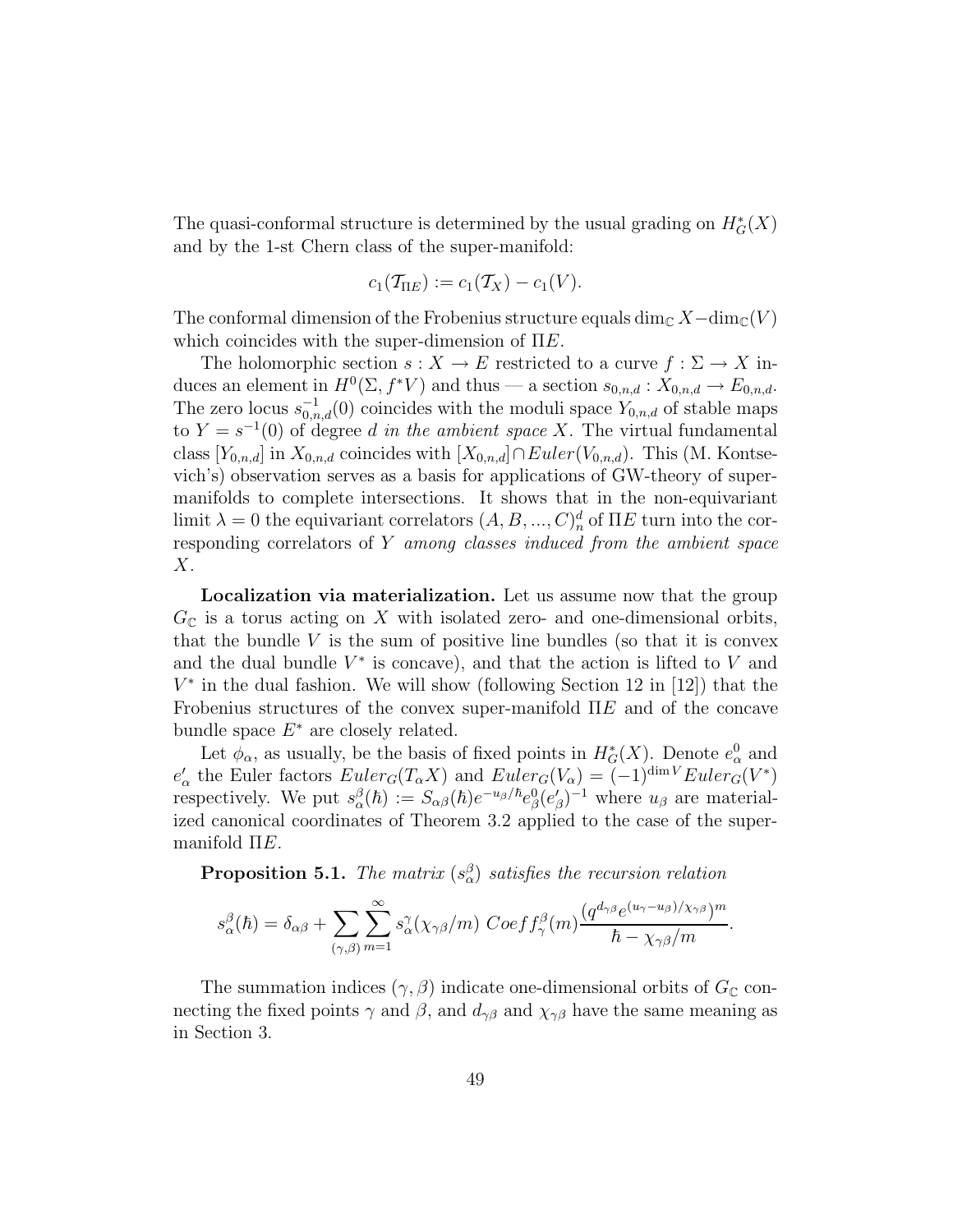Proof. The proposition is obtained by localization technique in the same way as the recursion relation in Step 1 in the proof of Theorem 4.2: we cut out the last edge (m-multiple cover of the orbit  $(\gamma, \beta)$ ) in the chain connecting the vertices carrying  $\phi_{\alpha}$  and  $\phi_{\beta}$ . The recursion coefficient takes in account the localization factor of the edge. However this time we use the localization factor of the last vertex (carrying  $\phi_{\beta}$ ) in the form described in Proposition 3.1:  $v = (\hbar + \chi_{\beta\gamma}/m)^{-1} \exp(u_{\beta}/\hbar + m u_{\beta}/\chi_{\beta\gamma})$ .  $\Box$ 

The linear recursion relation of Proposition 5.1 unambiguously determines the fundamental solution  $(S_{\alpha\beta})$  as a function of canonical coordinates. The relation between canonical coordinates  $u_{\beta}$  and the flat coordinates  $t_\beta$  is non-linear and is obtained from the asymptotics  $\sum_\alpha S_{\alpha\beta} =$  $(1+o(\hbar^{-1}))e^{t_{\beta}/\hbar}(e^0_{\beta})^{-1}e'_{\beta}$ . Expand  $s^{\beta}_{\alpha}(\hbar)$  as  $\delta_{\alpha\beta}+s^{\beta}_{\alpha}\hbar^{-1}+o(\hbar^{-1})$ . With this notation we arrive at

$$
t_{\beta}=u_{\beta}+\sum_{\alpha}\dot{s}_{\alpha}^{\beta}.
$$

Parallel results for concave bundles  $V^*$  look as follows. Denote here the fundamental solution matrix by  $(S_{\alpha\beta}^*)$  and put  $s^* {\alpha \over \alpha} = (-1)^{\dim V} e'_a S_{\alpha\beta}^* e^{-u_\beta/\hbar} e_\beta^0$ . Then  $(s^* \alpha^{(h)})$  satisfies the recursion relation of Proposition 5.1 with new recursion coefficients  $Coeff^* \frac{\beta}{\gamma}(m)$ , where  $u_\beta$  are now the canonical coordinates of Theorem 3.1 applied to the concave bundle space  $E^*$ . Respectively, the flat coordinates  $t^*_{\beta}$  are found from  $\sum_{\alpha} S^*_{\alpha\beta} = (1 + o(\hbar^{-1}))e^{t_{\beta}/\hbar}(e^0_{\beta}e'_{\beta})^{-1}(-1)^{\dim V}$ :

$$
t_{\beta}^* = u_{\beta} + \sum_{\alpha} (e_{\alpha}')^{-1} \dot{s}^* {\,}^{\beta}_{\alpha} e_{\beta}'.
$$

Now the Serre duality enters the game as the following identity:

$$
Coeff^* {\beta \over \gamma}(m) = (-1)^{mc_{\gamma\beta}} Coeff^{\beta}_{\gamma}(m),
$$

where  $c_{\gamma\beta}$  is the value of the 1-st Chern class of the bundle V on the degree  $d_{\gamma\beta}$  of the 1-dimensional orbit ( $\gamma\beta$ ).

Indeed, the coeefficients arise from fixed point localization formulas applied to the map  $\varphi : \Sigma_0 \to \mathbb{C}P^1$ ,  $z \mapsto w = z^m$  of  $\Sigma_0 \simeq \mathbb{C}P^1$  onto the orbit. Both coefficients are ratios of two equivariant Euler classes which come from the virtual normal space to  $X_{0,n,d}^G$  in  $X_{0,n,d}$  (the denominators), and from the bundles  $V_{0,n,d}$  and  $V_{0,n,d}^{*'}$  respectively (the numerators). Due to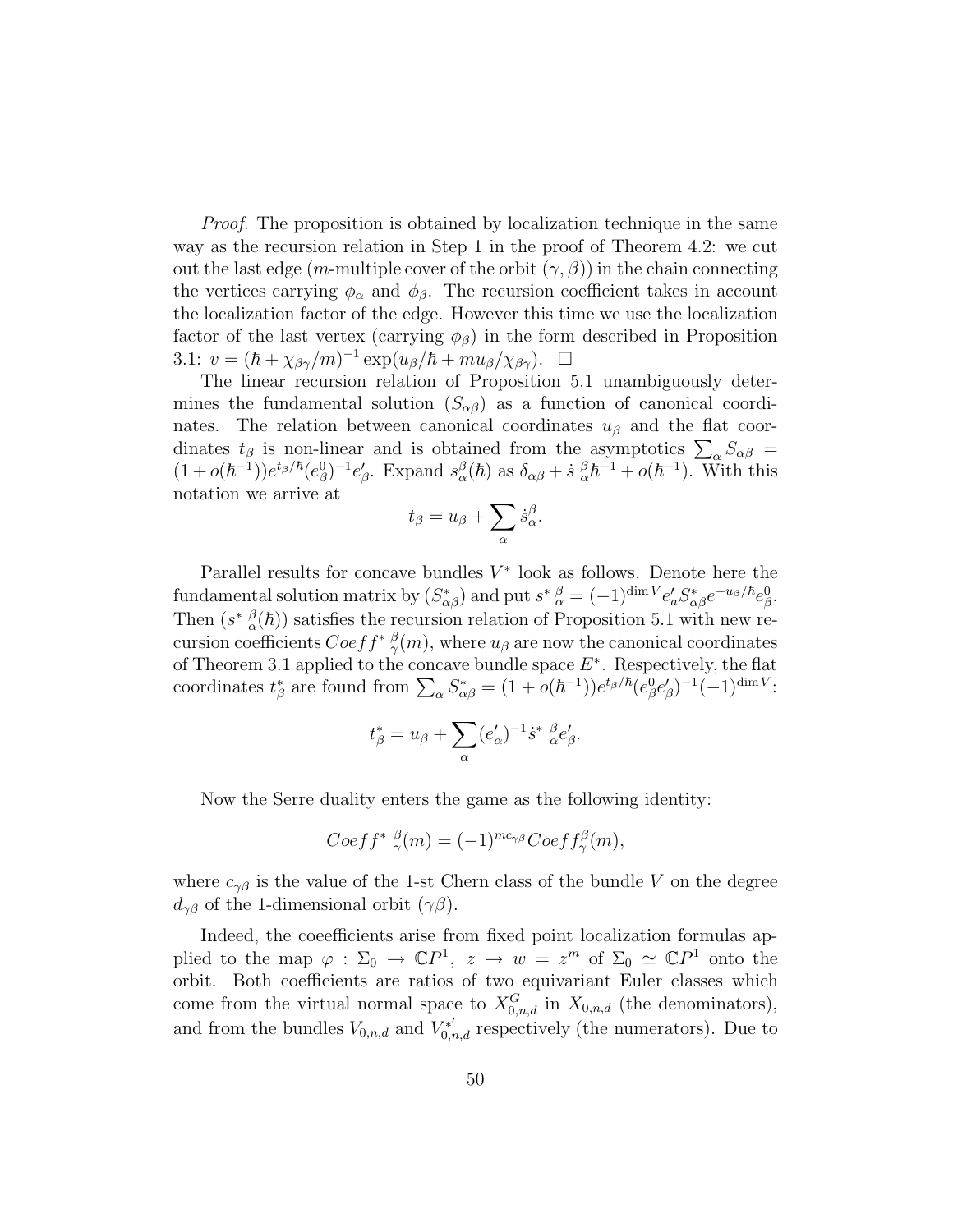our choice of normalization for  $s$  and  $s^*$  the denominators are the same, and the numerators are the equivariant Euler classes respectively of the space (of holomorphic sections vanishing at  $z = \infty$ )

$$
H^0(\Sigma_0, (\varphi^* V) \otimes \mathcal{O}_{\Sigma_0}(-[\infty]))
$$

and of

$$
H^1(\Sigma_0, (\varphi^*V^*)\otimes \mathcal{O}_{\Sigma_0}(-[0]))
$$
.

By (elementary) Serre duality on  $\Sigma_0$  the second space is canonically dual to

$$
H^0(\Sigma_0, (\varphi^*V) \otimes \mathcal{K}_{\Sigma_0}([0]))
$$
.

But the twisted canonical line bundle  $\mathcal{K}_{\Sigma_0}([0] + [\infty])$  on  $\Sigma_0 \simeq \mathbb{C}P^1$  is trivialized by the invariant section  $d \log z$ . Since  $mc_{\gamma\beta}$  is the dimension of the dual cohomology spaces, we conclude that the numerators differ by the sign  $(-1)^{mc_{\gamma\beta}}$ .

Thus we arrive at the "nonlinear Serre duality" theorem [12].

**Theorem 5.2.** The fundamental solution matrices  $(S_{\alpha\beta})$  and  $(S_{\alpha\beta}^*)$  of the dual convex super-manifold  $\Pi E$  and concave vector bundle space  $E^*$ , considered as functions of canonical coordinates, satisfy

$$
S_{\alpha\beta}(u,q,\hbar) = (-1)^{\dim V} e'_{\alpha} S^*_{\alpha\beta}(u,\pm q,\hbar) e'_{\beta},
$$

where  $\pm q^d$  means  $(-1)^{\langle c_1(V),d\rangle} q^d$ .

In flat coordinates, the fundamental solution matrices are related therefore by an additional transformation of coordinates  $t^* = t^*(u(t, q), \pm q)$ . The transformation can be found directly from  $(S_{\alpha\beta}^*)$  in flat coordinates by comparing the asymptotics of row sums in Theorem 5.2 modulo  $\hbar^{-2}$ . Introduce  $\dot{S}^*_{\alpha\beta}(t^*,q)$  by

$$
S^*_{\alpha\beta}=[\delta_{\alpha\beta}+\dot{S}^*_{\alpha\beta}\hbar^{-1}+o(\hbar^{-1})]e^{t^*_{\beta}/\hbar}(e^0_{\beta}e'_{\beta})^{-1}(-1)^{\dim V}.
$$

After some elementary computation we get

$$
t_{\beta} = t_{\beta}^* + \sum_{\alpha} e_{\alpha}' \dot{S}_{\alpha\beta}^*(t^*, \pm q) (e_{\beta}')^{-1}.
$$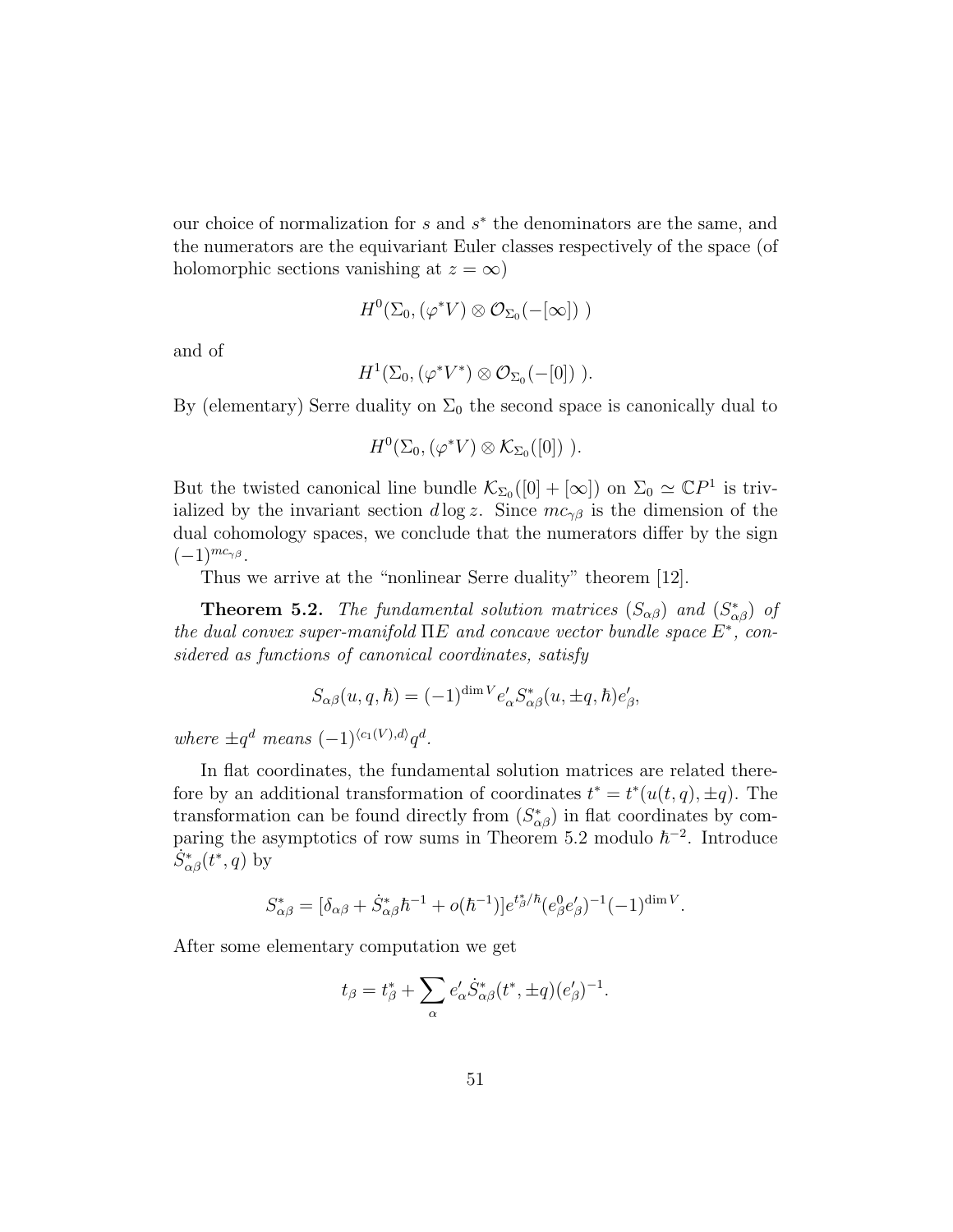Notice that modulo  $\hbar^{-2}$  the GW-potential  $S^*_{\alpha\beta}$  equals

$$
\delta_{\alpha\beta} (e_{\beta}^0 e_{\beta}^{\prime})^{-1} (-1)^{\dim V} + \hbar^{-1} \sum_{d,n} q^d (\phi_{\alpha}, t^*, ..., t^*, \phi_{\beta})/n!.
$$

We obtain from this that in more invariant terms the change of variables is describes by the GW-invariants

$$
t_{\beta} = \sum_{n,d} (\pm q)^d (e', t^*, \dots, t^*, \phi_{\beta} e_{\beta}^0)^* / n!
$$

where  $e' = \sum_{\alpha} e'_{\alpha} \phi_{\alpha}$  is the equivariant Euler class of V. In particular, the Jacobian of the change of variables is described by the operator  $e' \circ$  of quantum multiplication in  $H^*_{G}(E^*)$ :

$$
dt_{\beta} = \sum_{\gamma} (e \circ)^{\beta}_{\gamma} (t^*, \pm q) dt^*_{\gamma}.
$$

We reiterate a question posed in [12]: how general is the nonlinear Serre duality relationship between GW-theory of dual supermanifolds and bundle spaces?

Toric supermanifolds. Let us assume now that  $V$  is a direct sum of positive line bundles over a toric symplectic manifold X with equivariant Chern classes

$$
v_j = \sum_{i=1} p_i l_{ij} - \lambda'_j, \ j = 1, ..., l,
$$

 $(p_i)$  here are the same as in Theorem 4.2) and restrict ourselves to the study of the fundamental solution  $(S_{\alpha\beta})$  for  $\Pi E$  along  $H^0 \oplus H^2$  (with coordinates  $t_0$  and  $t = \log q$  respectively). As in Section 4, we have

$$
\sum_{\alpha} S_{\alpha\beta} = \langle J(q,\hbar)e^{(t_0+p\log q)/\hbar}, \phi_{\beta} \rangle
$$

where  $J$  is a formal vector  $q$ -series with coefficients which are rational functions of  $\lambda$ ,  $\lambda'$  and  $\hbar$ . Combining the nonlinear Serre duality with the mirror theorem for  $V^*$  we conclude that the series  $J$  is obtained by a change of variables from its hypergeometric counterpart I. More precisely, introduce the hypergeometric vector-function

$$
I = \sum_{d} q^{d} \Pi_{j=1}^{l} \frac{\Pi_{k=-\infty}^{L_j(d)}(v_j + k\hbar)}{\Pi_{k=-\infty}^{0}(v_j + k\hbar)} \Pi_{j=1}^{m} \frac{\Pi_{k=-\infty}^{0}(w_j + k\hbar)}{\Pi_{k=-\infty}^{D_j(d)}(w_j + k\hbar)}
$$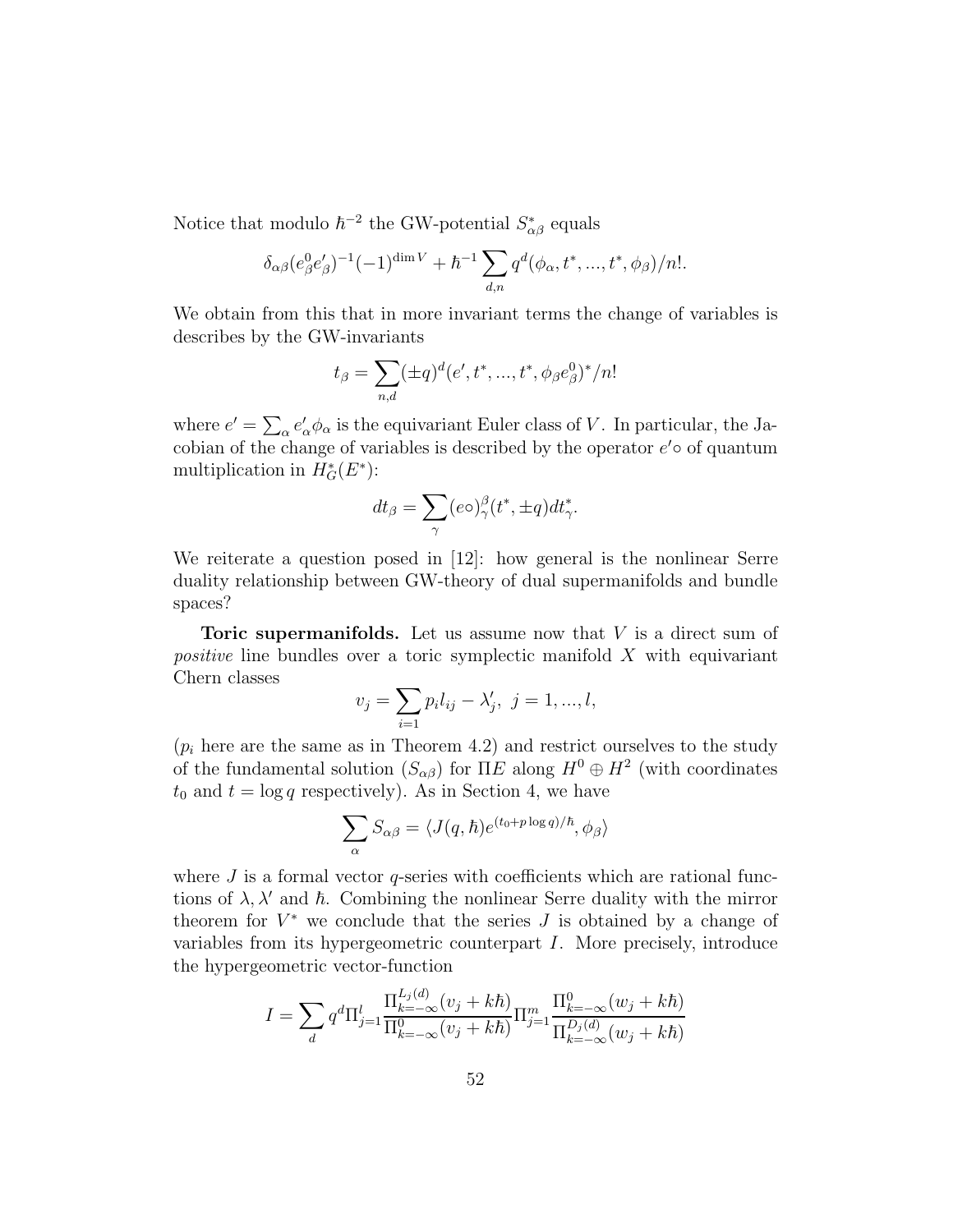whose terms differ from those in the hypergeometric series in Theorem 4.2 (let us denote here that series by  $I^*$ ) by the factors  $(-1)^l (v_1...v_l)^{-1} (v_1 +$  $L_1(d)\hbar$ ... $(v_l + L_l(d)\hbar)$  and by the signs  $\pm q$ . Taking into account Corollaries 4.3 and 4.4 we arrive at the following mirror theorem for toric supermanifolds [14]. <sup>23</sup>

Corollary 5.3. Suppose that the toric supermanifold ΠE has non-negative 1-st Chern class and that dim  $V > 1$ . Then the GW-potential  $J(q, \hbar)e^{(t_0+p\log q)/\hbar}$ is obtained from the hypergeometric vector series  $I(q, \hbar) e^{(t_0+p \log q)/\hbar}$  by the division  $I \mapsto I/\varphi(q)$  and by the change of variables

$$
t_0 \mapsto t_0 + \lambda g(q) + \lambda' g'(q) + f_0, \ \log q_i \mapsto \log q_i + f_i(q)
$$

unambiguously determined by the asymptotics

$$
I = \varphi[1 + \hbar^{-1}(\lambda g + \lambda' g' + f_0 + f_1 p_1 + \dots + f_r p_r) + o(\hbar^{-1})].
$$

*Proof.* The series  $v_1...v_lIe^{(p \log q)/\hbar}$  is actually obtained by differentiating  $I^*e^{(p\log q)/\hbar}$ , as in Corollary 4.4, in the directions corresponding to the classes <sup>24</sup>  $-v_1, ..., -v_l$  and changing q to  $\pm q$ . According to Corollary 4.4 the product  $e' = v_1 \circ ... \circ v_l$  in the quantum cohomology algebra of  $E^*$  equals  $v_1...v_l\varphi(\pm q)$ . This identifies components of the ratio  $\varphi^{-1}Ie^{(t_0+p\log q)/\hbar}$  with the GW-potentials

$$
\sum (\pm q)^d (e', \frac{e^{(t_0 + p \log q)/\hbar} \phi_\beta e_\beta^0}{\hbar - c})^*
$$

whose asymptotical terms of order  $\hbar^{-1}$  determine the change of variables prescribed by Theorem 5.2.

 $23$ Our hypotheses here are somewhat more restrictive than in [14], first — because we assume that V is *strictly* positive, and second — because of the condition dim  $V >$ 1. In applications to hypersurfaces, say, in  $\mathbb{C}P^n$  the last condition is not constraining because one can describe the same hypersurface as a codimension 2 complete intersection in  $\mathbb{C}P^{n+1}$ . (We suggest the reader to consider the example of Calabi-Yau 3-folds given by two equations of degrees 5 and 1 in  $\mathbb{C}P^5$  in order to observe how the mirror transformation of [5] emerges from our formulas in the non-equivariant limit.) We believe that the same trick can be applied to hypersurfaces in general toric varieties by extending GW-theory to Kähler orbifolds following M. Kontsevich's proposal.

<sup>&</sup>lt;sup>24</sup>Notice that  $v_j$  here correspond to  $-v_j$  in Section 4.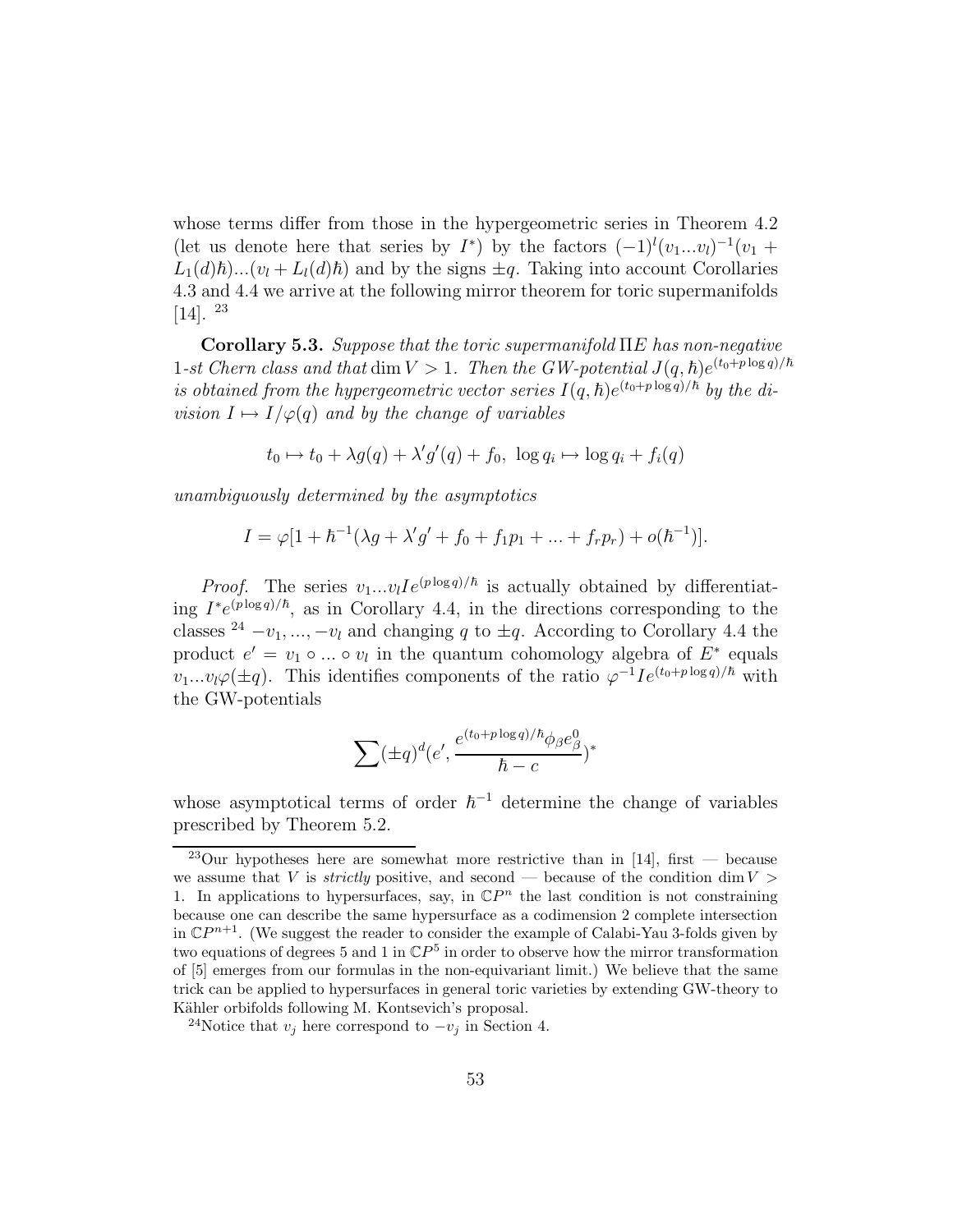Elliptic GW-invariants. Trying to extend GW-theory of convex sypermanifolds to higher genera in a way consistent with GW-theory for corresponding complete intersections we encounter the following difficulty. Let  $f : (\Sigma, \varepsilon) \to X$  be a stable map. Even if the bundle  $V : E \to X$  is convex, the space  $H^1(\Sigma, f^*V)$  can be nontrivial depending on the map. As a result, the spaces  $H^0(\Sigma, f^*V)$  do not form a vector bundle over  $X_{g,n,d}$ . In any way, for a complete intersection  $Y$  given by a section of  $V$  the virtual fundamental class  $[Y_{g,n,d}]$  in  $X_{g,n,d}$  does not have to be the cap-product of a cohomology class with the virtual fundamental class  $[X_{g,n,d}].$ 

Counter-example. Consider the moduli space  $X_{1,1,0} = X \times \overline{\mathcal{M}}_{1,1}$  of degree 0 elliptic maps to an  $m$ -dimensional  $X$ . As we know, the virtual fundamental class is Poincaré-dual to  $c_m(X) - \omega c_{m-1}(X)$ . On the other hand the virtual fundamental class  $[Y_{1,1,0}]$  for an (m-l)-dimensional submanifold  $i: Y \subset X$  is determined by the push-forwards  $i_*(c_{m-l-1}(Y))$  and  $i_*(c_{m-l}(Y))$ . When Y is given by a section of  $V$ , the push-forwards can be computed in terms of  $V$ . Namely, the section identifies the normal bundle to Y in X with  $i^*V$ . Thus the (unstable) total Chern class of Y equals

$$
\xi^{m-l} + c_1(Y)\xi^{m-l-1} + \dots + c_{m-l}(Y) = i^* \frac{\xi^m + c_1(X)\xi^{m-1} + \dots + c_m(X)}{\xi^l + c_1(V)\xi^{l-1} + \dots + c_l(Y)}.
$$

The Chern classes of Y we need are extracted from this ratio as

$$
c_{m-l}(Y) = i^* \operatorname{Res}_{\xi=\infty} \frac{Chern(X) d\xi}{Chern(V)} \frac{d\xi}{\xi} \text{ and } c_{m-l-1}(Y) = \operatorname{Res}_{\xi=\infty} \frac{Chern(X) d\xi}{Chern(V)} \frac{d\xi}{\xi^2}.
$$

Since  $\omega^2 = 0$ , the virtual fundamental class  $i_*(c_{m-l}(Y) - \omega c_{m-l-1}(Y))$  of  $[Y_{1,1,0}]$  is therefore computed as the Poincaré-dual to

$$
Euler(V) Res_{\xi=\infty} \frac{Chern(X)}{Chern(V)} \frac{d\xi}{\xi + \omega}.
$$

and has no reason to be a multiple of  $c_m(X) - \omega c_{m-1}(X)$ .

We believe that the virtual fundamental class  $[Y_{g,n,d}]$  in  $X_{g,n,d}$  is the nonequivariant limit of a suitable equivariant homology class in  $X_{q,n,d}$  and thus can be expressed via localization formulas in terms of the fundamental class  $[X_{g,n,d}^G]$  of the fixed point orbifold. This would allow one to include complete intersections in the domain of applications of the results and methods of this paper. We are not ready however to report upon any progress in this direction and hope to return to this problem elsewhere.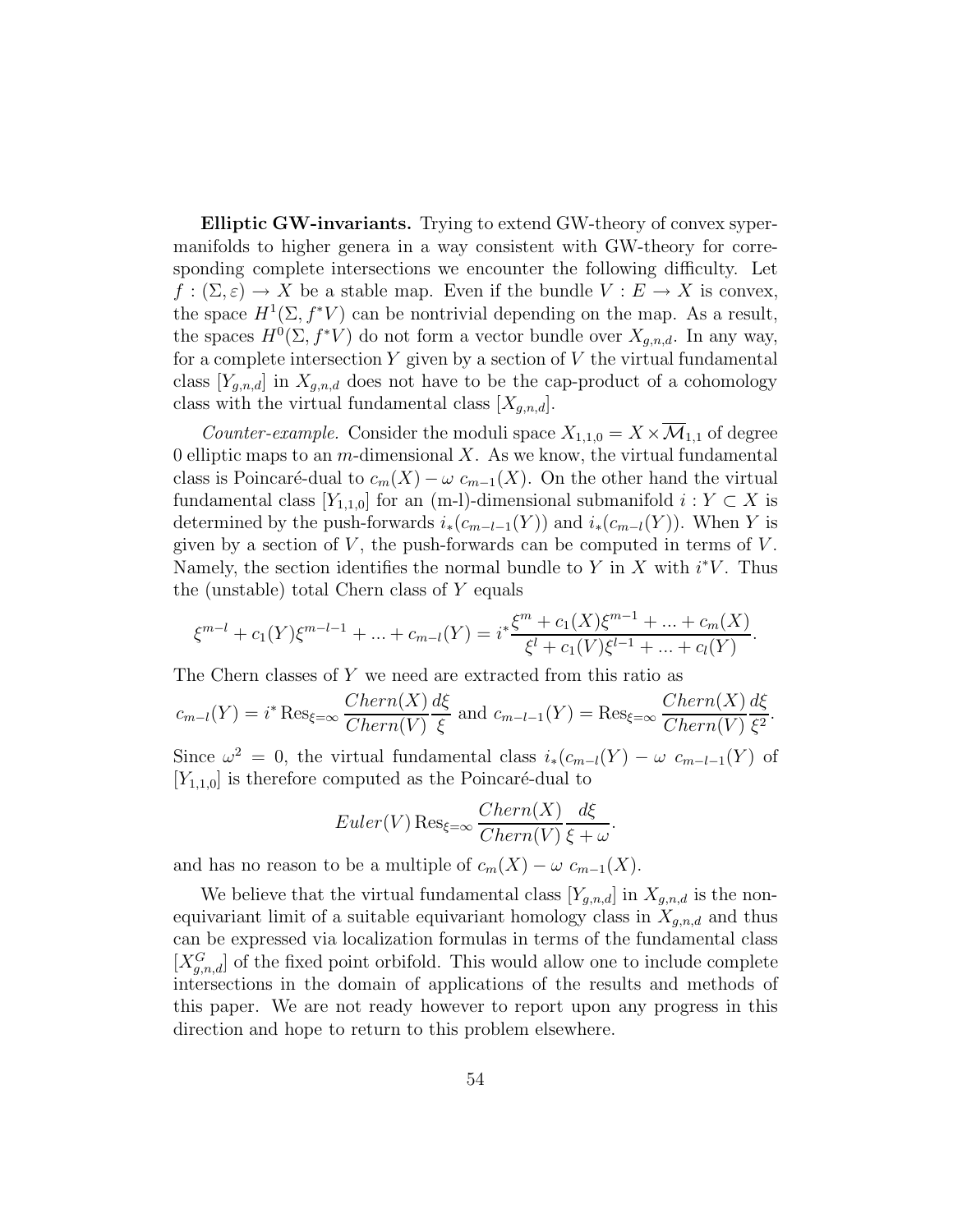### References

- [1] P. Aspinwall, D. Morrison. Topological field theory and rational curves. Commun. Math. Phys. 151 (1993), 245 – 262.
- [2] K. Behrend. Gromov Witten invariants in algebraic geometry. Invent. Math. **127** (1997), 601 – 617.
- [3] K. Behrend, B. Fantechi. The intrinsic normal cone. Invent. Math. 128  $(1997), 45 - 88.$
- [4] K. Behrend, Yu. Manin. Stacks of stable maps and Gromov Witten *invariants.* Duke Math. J.  $85$  (1996),  $1 - 60$ .
- [5] P. Candelas, X. C. de la Ossa, P. S. Green, L. Parkes. A pair of Calabi-Yau manifolds as an exactly soluble superconformal theory. Nucl. Phys. B 359 (1991),  $21 - 74$ .
- [6] R. Dijkgraaf. Mirror symmetry and elliptic curves. Progr. in Math. 129, Birkhäuser, 1995.
- [7] B. Dubrovin. The geometry of 2D topological field theories. In: Integrable systems and quantum groups. Lecture Notes in Math. 1620, Springer-Verlag, Berlin, 1996, 120 – 348.
- [8] B. Dubrovin, Y. Zhang. Bihamiltonian hierarchies in 2D topological field theory at one-loop approximation. Preprint, hep-th/9712232.
- [9] K. Fukaya, K. Ono. Arnold conjecture and Gromov Witten invariant. Preprint, 1996.
- [10] E. Getzler. Intersection theory on  $\overline{\mathcal{M}}_{1,4}$  and elliptic Gromov-Witten invariants. Preprint, alg-geom/9612004.
- [11] E. Getzler. Topological recursion relation in genus 2. Preprint, alggeom/9801003.
- [12] A. Givental. Equivariant Gromov Witten invariants. Internat. Math. Res. Notices 1996, No. 13, 613 – 663.
- [13] A. Givental. Homological geometry and mirror symmetry. In: Proceedings of the International Congress of Mathematicians,  $1994$ , Zürich, Birkhäuser, Basel, 1995, 472 – 480.
- [14] A. Givental. A mirror theorem for toric complete intersections. Preprint, alg-geom/9701016.